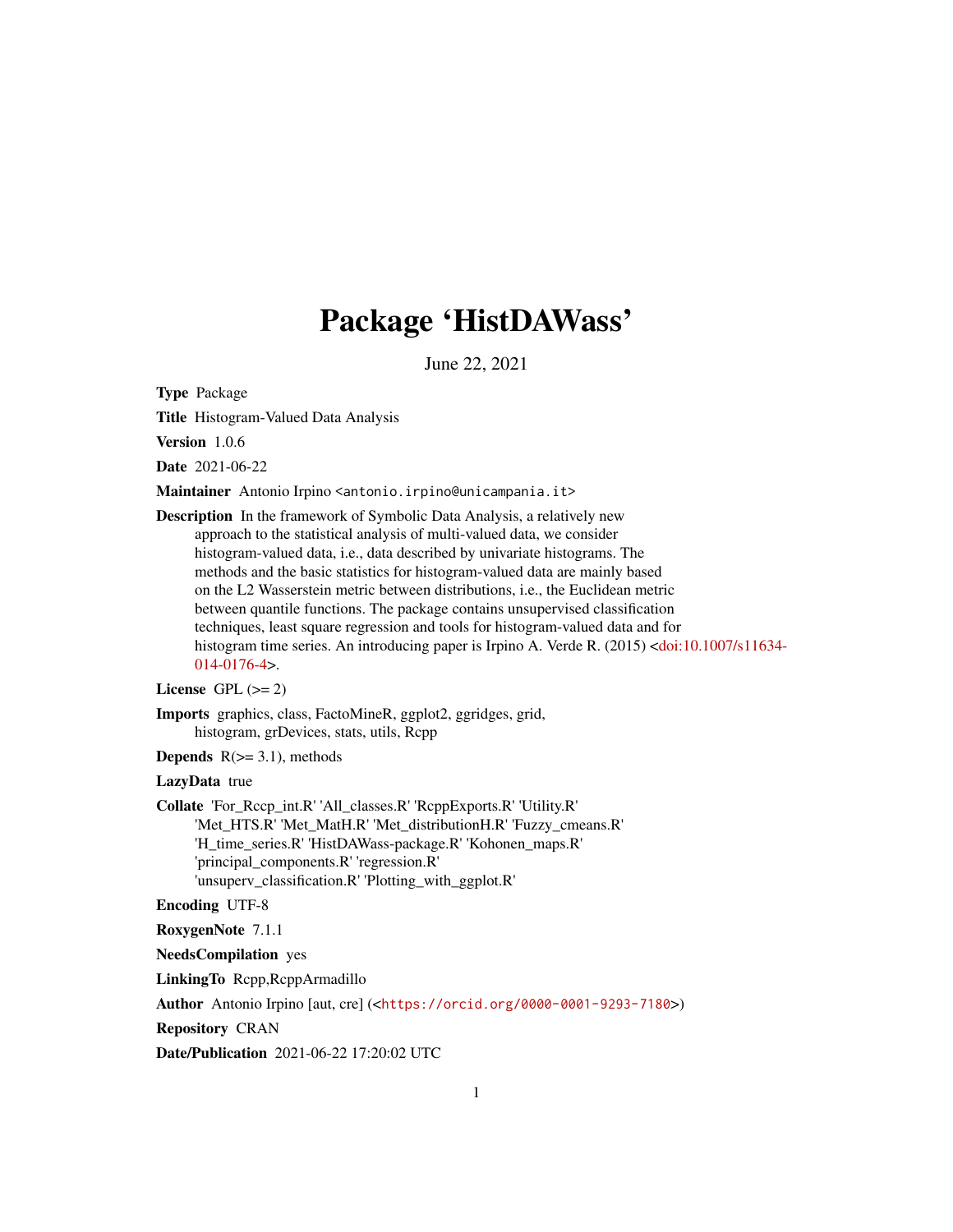# R topics documented:

|                                                                                                                       | $\overline{4}$ |
|-----------------------------------------------------------------------------------------------------------------------|----------------|
|                                                                                                                       | 5              |
|                                                                                                                       | 6              |
|                                                                                                                       | 6              |
|                                                                                                                       | $\overline{7}$ |
|                                                                                                                       | $\overline{7}$ |
|                                                                                                                       | 8              |
|                                                                                                                       | 8              |
|                                                                                                                       | 9              |
|                                                                                                                       | 10             |
|                                                                                                                       | 10             |
|                                                                                                                       | 11             |
|                                                                                                                       | 11             |
|                                                                                                                       | 12             |
|                                                                                                                       | 13             |
|                                                                                                                       | 14             |
|                                                                                                                       | 16             |
|                                                                                                                       | 17             |
|                                                                                                                       | 18             |
|                                                                                                                       | 18             |
|                                                                                                                       | 19             |
|                                                                                                                       | 20             |
|                                                                                                                       | 20             |
|                                                                                                                       | 21             |
|                                                                                                                       | 21             |
|                                                                                                                       | 22             |
|                                                                                                                       | 22             |
| $get. Math. varnames \dots \dots \dots \dots \dots \dots \dots \dots \dots \dots \dots \dots \dots \dots \dots \dots$ | 24             |
|                                                                                                                       | 24             |
|                                                                                                                       | 25             |
| HTS. exponential. smoothing $\ldots \ldots \ldots \ldots \ldots \ldots \ldots \ldots \ldots \ldots \ldots \ldots$     | 25             |
|                                                                                                                       | 26             |
|                                                                                                                       | 27             |
|                                                                                                                       | 28             |
|                                                                                                                       | 29             |
|                                                                                                                       |                |
|                                                                                                                       | 31             |
| minus                                                                                                                 | 32             |
|                                                                                                                       | 33             |
|                                                                                                                       | 33             |
|                                                                                                                       | 34             |
| plot-HTS                                                                                                              | 34             |
|                                                                                                                       | 35             |
|                                                                                                                       | 36             |
| plotPredVsObs                                                                                                         | 37             |
|                                                                                                                       | 38             |
|                                                                                                                       |                |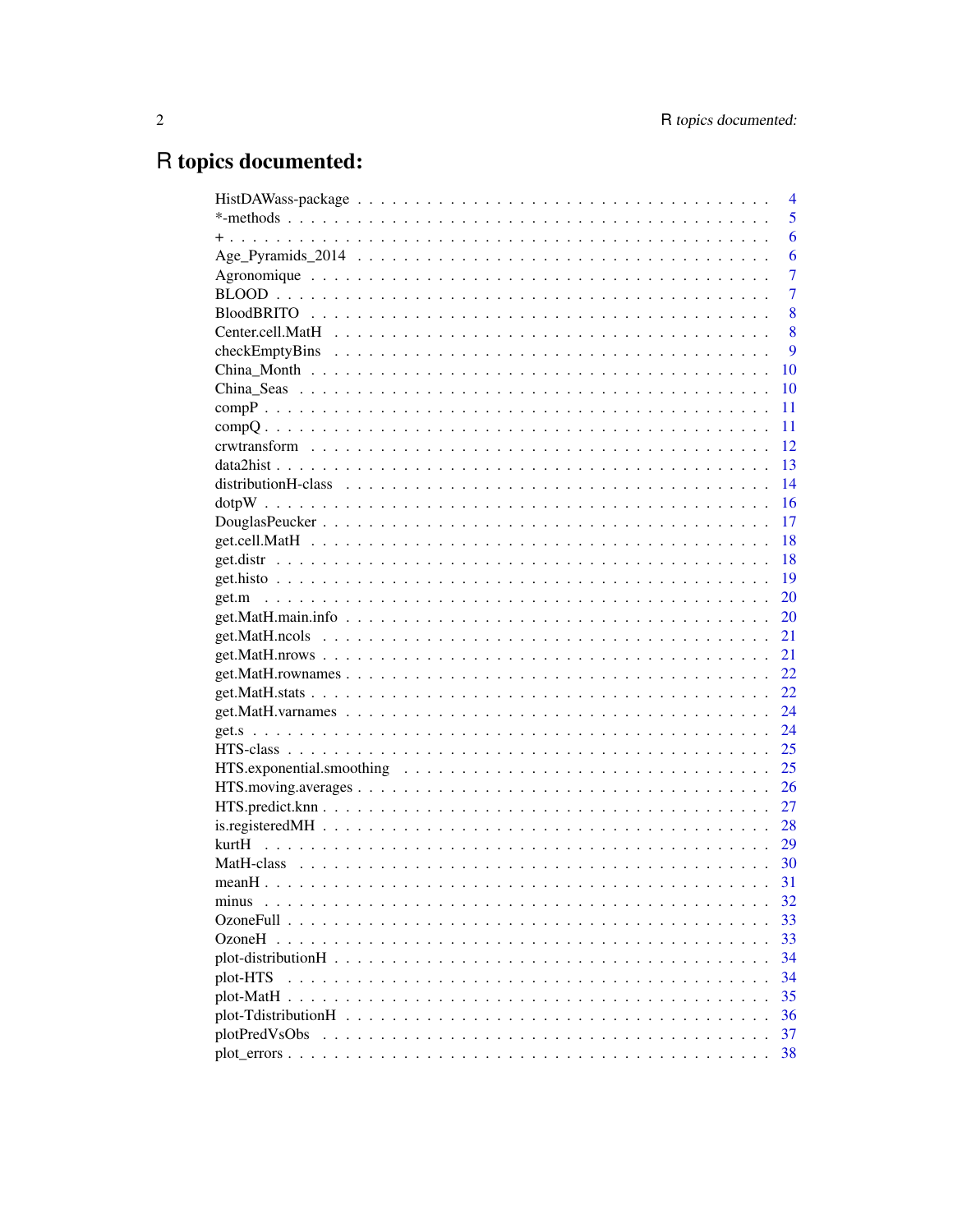| 39 |
|----|
| 40 |
| 41 |
| 42 |
| 43 |
| 43 |
| 44 |
| 44 |
| 45 |
| 46 |
| 46 |
| 47 |
| 48 |
| 48 |
| 49 |
| 50 |
| 51 |
| 52 |
| 53 |
| 54 |
| 55 |
| 56 |
| 56 |
| 57 |
|    |
| 58 |
| 59 |
| 60 |
| 61 |
| 62 |
| 63 |
| 64 |
| 65 |
| 66 |
| 67 |
| 67 |
| 68 |
| 71 |
| 73 |
| 74 |
| 76 |
| 77 |
| 78 |
| 80 |
| 81 |
|    |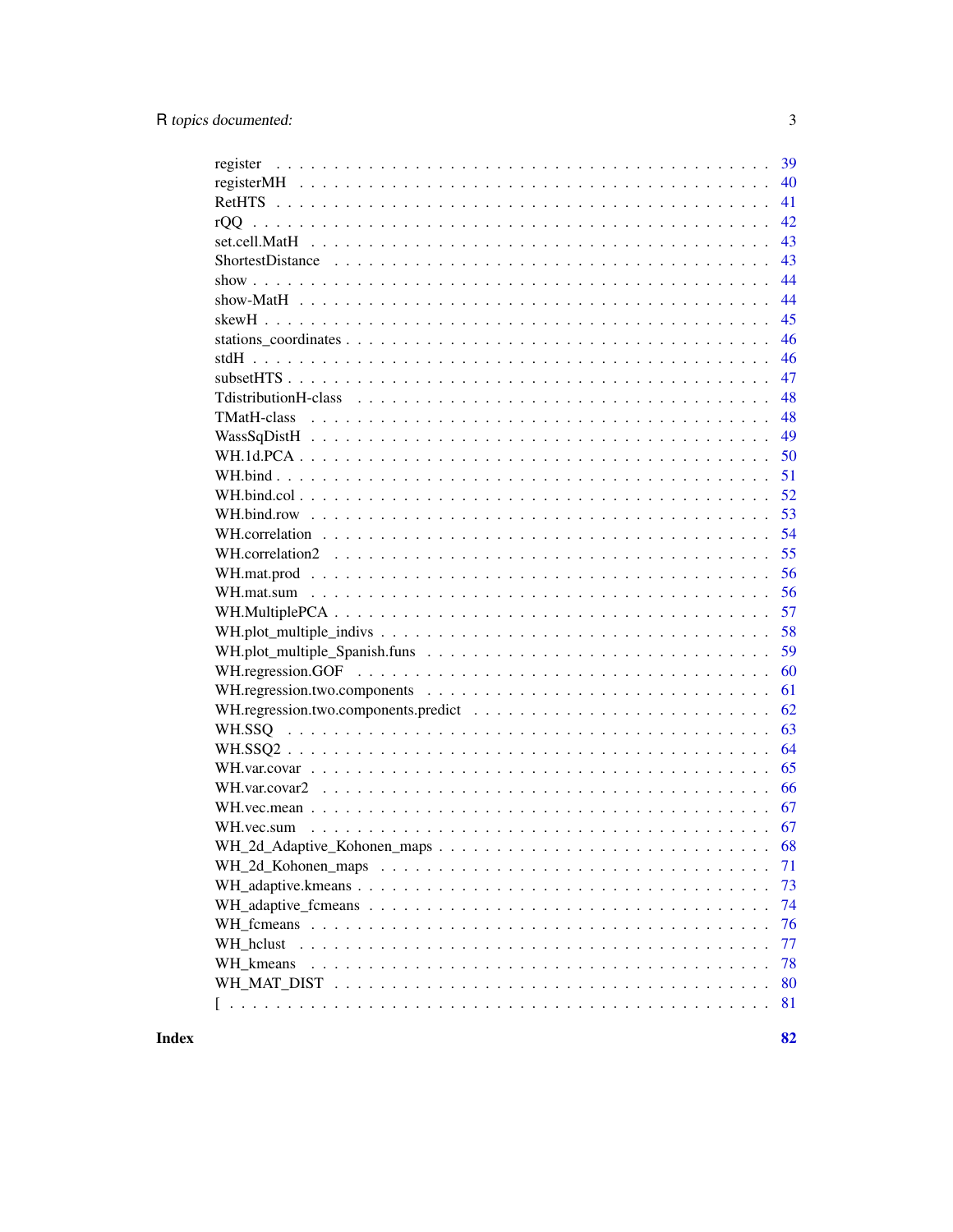<span id="page-3-0"></span>HistDAWass-package *Histogram-Valued Data Analysis*

#### Description

We consider histogram-valued data, i.e., data described by univariate histograms. The methods and the basic statistics for histogram-valued data are mainly based on the L2 Wasserstein metric between distributions, i.e., a Euclidean metric between quantile functions. The package contains unsupervised classification techniques, least square regression and tools for histrogram-valued data and for histogram time series.

## Details

| Package: | <b>HistDAWass</b> |
|----------|-------------------|
| Type:    | Package           |
| Version: | 0.1.1             |
| Date:    | 2014-09-17        |
| License: | $GPL$ $(>=2)$     |
| Depends: | methods           |

 $\sim$  An overview of how to use the package, including the most important functions  $\sim$ 

#### Author(s)

Antonio Irpino <antonio.irpino@unicampania.it>

#### References

Irpino, A., Verde, R. (2015) *Basic statistics for distributional symbolic variables: a new metricbased approach*, Advances in Data Analysis and Classification, Volume 9, Issue 2, pp 143–175. DOI doi: [10.1007/s1163401401764](https://doi.org/10.1007/s11634-014-0176-4)

```
# Generating a list of distributions
a <- vector("list", 4)
a[[1]] <- distributionH(
  x = c(80, 100, 120, 135, 150, 165, 180, 200, 240)p = c(0, 0.025, 0.1, 0.275, 0.525, 0.725, 0.887, 0.975, 1)
)
a[[2]] <- distributionH(
  x = c(80, 100, 120, 135, 150, 165, 180, 195, 210, 240),
  p = c(0, 0.013, 0.101, 0.255, 0.508, 0.718, 0.895, 0.961, 0.987, 1)
)
```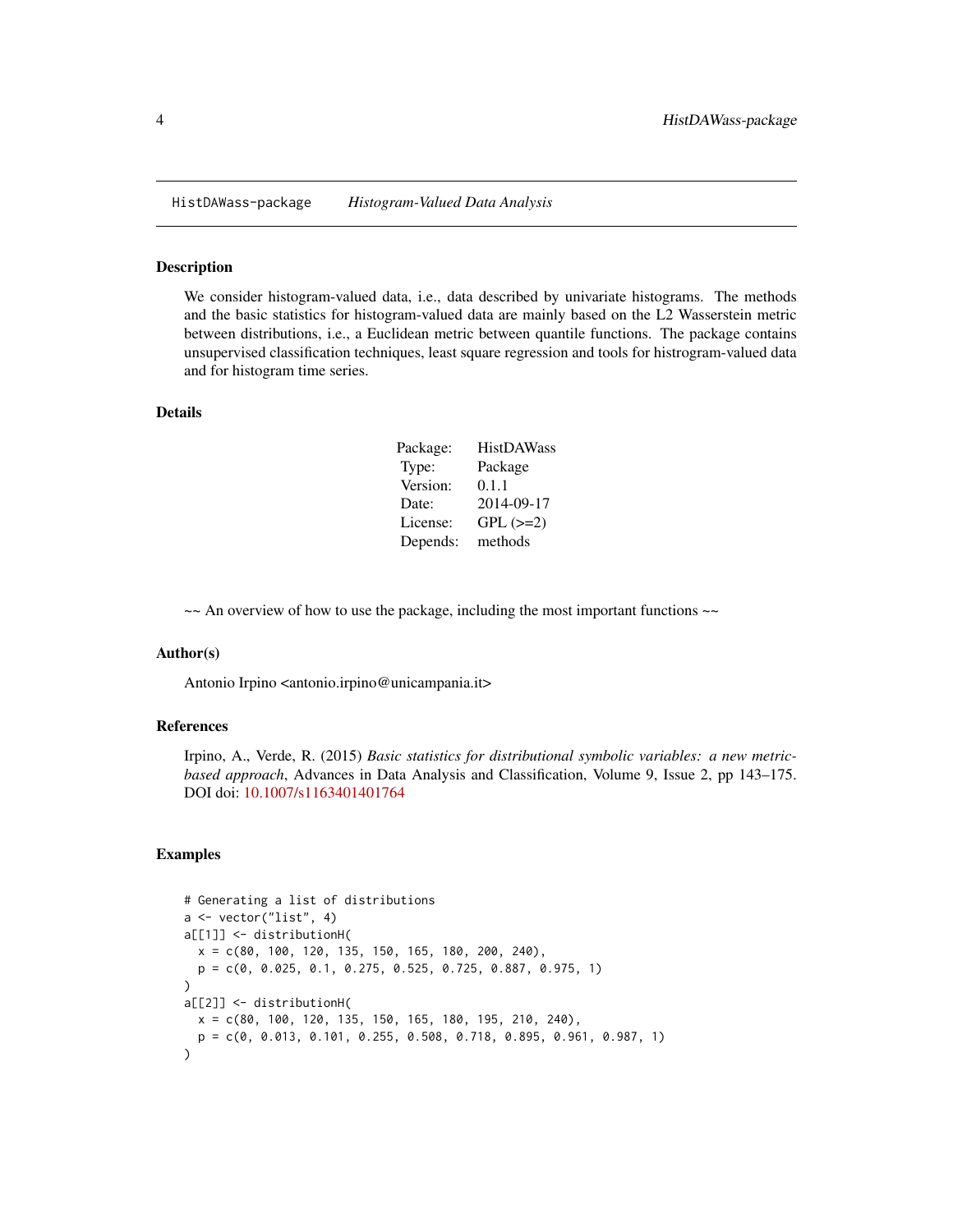#### <span id="page-4-0"></span>\*-methods 5

```
a[[3]] <- distributionH(
  x = c(95, 110, 125, 140, 155, 170, 185, 200, 215, 230, 245),
  p = c(0, 0.012, 0.041, 0.154, 0.36, 0.595, 0.781, 0.929, 0.972, 0.992, 1)
)
a[[4]] <- distributionH(
 x = c(105, 120, 135, 150, 165, 180, 195, 210, 225, 240, 260),
  p = c(0, 0.009, 0.035, 0.081, 0.186, 0.385, 0.633, 0.832, 0.932, 0.977, 1)
)
# Generating a list of names of observations
namerows <- list("u1", "u2")
# Generating a list of names of variables
namevars <- list("Var_1", "Var_2")
# creating the MatH
Mat_of_distributions <- MatH(
  x = a, nrows = 2, ncols = 2,
  rownames = namerows, varnames = namevars, by.row = FALSE
)
```
\*-methods *Method \**

#### Description

the product of a number and a distribution according to the L2 Wasssertein the product of a number and a distribution according to the L2 Wasssertein the product of a number and a distribution according to the L2 Wasssertein

## Usage

```
## S4 method for signature 'distributionH,distributionH'
e1 * e2
## S4 method for signature 'numeric,distributionH'
e1 * e2
## S4 method for signature 'distributionH,numeric'
e1 * e2
```
#### **Arguments**

| e1             | a distributionH object or a number |
|----------------|------------------------------------|
| e <sub>2</sub> | a distributionH object or a number |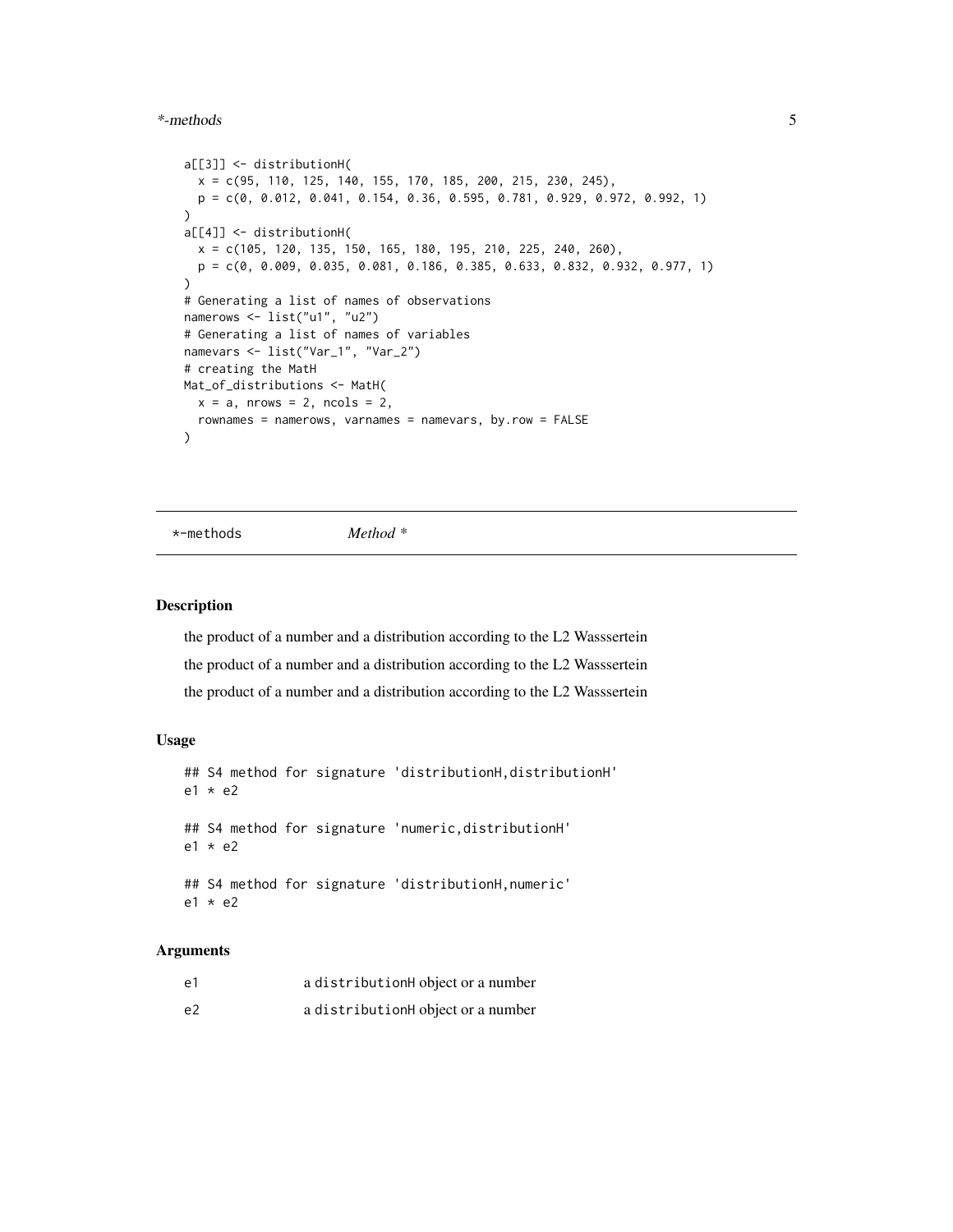<span id="page-5-0"></span>+ *Method +*

#### Description

the sum of two distribution according to the L2 Wasssertein the sum of a number and a distribution according to the L2 Wasssertein the sum of adistribution and a number according to the L2 Wasssertein

## Usage

```
## S4 method for signature 'distributionH,distributionH'
e1 + e2
## S4 method for signature 'numeric,distributionH'
e1 + e2
## S4 method for signature 'distributionH,numeric'
e1 + e2
```
## Arguments

| e1             | a distributionH object or a number |
|----------------|------------------------------------|
| e <sub>2</sub> | a distributionH object or a number |

#### Value

a distributionH object

Age\_Pyramids\_2014 *Age pyramids of all the countries of the World in 2014*

#### Description

The dataset contains a MatH (matrix of histogram-valued data) object, with three hisogram-valued variables, the 5-years age (relative frequencies) distribution of all the population, of the male and of the female population of 228 countries of the World. The first row is the World data. Thus it contains 229 rows(228 countries plus the World) and 3 variables: "Both.Sexes.Population", "Male.Population", "Female.Population"

# Format

a MatH object, a matrix of distributions.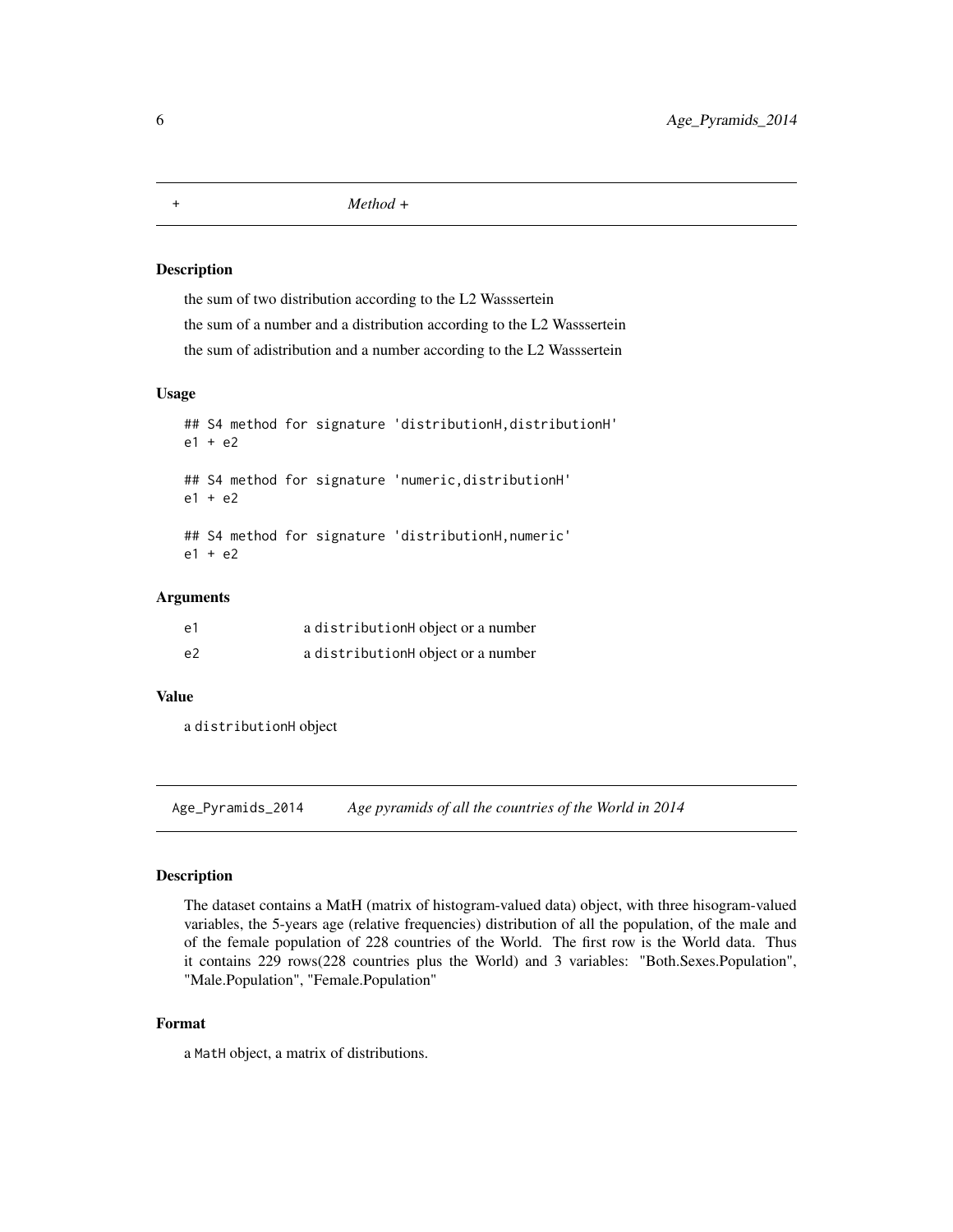# <span id="page-6-0"></span>Agronomique 7

## Author(s)

Antonio Irpino, 2014-10-05

#### Source

United States Census Bureau <https://www.census.gov/data.html>

Agronomique *Agronomique data*

## Description

A dataset with the distributions of marginal costs of farms in 22 France regions. It contains four histogram variables: "Y\_TSC" (Total costs of a farm), "X\_Wheat" (Costs for Wheat), "X\_Pig" (Costs for Pigs) "X\_Cmilk" (Costs for Cow Milk)

#### Format

a MatH object, a matrix of distributions.

#### Author(s)

Antonio Irpino, 2014-10-05

#### Source

Rosanna Verde, Antonio Irpino, Second University of Naples; Dominique Desbois, UMR Economie publique, INRA-AgroParisTech, How to cope with modelling and privacy concerns? A regression model and a visualization tool for aggregated data, Conference of European Statistics Stakeholders, Rome, November, 24-25,2014

BLOOD *Blood dataset for Histogram data analysis*

# Description

The dataset contains a MatH (matrix of histogram-valued data) object This data set list 14 groups of patients described by 3 variables.

# Format

a MatH istance, 1 row per group.

#### Author(s)

Antonio Irpino, 2014-10-05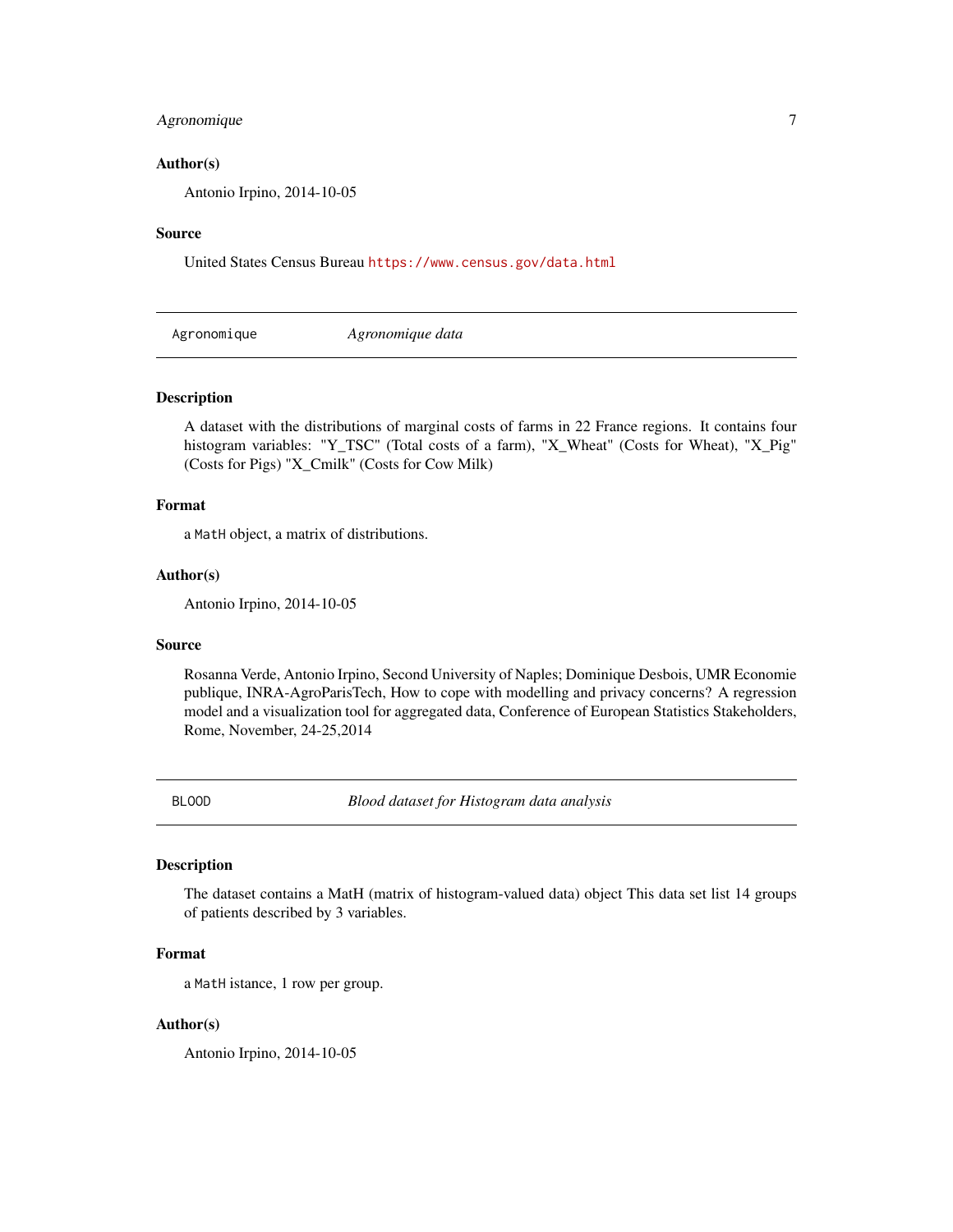#### <span id="page-7-0"></span>Source

Billard L. and Diday E. (2006). Symbolic Data Analysis: Conceptual Statistics and Data Mining, Wiley.

BloodBRITO *Blood dataset from Brito P. for Histogram data analysis*

# Description

The dataset contains a MatH (matrix of histogram-valued data) object This data set list 10 patients described by 2 variables.

# Format

a MatH istance, 1 row per patient.

## Author(s)

Antonio Irpino, 2014-10-05

#### Source

Dias, S. and Brito P. Distribution and Symmetric Distribution Regression Model for Histogram-Valued Variables, ArXiv, arXiv:1303.6199 [stat.ME]

| Center.cell.MatH | Method Center.cell.MatH Centers all the cells of a matrix of distribu- |
|------------------|------------------------------------------------------------------------|
|                  | tions                                                                  |

## Description

The function transform a MatH object (i.e. a matrix of distributions), such that each distribution is shifted and has a mean equal to zero

#### Usage

Center.cell.MatH(object)

```
## S4 method for signature 'MatH'
Center.cell.MatH(object)
```
#### Arguments

object a MatH object, a matrix of distributions.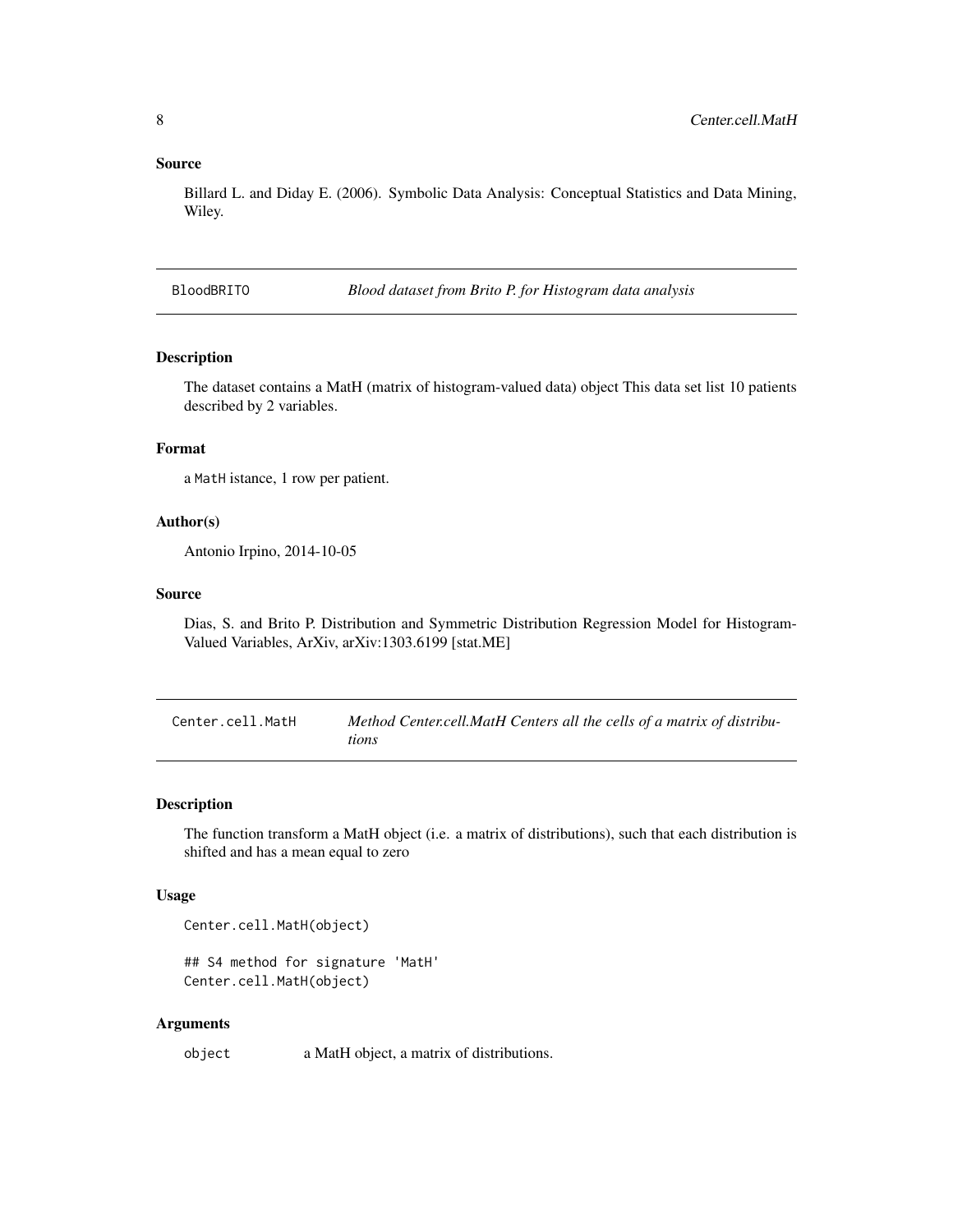# <span id="page-8-0"></span>checkEmptyBins 9

# Value

A MatH object, having each distribution with a zero mean.

# Examples

```
CEN_BLOOD <- Center.cell.MatH(BLOOD)
get.MatH.stats(BLOOD, stat = "mean")
```
checkEmptyBins *Method* checkEmptyBins

# Description

The method checking for empty bins in a distribution, i.e. if two cdf consecutive values are equal. In that case a probability value of 1e-7 is assigned to the empty bin and the cdf is recomputed. This methods is useful for numerical reasons.

## Usage

```
checkEmptyBins(object)
```
## S4 method for signature 'distributionH' checkEmptyBins(object)

#### **Arguments**

object a distributionH object

#### Value

A distributionH object without empty bins

## Author(s)

Antonio Irpino

```
## ---- A mydist distribution with an empty bin i.e. two consecutive values of p are equal----
mydist <- distributionH(x = c(1, 2, 3, 10), p = c(0, 0.5, 0.5, 1))
## ---- Checks for empty byns and returns the newdist object without empty bins ----
newdist <- checkEmptyBins(mydist)
```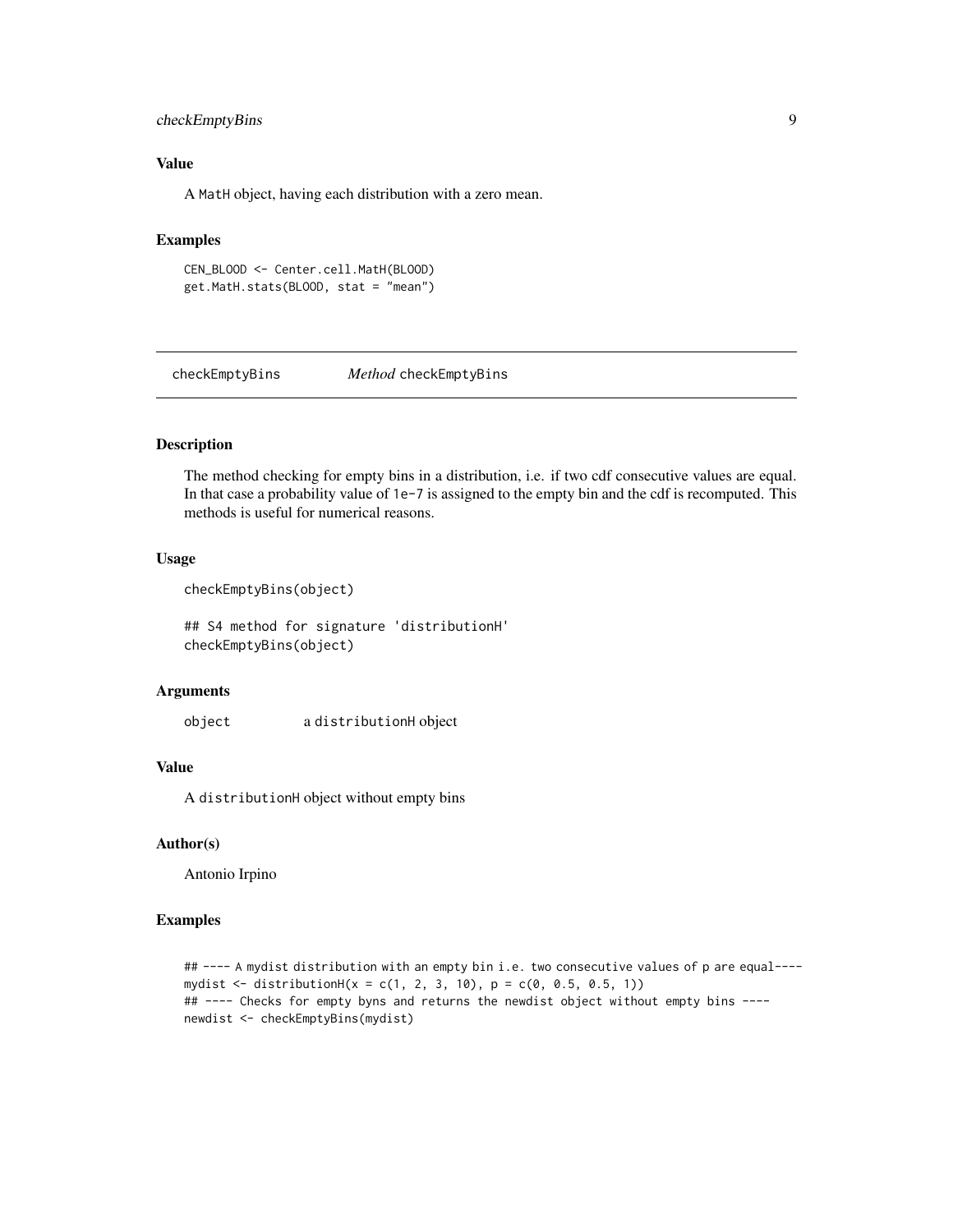<span id="page-9-0"></span>

#### Description

A dataset with the distributions of some climatic variables collected for each month in 60 stations of China. The collected variables are 168 i.e. 14 climatic variables observed for 12 months. The 14 variables are the following: mean station pressure (mb), mean temperature, mean maximum temperature, mean minimum temperature, total precipitation (mm), sunshine duration (h), mean cloud amount (percentage of sky cover), mean relative humidity ( mean wind speed (m/s), dominant wind frequency ( extreme minimum temperature. Use the command get.MatH.main.info(China\_Month) for rapid info.

# Format

a MatH object, a matrix of distributions.

#### Author(s)

Antonio Irpino, 2014-10-05

#### Source

raw data are available here: <https://cdiac.ess-dive.lbl.gov/ftp/tr055/>

China\_Seas *A seasonal climatic dataset of China*

## **Description**

A dataset with the distributions of some climatic variables collected for each season in 60 stations of China. The collected variables are 56 i.e. 14 climatic variables observed for 4 seasons. The 14 variables are the following: mean station pressure (mb), mean temperature, mean maximum temperature, mean minimum temperature, total precipitation (mm), sunshine duration (h), mean cloud amount (percentage of sky cover), mean relative humidity ( mean wind speed (m/s), dominant wind frequency ( extreme minimum temperature. Use the command get.MatH.main.info(China\_Seas) for rapid info.

#### Format

a MatH object, a matrix of distributions.

#### Author(s)

Antonio Irpino, 2014-10-05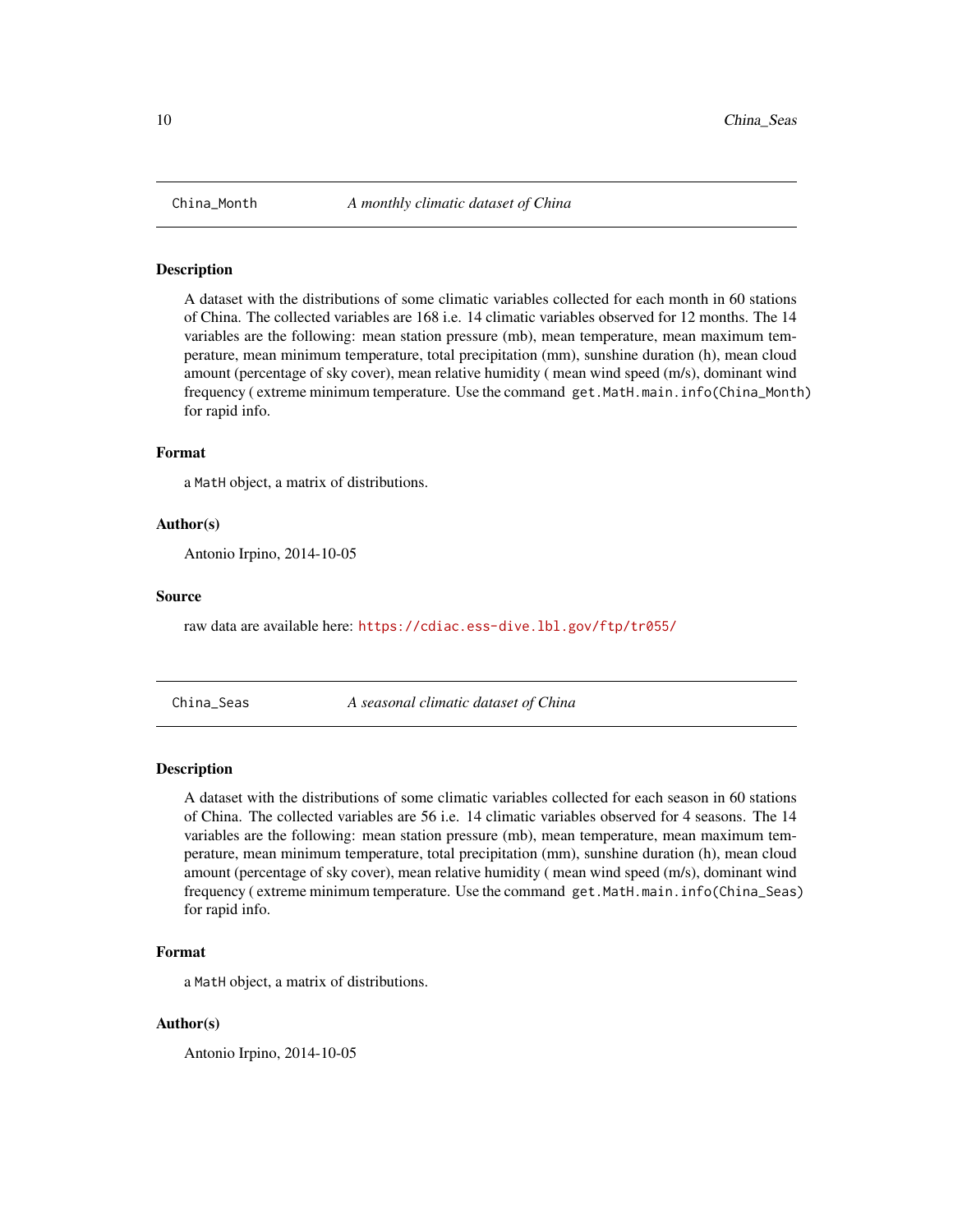#### <span id="page-10-0"></span> $compP$  11

# Source

raw data are available here: <https://cdiac.ess-dive.lbl.gov/ftp/tr055/>. Climate Data Bases of the People's Republic of China 1841-1988 (TR055) DOI: 10.3334/CDIAC/cli.tr055

compP *Method* compP

## Description

Compute the cdf probability at a given value for a histogram

## Usage

```
compP(object, q)
```
## S4 method for signature 'distributionH,numeric' compP(object, q)

# Arguments

| object | is an object of distributionH class |
|--------|-------------------------------------|
| a      | is a numeric value                  |

## Value

Returns a value between 0 and 1.

## Examples

```
## ---- A mydist distribution ----
mydist <- distributionH(x = c(1, 2, 3, 10), p = c(0, 0.1, 0.5, 1))
## ---- Compute the cfd value for q=5 (not observed) ----
p <- compP(mydist, 5)
```
compQ *Method* compQ

#### Description

Compute the quantile value of a histogram for a given probability.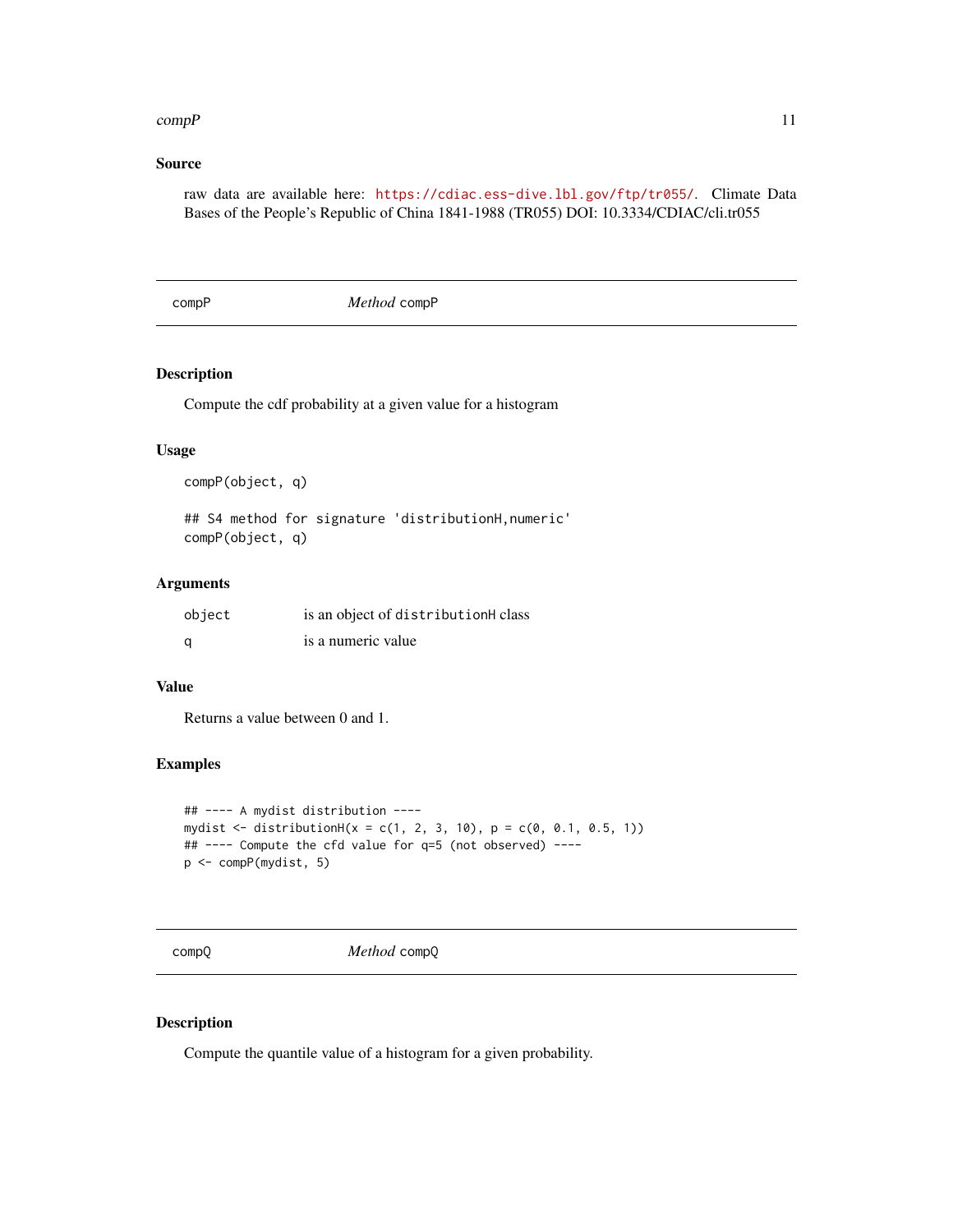## Usage

```
compQ(object, p)
```
## S4 method for signature 'distributionH,numeric' compQ(object, p)

#### Arguments

| object | an object of distributionH class |
|--------|----------------------------------|
| p      | a number between 0 and 1         |

# Value

 $y = F^{-1}(p) = Q(p)$ 

A number that is the quantile of the passed histogram object at level p.

### Author(s)

Antonio Irpino

## Examples

```
## ---- A mydist distribution ----
mydist \leq -distributionH(x = c(1, 2, 3, 10), p = c(0, 0.1, 0.5, 1))## ---- Compute the quantile of mydist for different values of p ----
y <- compQ(mydist, 0.5) # the median
y <- compQ(mydist, 0) # the minimum
y <- compQ(mydist, 1) # the maximum
y <- compQ(mydist, 0.25) # the first quartile
y <- compQ(mydist, 0.9) # the ninth decile
```
crwtransform *Method* crwtransform*: returns the centers and the radii of bins of a distribution*

#### Description

Centers and ranges calculation for bins of a histogram. It is useful for a very fast computation of statistics and methods based on the L2 Wassertein distance between histograms.

#### Usage

crwtransform(object)

## S4 method for signature 'distributionH' crwtransform(object)

<span id="page-11-0"></span>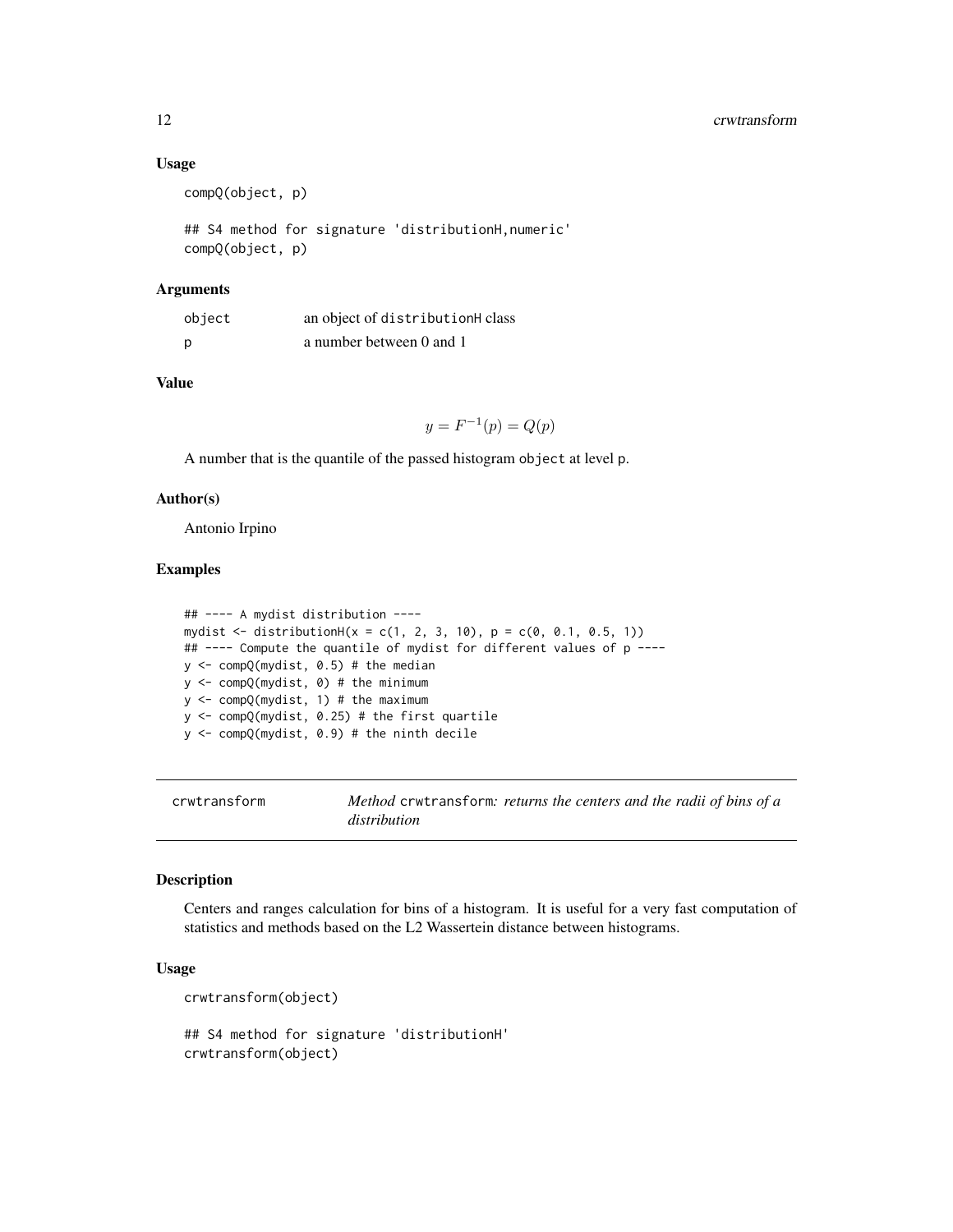#### <span id="page-12-0"></span>data2hist 13

# Arguments

| object | a distributionH object |
|--------|------------------------|
|--------|------------------------|

# Value

A list containing

| \$Centers | The midpoints of the bins of the histogram                                                          |
|-----------|-----------------------------------------------------------------------------------------------------|
| \$Radii   | The half-lenghts of the bins of the histogram                                                       |
| \$Weights | The relative frequencies or the probailities associated with each bin (the sum is<br>equal to $1$ ) |

# Author(s)

Antonio Irpino

# References

Irpino, A., Verde, R., Lechevallier, Y. (2006) *Dynamic clustering of histograms using Wasserstein metric*, In: Proceedings of COMPSTAT 2006, Physica-Verlag, 869-876

## Examples

```
## ---- A mydist distribution ----
mydist <- distributionH(x = c(1, 2, 3, 10), p = c(0, 0.1, 0.5, 1))
## ---- Compute the cfd value for q=5 (not observed) ----
crwtransform(mydist)
```
<span id="page-12-1"></span>data2hist *From real data to distributionH.*

# Description

From real data to distributionH.

## Usage

```
data2hist(
  data,
  algo = "histogram",
  type = "combined",
  qua = 10,
  breaks = numeric(0),
  epsilon = 0.01\mathcal{E}
```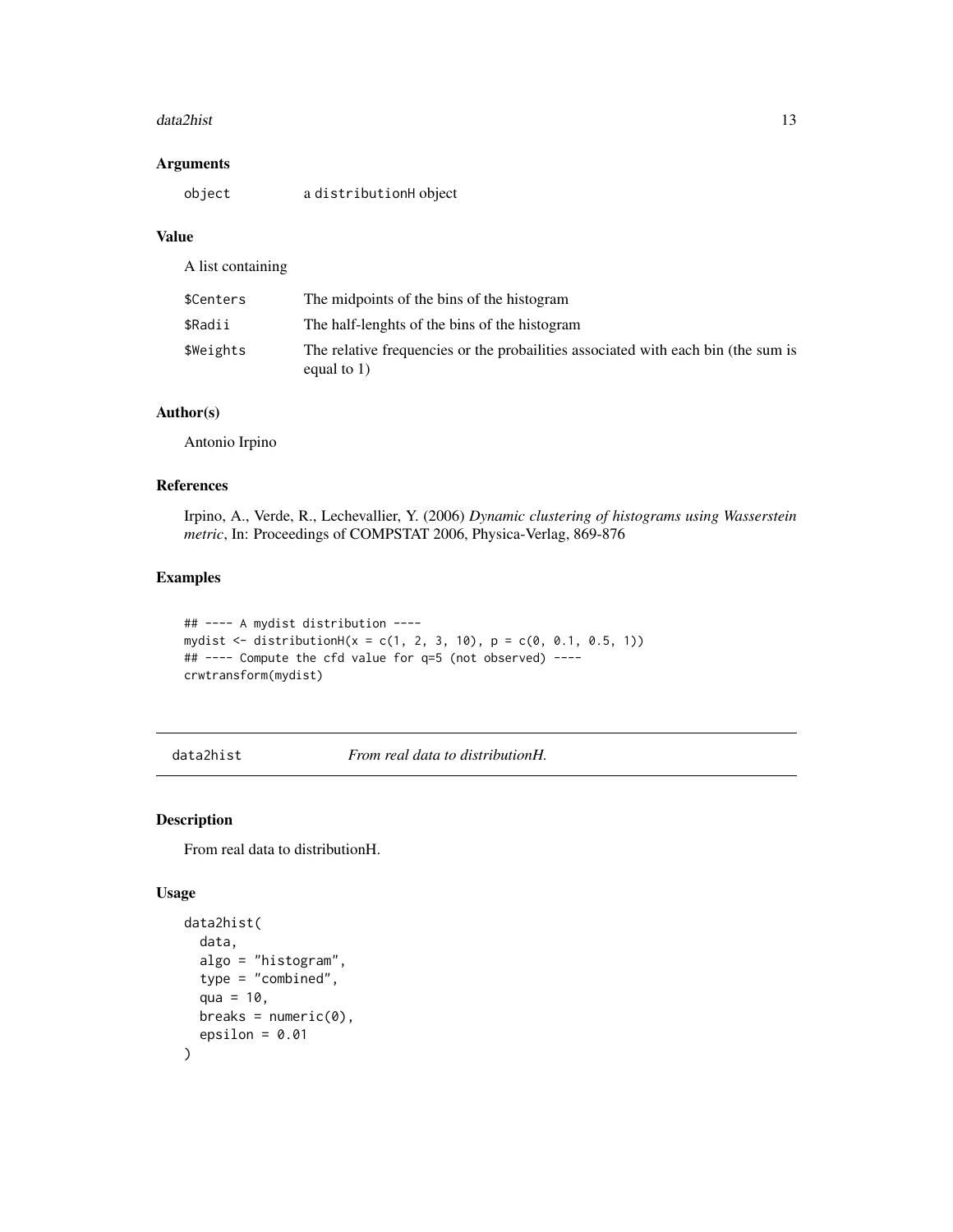# <span id="page-13-0"></span>Arguments

| data    | a set of numeric values.                                                                                                                                            |
|---------|---------------------------------------------------------------------------------------------------------------------------------------------------------------------|
| algo    | (optional) a string. Default is "histogram", i.e. the function "histogram" defined<br>in the histogram package.                                                     |
|         | If "base" the hist function is used.                                                                                                                                |
|         | "FixedQuantiles" computes the histogram using as breaks a fixed number of<br>quantiles.                                                                             |
|         | "ManualBreaks" computes a histogram where braks are provided as a vector of<br>values.                                                                              |
|         | "PolyLine" computes a histogram using a piecewise linear approximation of the                                                                                       |
|         | empirical cumulative distribution function using the "Ramer-Douglas-Peucker                                                                                         |
|         | algorithm", https://en.wikipedia.org/wiki/Ramer-Douglas-Peucker_algorithm.                                                                                          |
|         | An epsilon parameter is required. The data are scaled in order to have a stan-                                                                                      |
|         | dard deviation equal to one.                                                                                                                                        |
| type    | (optional) a string. Default is "combined" and generates a histogram having                                                                                         |
|         | regularly spaced breaks (i.e., equi-width bins) and irregularly spaced ones. The<br>choice is done accordingly with the penalization method described in histogram. |
|         | "regular" returns equi-width binned histograms, "irregular" returns a histogram                                                                                     |
|         | without equi-width histograms.                                                                                                                                      |
| qua     | a positive integer to provide if algo="FixedQuantiles" is chosen. Default=10.                                                                                       |
| breaks  | a vector of values to provide if algo="ManualBreaks" is chosen.                                                                                                     |
| epsilon | a number between 0 and 1 to provide if algo="PolyLine" is chosen. De-<br>fault= $0.01$ .                                                                            |

## Value

A distributionH object, i.e. a distribution.

#### See Also

[histogram](#page-0-0) function

## Examples

```
data <- rnorm(n = 1000, mean = 2, sd = 3)mydist <- data2hist(data)
plot(mydist)
```
distributionH-class *Class distributionH.*

## Description

Class "distributionH" desfines an histogram object The class describes a histogram by means of its cumulative distribution function. The methods are develoved accordingly to the L2 Wasserstein distance between distributions.

A histogram object can be created also with the function distributionH(...), the costructor function for creating an object containing the description of a histogram.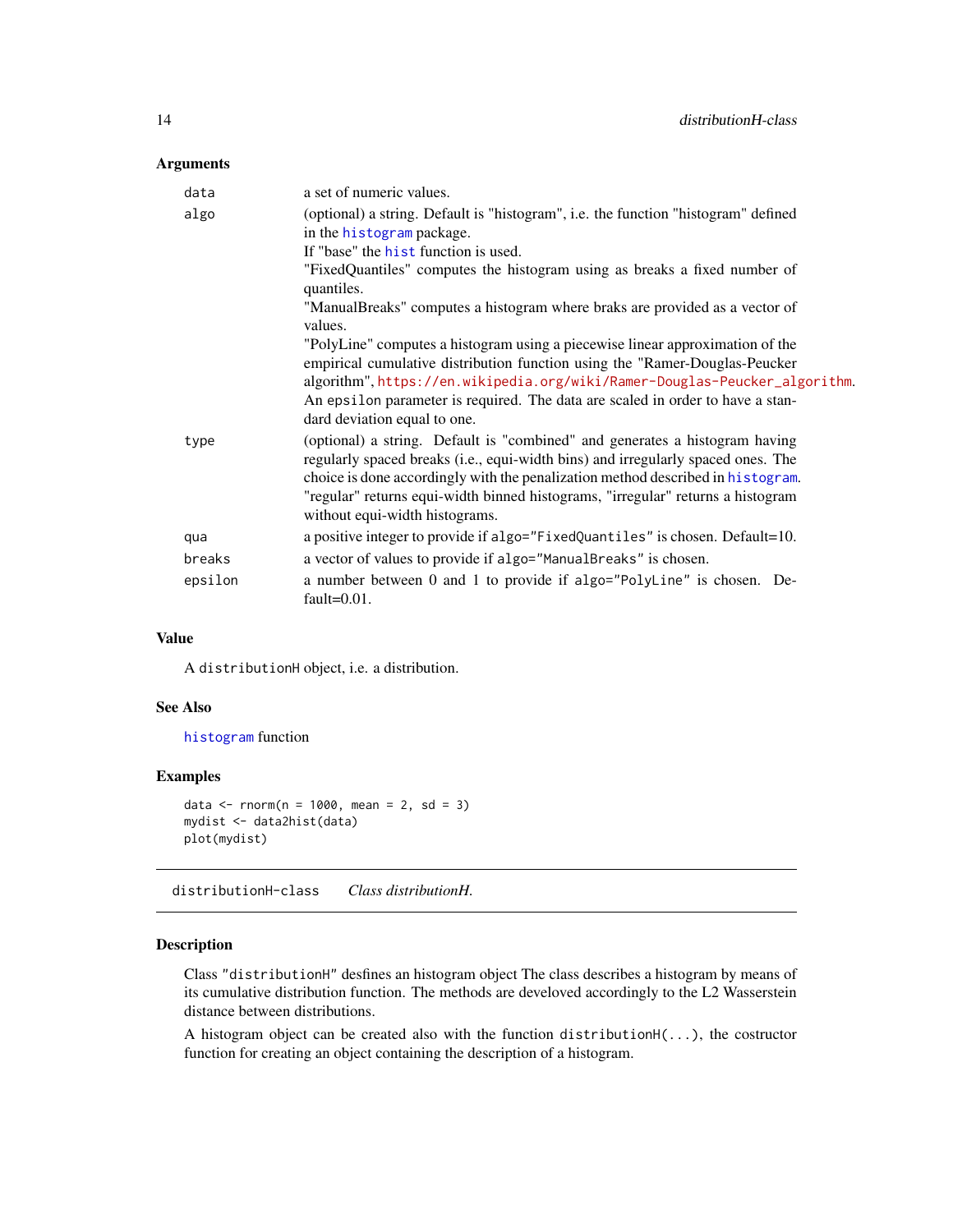## distributionH-class 15

# Usage

```
## S4 method for signature 'distributionH'
initialize(
  .Object,
 x = numeric(0),
 p = numeric(0),
 m = numeric(0),
 s = numeric(0))
```
distributionH( $x = numeric(\emptyset)$ ,  $p = numeric(\emptyset)$ )

# Arguments

| .Object      | the type ("distributionH")                                                                     |
|--------------|------------------------------------------------------------------------------------------------|
| $\mathsf{x}$ | a numeric vector, it is the domain of the distribution (i.e. the extremes of bins).            |
| p            | a numeric vector (of the same lenght of x). It is the cumulative distribution<br>function CDF. |
| m            | (optional) a numeric value. Is the mean of the histogram.                                      |
| -S           | (optional) a numeric positive value. It is the standard deviation of a histogram.              |

## Details

Class distributionH defines a histogram object

# Value

A distributionH object

# Objects from the Class

Objects can be created by calls of the form  $new("distributionH", x, p, m, s)$ .

# Author(s)

Antonio Irpino

# References

Irpino, A., Verde, R. (2015) *Basic statistics for distributional symbolic variables: a new metricbased approach* Advances in Data Analysis and Classification, DOI 10.1007/s11634-014-0176-4

## See Also

[meanH](#page-30-1) computes the mean. [stdH](#page-45-1) computes the standard deviation.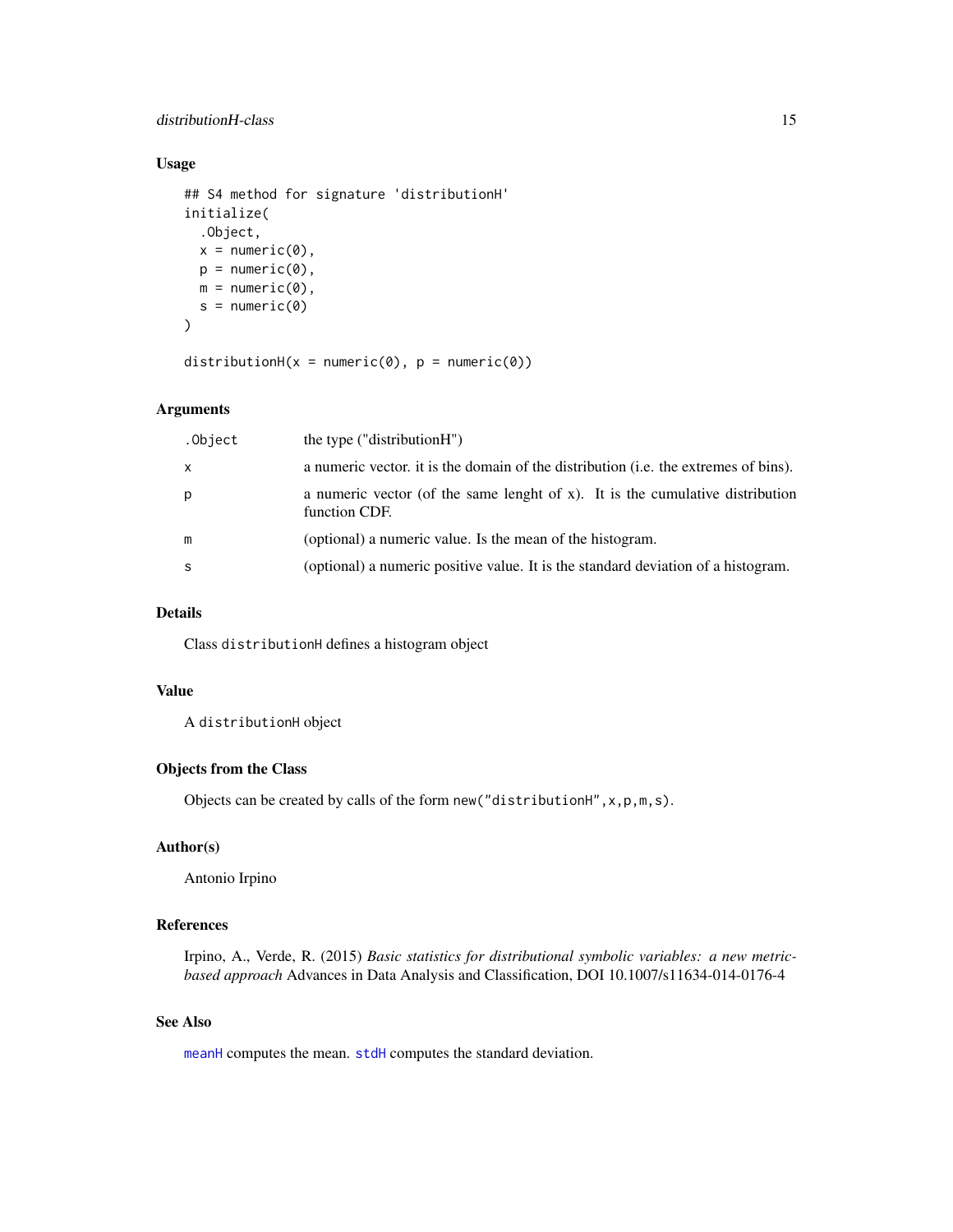<span id="page-15-0"></span> $16$  dotp W

#### Examples

```
#---- initialize a distributionH object mydist
# from a simple histogram
# ----------------------------
# | Bins | Prob | cdf |
# ----------------------------
\# | [1,2) | 0.4 | 0.4 |
# | [2,3] | 0.6 | 1.0 |
# ----------------------------
# | Tot. | 1.0 | - |
# ----------------------------
mydist <- new("distributionH", c(1, 2, 3), c(0, 0.4, 1))
str(mydist)
# OUTPUT
# Formal class 'distributionH' [package "HistDAWass"] with 4 slots
# ..@ x: num [1:3] 1 2 3 the quantiles
# ..@ p: num [1:3] 0 0.4 1 the cdf
# ..@ m: num 2.1 the mean
# ..@ s: num 0.569 the standard deviation
# or using
mydist <- distributionH(x = c(1, 2, 3), p = c(0, 0.4, 1))
```
dotpW *Method* dotpW

#### Description

The dot product of two distributions inducing the L2 Wasserstein metric

The dot product of a number (considered as an impulse distribution function) and a distribution The dot product of a distribution and a number (considered as an impulse distribution function).

## Usage

dotpW(e1, e2)

## S4 method for signature 'distributionH,distributionH' dotpW(e1, e2)

## S4 method for signature 'numeric,distributionH' dotpW(e1, e2)

## S4 method for signature 'distributionH,numeric' dotpW(e1, e2)

## Arguments

| e1             | a distributionH object or a number |
|----------------|------------------------------------|
| e <sub>2</sub> | a distributionH object or a number |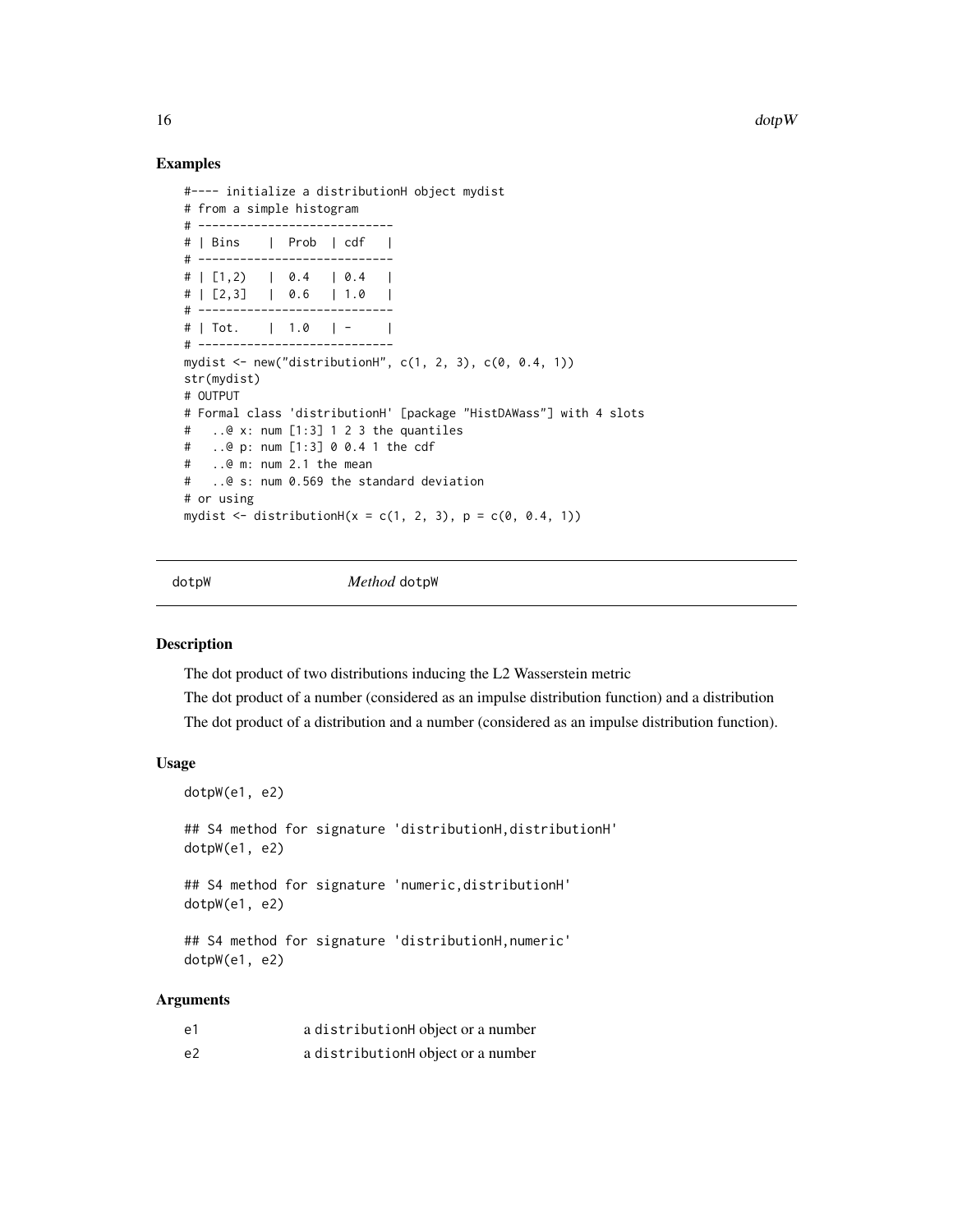# <span id="page-16-0"></span>DouglasPeucker 17

## Value

A numeric value

#### Author(s)

Antonio Irpino

# References

Irpino, A., Verde, R. (2015) *Basic statistics for distributional symbolic variables: a new metricbased approach* Advances in Data Analysis and Classification, DOI 10.1007/s11634-014-0176-4

# Examples

```
## let's define two distributionH objects
mydist1 <- distributionH(x = c(1, 2, 3, 10), p = c(0, 0.1, 0.5, 1))
mydist2 <- distributionH(x = c(5, 7, 15), p = c(0, 0.7, 1))
## the dot product between the distributions
dotpW(mydist1, mydist2) #---> 39.51429
## the dot product between a distribution and a numeric
dotpW(mydist1, 3) #---> 13.2
dotpW(3, mydist1) #---> 13.2
# DOTPW method -----
```
DouglasPeucker *Ramer-Douglas-Peucker algorithm for curve fitting with a PolyLine*

# Description

Ramer-Douglas-Peucker algorithm for curve fitting with a PolyLine

## Usage

```
DouglasPeucker(points, epsilon)
```
#### Arguments

| points  | a 2D matrix with the coordinates of 2D points |
|---------|-----------------------------------------------|
| epsilon | an number between 0 and 1. Recomended 0.01.   |

# Value

A matrix with the points of segments of a Poly Line.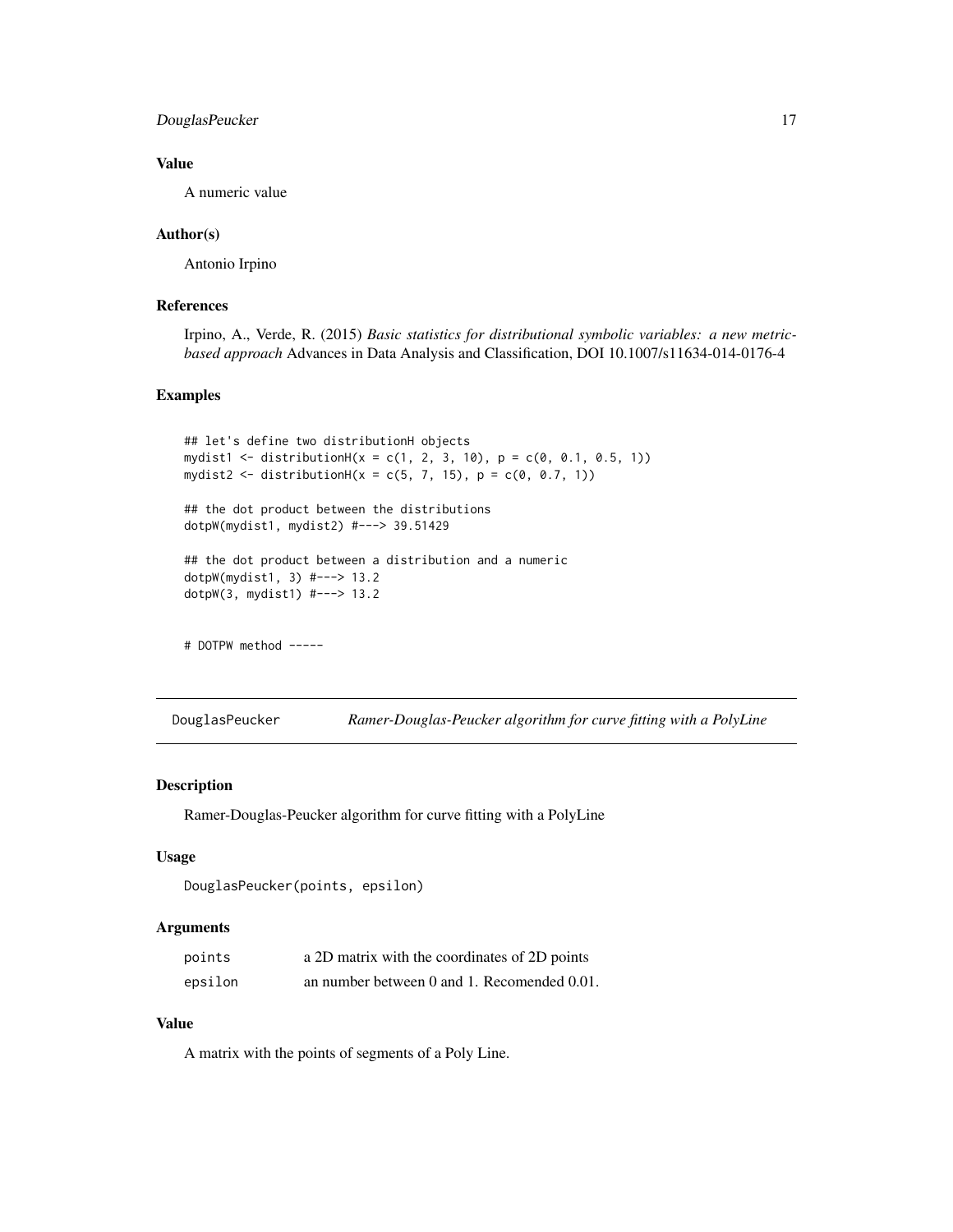<span id="page-17-0"></span>18 get.distr

# See Also

[data2hist](#page-12-1) function

get.cell.MatH *Method get.cell.MatH Returns the histogram in a cell of a matrix of distributions*

# Description

Returns the histogram data in the r-th row and the c-th column.

#### Usage

get.cell.MatH(object, r, c)

## S4 method for signature 'MatH, numeric, numeric' get.cell.MatH(object, r, c)

# Arguments

| object | a MatH object, a matrix of distributions. |
|--------|-------------------------------------------|
| r      | an integer, the row index.                |
| C      | an integer, the column index              |

# Value

A distributionH object.

## Examples

get.cell.MatH(BLOOD, r = 1, c = 1)

get.distr *Method* get.distr*: show the distribution*

# Description

This functon return the cumulative distribution function of a distributionH object.

# Usage

```
get.distr(object)
## S4 method for signature 'distributionH'
get.distr(object)
```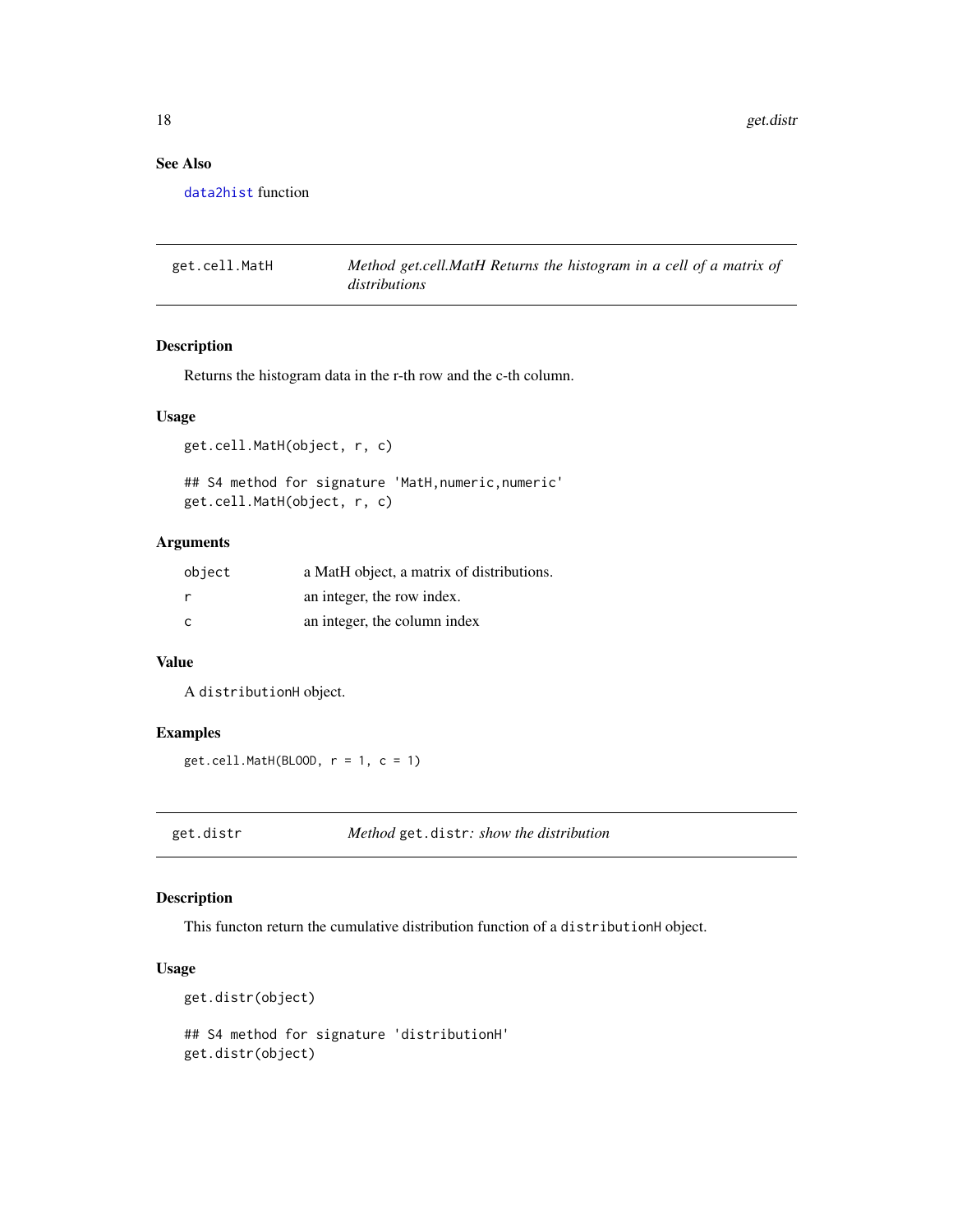#### <span id="page-18-0"></span>get.histo and the set of the set of the set of the set of the set of the set of the set of the set of the set of the set of the set of the set of the set of the set of the set of the set of the set of the set of the set of

#### **Arguments**

object a distributionH object.

#### Value

A data frame: the first column contains the domain the second the CDF values.

#### Examples

```
D \le - distributionH(x = c(1, 2, 3, 4), p = c(0, 0.2, 0.6, 1))
get.distr(D) # a data.frame describing the CDF of D
```

| get.histo |  |  |
|-----------|--|--|
|           |  |  |

get.histo *Method* get.histo*: show the distribution with bins*

# Description

This functon return a data.frame describing the histogram of a distributionH object.

# Usage

```
get.histo(object)
```
## S4 method for signature 'distributionH' get.histo(object)

#### Arguments

object a distributionH object.

## Value

A matrix: the two columns contains the bounds of the histogram the third contains the probablity (or the relative frequency) of the bin.

```
D \le - distributionH(x = c(1, 2, 3, 4), p = c(0, 0.2, 0.6, 1))
get.histo(D) # returns the histogram representation of D by a data.frame
```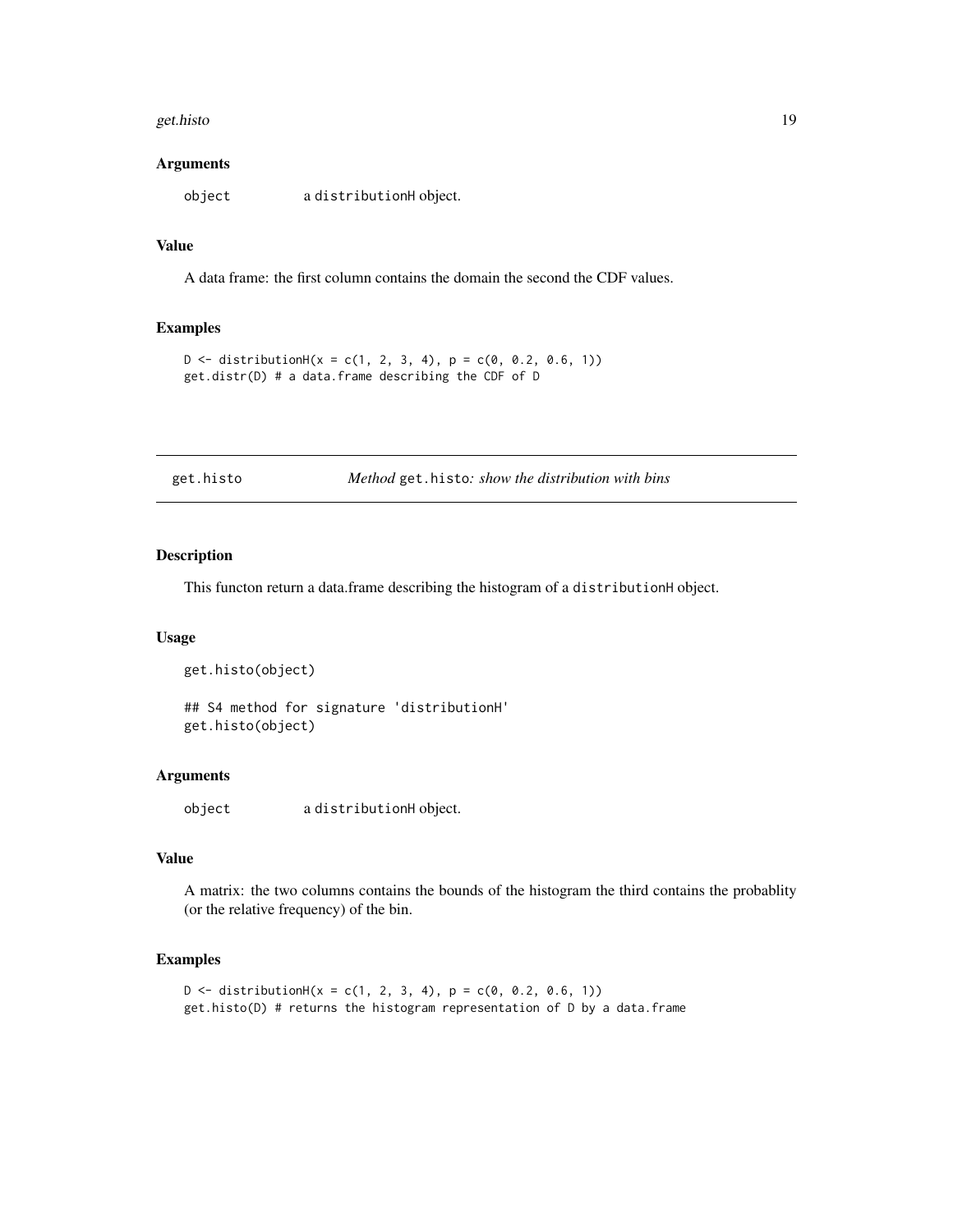<span id="page-19-0"></span>

# Description

This functon return the mean of a distributionH object.

# Usage

```
get.m(object)
```
## S4 method for signature 'distributionH' get.m(object)

## Arguments

object a distributionH object

## Value

A numeric value

# Examples

 $D \le -$  distributionH(x = c(1, 2, 3, 4), p = c(0, 0.2, 0.6, 1)) get.m(D) # returns the mean of D

get.MatH.main.info *Method get.MatH.main.info*

# Description

It returns the number of rows, of columns the labels of rows and columns of a MatH object.

# Usage

get.MatH.main.info(object)

```
## S4 method for signature 'MatH'
get.MatH.main.info(object)
```
#### Arguments

object a MatH object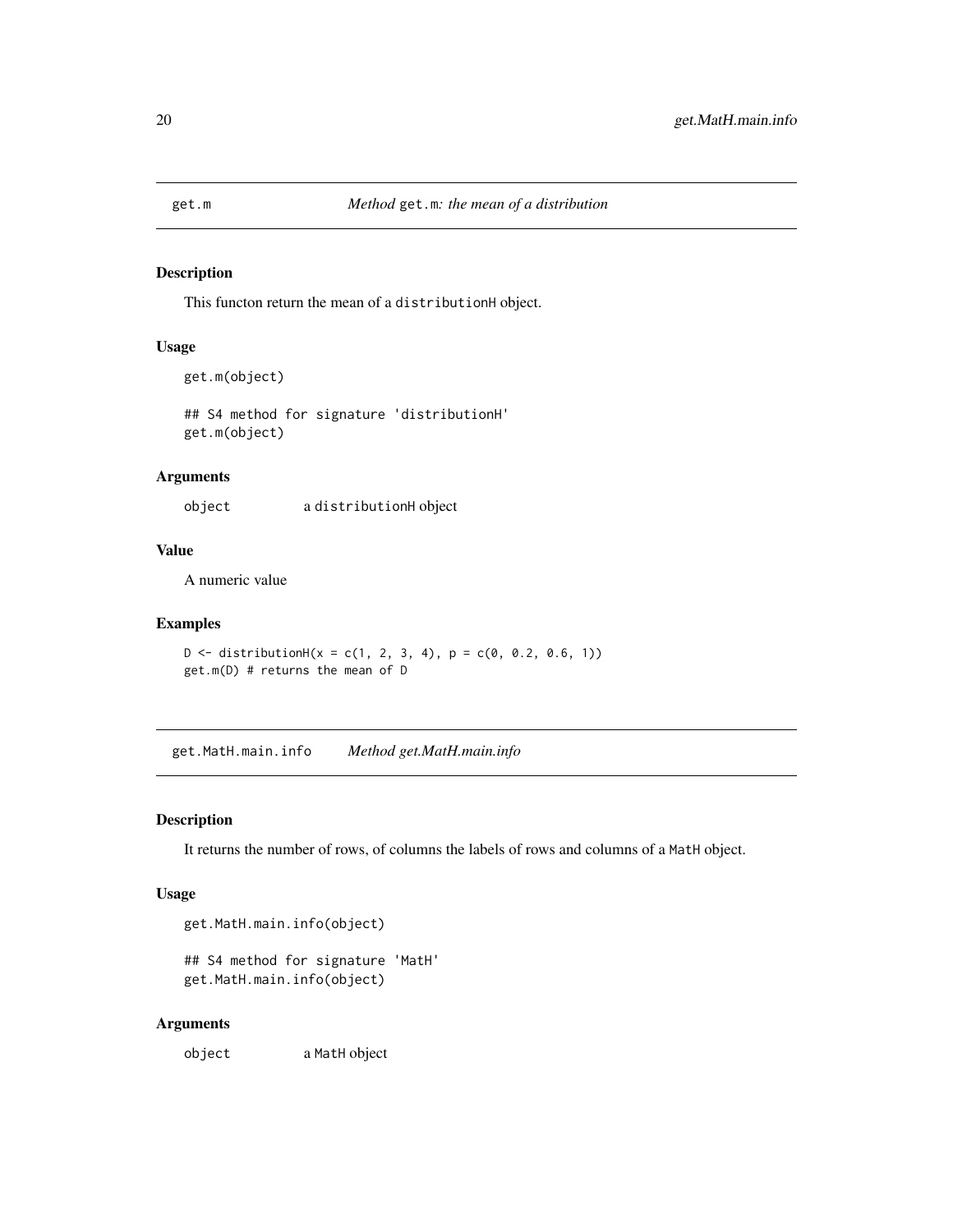# <span id="page-20-0"></span>get.MatH.ncols 21

# Value

A list of char, the labels of the columns, or the names of the variables.

## **Slots**

nrows - the number of rows ncols - the number of columns rownames - a vector of char, the names of rows varnames - a vector of char, the names of columns

get.MatH.ncols *Method get.MatH.ncols*

# Description

It returns the number of columns of a MatH object

# Usage

```
get.MatH.ncols(object)
```
## S4 method for signature 'MatH' get.MatH.ncols(object)

## Arguments

object a MatH object

# Value

An integer, the number of columns.

get.MatH.nrows *Method get.MatH.nrows*

# Description

It returns the number of rows of a MatH object

#### Usage

## S4 method for signature 'MatH' get.MatH.nrows(object)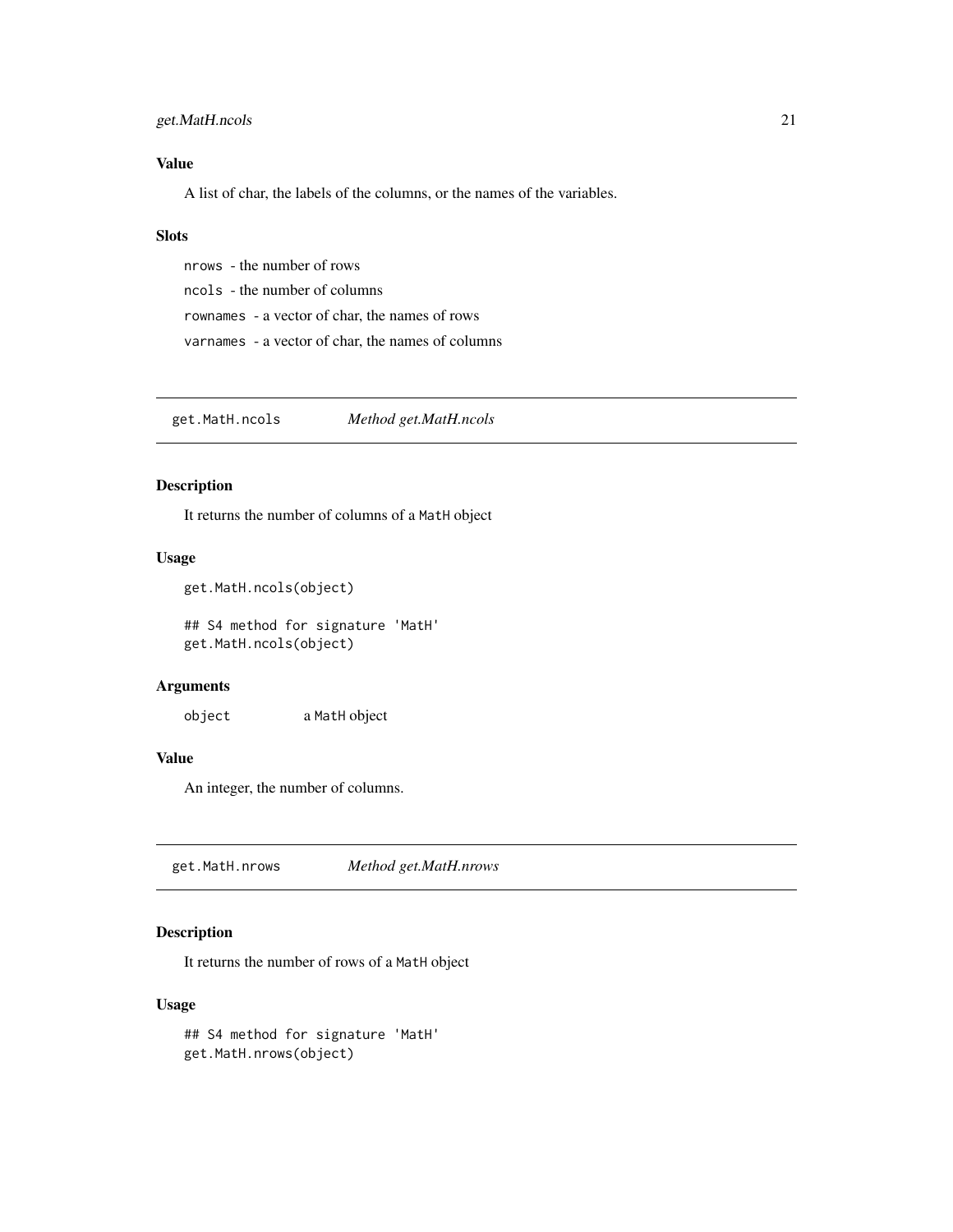# Arguments

object a MatH object

# Value

An integer, the number of rows.

get.MatH.rownames *Method get.MatH.rownames*

# Description

It returns the labels of the rows of a MatH object

# Usage

```
get.MatH.rownames(object)
```
## S4 method for signature 'MatH' get.MatH.rownames(object)

# Arguments

object a MatH object

# Value

A vector of char, the label of the rows.

get.MatH.stats *Method get.MatH.stats*

## Description

It returns statistics for each distribution contained in a MatH object.

# Usage

```
get.MatH.stats(object, ...)
## S4 method for signature 'MatH'
get.MatH.stats(object, stat = "mean", prob = 0.5)
```
<span id="page-21-0"></span>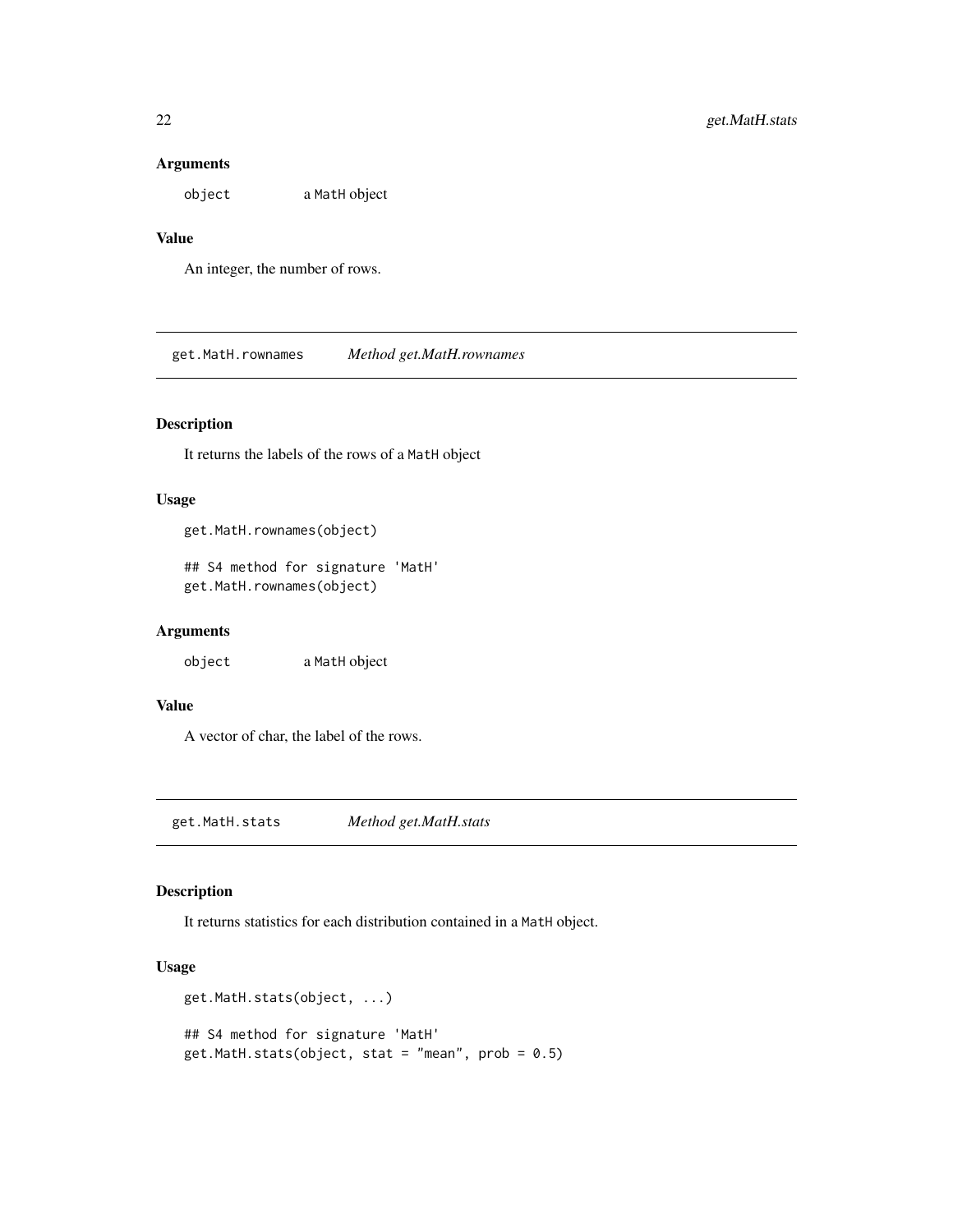## get.MatH.stats 23

#### **Arguments**

| object | a MatH object                                                                                                                                                                                                                                                                                                                                                                                                                                                                                                                                                                                                                   |
|--------|---------------------------------------------------------------------------------------------------------------------------------------------------------------------------------------------------------------------------------------------------------------------------------------------------------------------------------------------------------------------------------------------------------------------------------------------------------------------------------------------------------------------------------------------------------------------------------------------------------------------------------|
| .      | a set of other parameters                                                                                                                                                                                                                                                                                                                                                                                                                                                                                                                                                                                                       |
| stat   | (optional) a string containing the required statistic. Default='mean'<br>- stat='mean' - for computing the mean of each histogram<br>- stat='median' - for computing the median of each histogram<br>- stat='min' - for computing the minimum of each histogram<br>- stat='max' - for computing the maximum of each histogram<br>- stat='std' - for computing the standard deviatio of each histogram<br>- stat='skewness' - for computing the skewness of each histogram<br>- stat='kurtosis' - for computing the kurtosis of each histogram<br>- stat='quantile' - for computing the quantile ot level prob of each histogram |
| prob   | (optional) a number between 0 and 1 for computing the value once choosen the<br>'quantile' option for stat.                                                                                                                                                                                                                                                                                                                                                                                                                                                                                                                     |

# Value

A list

#### **Slots**

stat - the chosen statistic

prob - level of probability if stat='quantile'

MAT - a matrix of values

```
get.MatH.stats(BLOOD) # the means of the distributions in BLOOD dataset
get.MatH.stats(BLOOD, stat = "median") # the medians of the distributions in BLOOD dataset
get.MatH.stats(BLOOD, stat = "quantile", prob = 0.5) # the same as median
get.MatH.stats(BLOOD, stat = "min") # minima of the distributions in BLOOD dataset
get.MatH.stats(BLOOD, stat = "quantile", prob = \theta) # the same as min
get.MatH.stats(BLOOD, stat = "max") # maxima of the distributions in BLOOD dataset
get.MatH.stats(BLOOD, stat = "quantile", prob = 1) # the same as max
get.MatH.stats(BLOOD, stat = "std") # standard deviations of the distributions in BLOOD dataset
get.MatH.stats(BLOOD, stat = "skewness") # skewness indices of the distributions in BLOOD dataset
get.MatH.stats(BLOOD, stat = "kurtosis") # kurtosis indices of the distributions in BLOOD dataset
get.MatH.stats(BLOOD, stat = "quantile", prob = 0.05)
# the fifth percentiles of distributions in BLOOD dataset
```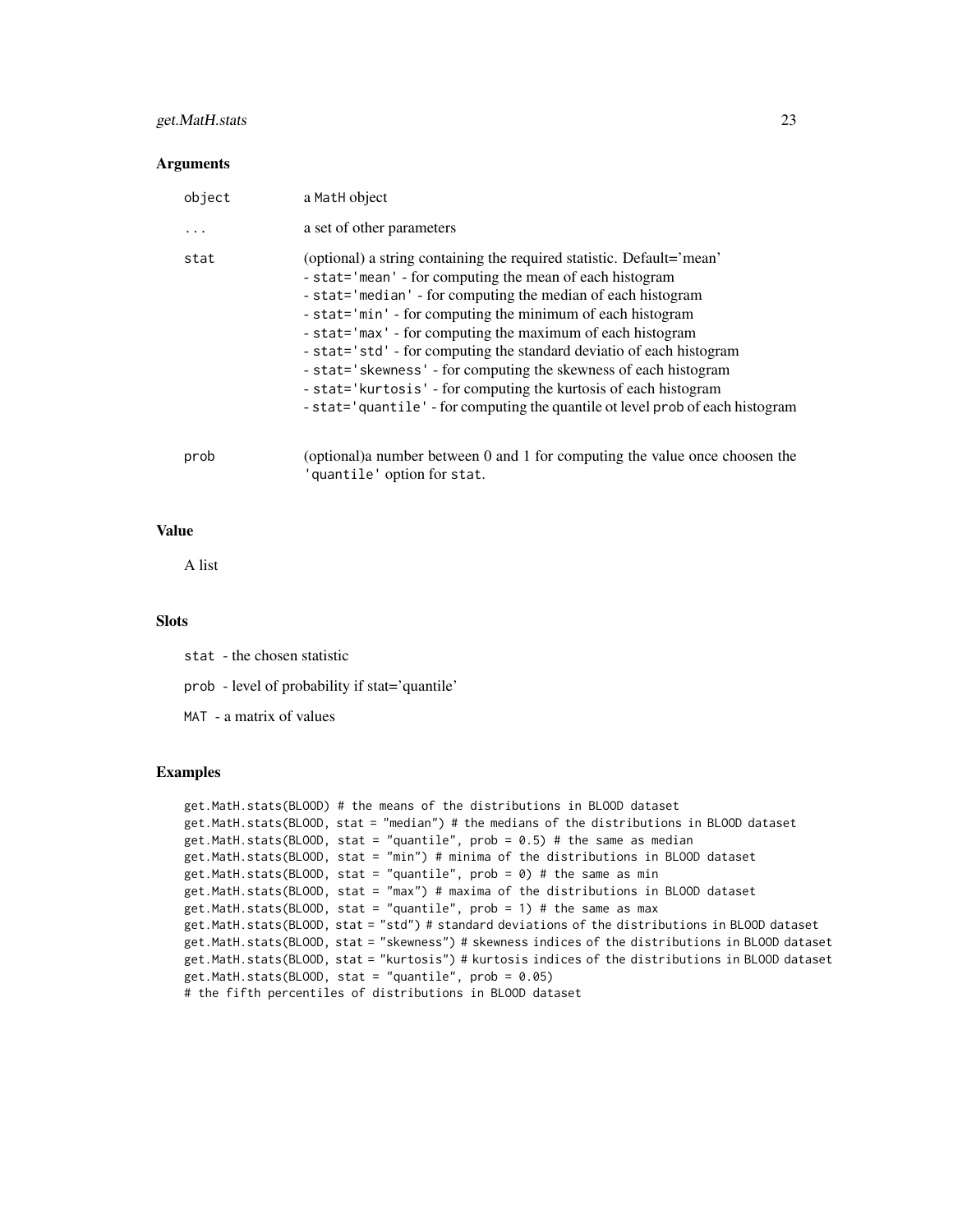## <span id="page-23-0"></span>Description

It returns the labels of the columns, or the names of the variables, of a MatH object

# Usage

```
get.MatH.varnames(object)
```

```
## S4 method for signature 'MatH'
get.MatH.varnames(object)
```
## Arguments

object a MatH object

#### Value

A vector of char, the labels of the columns, or the names of the variables.

get.s *Method* get.s*: the standard deviation of a distribution*

## Description

This functon return the standard deviation of a distributionH object.

## Usage

```
get.s(object)
```
## S4 method for signature 'distributionH' get.s(object)

## Arguments

object a distributionH object.

## Value

A numeric positive value, the standard deviation.

```
D \le - distributionH(x = c(1, 2, 3, 4), p = c(0, 0.2, 0.6, 1))
get.s(D) # returns the standard deviation of D
```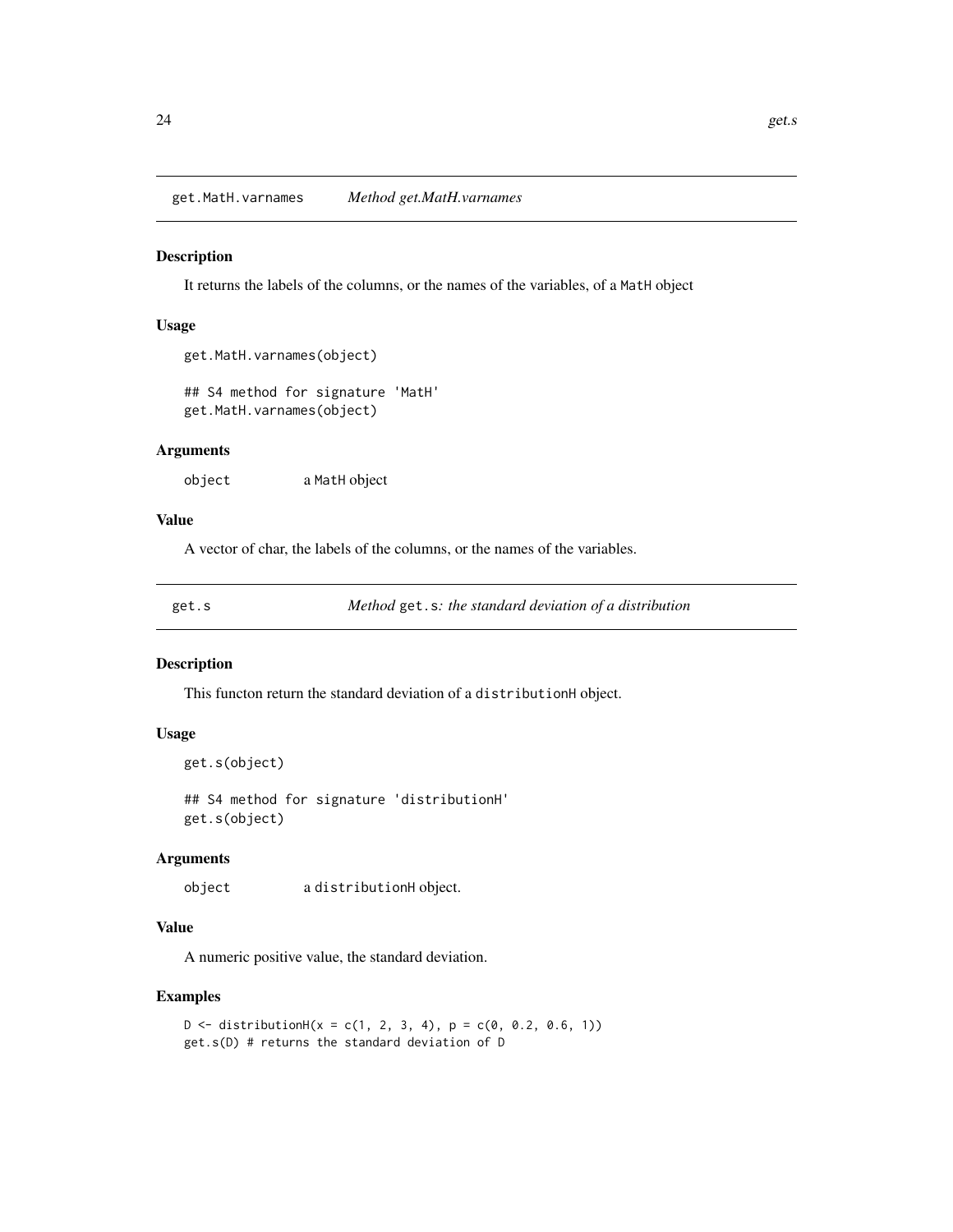<span id="page-24-0"></span>

# Description

Class HTS defines a histogram time series, i.e. a set of histograms observed along time

# Usage

```
## S4 method for signature 'HTS'
initialize(.Object, epocs = 1, ListOfTimedElements = c(new("TdistributionH")))
```
# Arguments

| .Object             | the object type ("HTS") a histogram time series             |  |
|---------------------|-------------------------------------------------------------|--|
| epocs               | the number of histograms (one for each timepoint or period) |  |
| ListOfTimedElements |                                                             |  |
|                     | a vector of TdistributionH objects                          |  |

HTS.exponential.smoothing

*Smoothing with exponential smoothing of a histogram time series*

# Description

(Beta verson of) Extends theexponential smoothing of a time series to a histogram time series,using L2 Wasserstein distance.

#### Usage

```
HTS.exponential.smoothing(HTS, alpha = 0.9)
```
# Arguments

| <b>HTS</b> | A HTS object (a histogram time series).            |
|------------|----------------------------------------------------|
| alpha      | a number between 0 and 1 for exponential smoothing |

# Value

a list with the results of the smoothing procedure.

# Slots

smoothing.alpha the alpha parameter AveragedHTS The smoothed HTS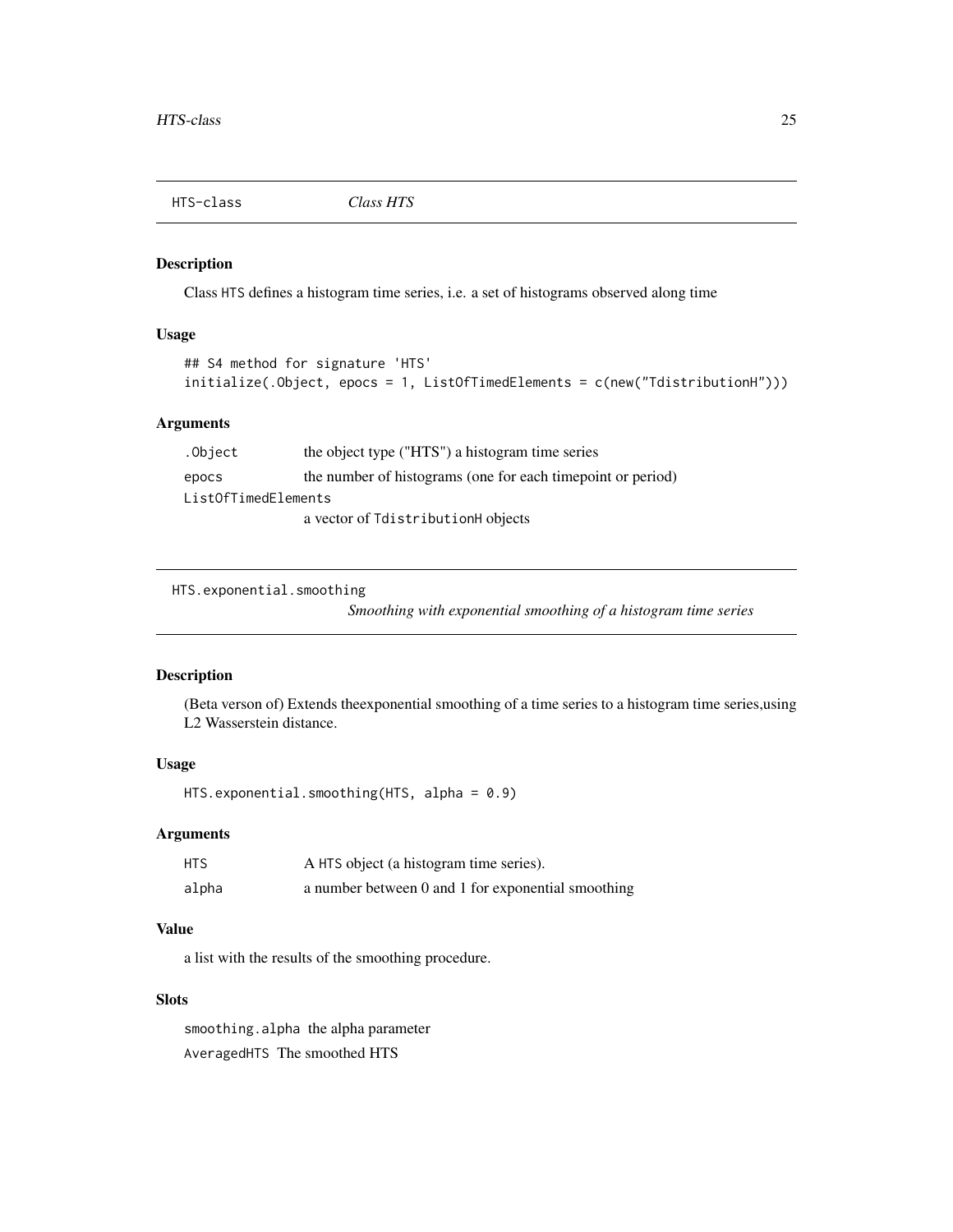#### <span id="page-25-0"></span>Examples

```
mov.expo.smooth <- HTS.exponential.smoothing(HTS = RetHTS, alpha = 0.8)
# a show method for HTS must be implemented you can see it using
# str(mov.expo.smooth$AveragedHTS)
```
HTS.moving.averages *Smoothing with moving averages of a histogram time series*

## Description

(Beta verson of) Extends the moving average smoothing of a time series to a histogram time series, using L2 Wasserstein distance.

# Usage

```
HTS.moving.averages(HTS, k = 3, weights = rep(1, k))
```
## Arguments

| <b>HTS</b> | A HTS object (a histogram time series).                      |
|------------|--------------------------------------------------------------|
| k          | an integer value, the number of elements for moving averages |
| weights    | a vector of positive weights for a weighted moving average   |

## Value

a list with the results of the smoothing procedure.

## Slots

k the number of elements for the average

weights the vector of weights for smoothing

AveragedHTS The smoothed HTS

```
mov.av.smoothed \leq HTS.moving.averages(HTS = RetHTS, k = 5)
# a show method for HTS must be implemented you can see it using
# str(mov.av.smoothed$AveragedHTS)
```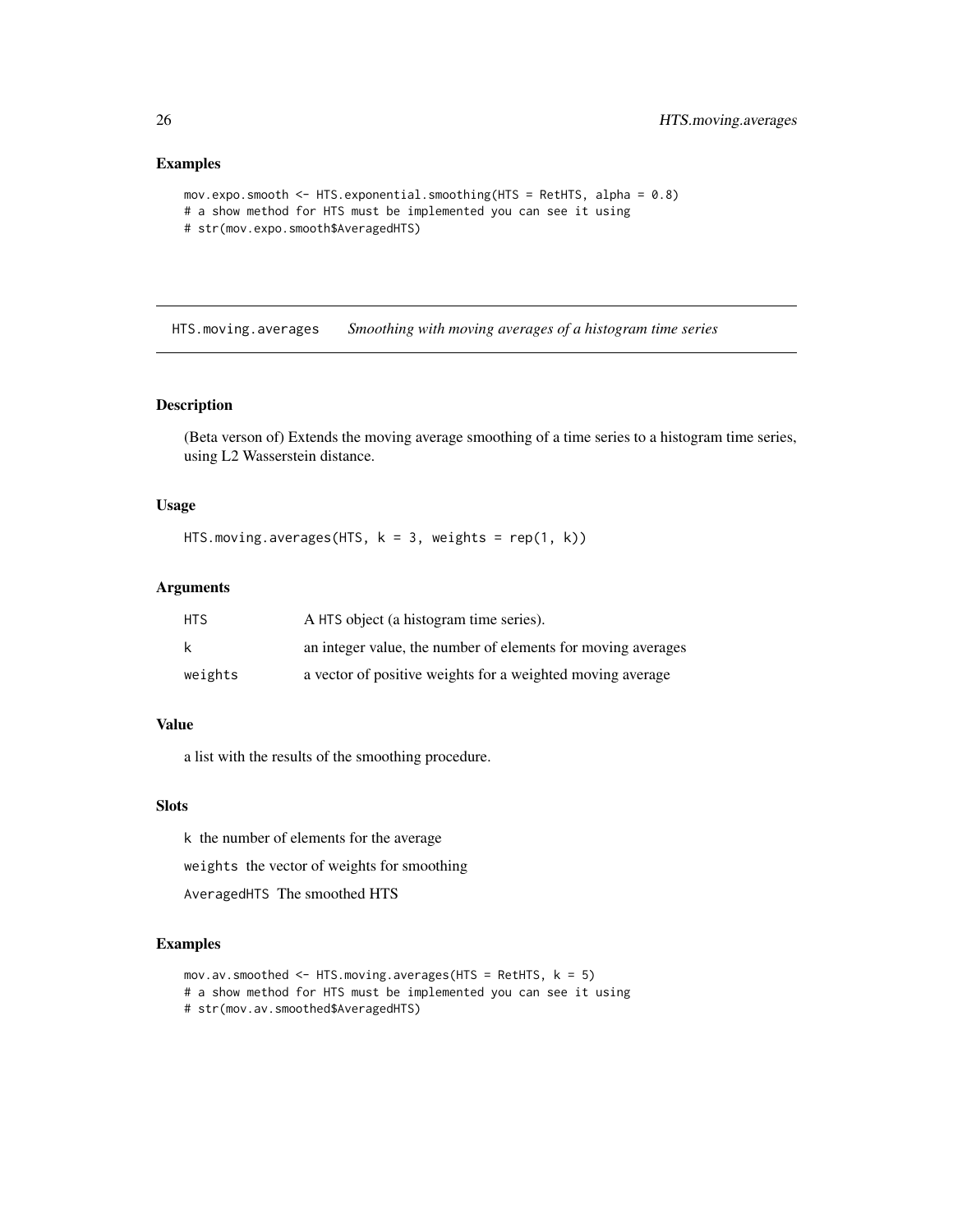<span id="page-26-0"></span>HTS.predict.knn *K-NN predictions of a histogram time series*

#### Description

(Beta verson of) Extends the K-NN algorithm for predicting a time series to a histogram time series, using L2 Wasserstein distance.

#### Usage

```
HTS.predict.knn(HTS, position = length(HTS@data), k = 3)
```
## Arguments

| HTS.     | A HTS object (a histogram time series).   |
|----------|-------------------------------------------|
| position | an integer, the data histogram to predict |
| k        | the number of neighbours (default=3)      |

## Details

Histogram time series (HTS) describe situations where a distribution of values is available for each instant of time. These situations usually arise when contemporaneous or temporal aggregation is required. In these cases, histograms provide a summary of the data that is more informative than those provided by other aggregates such as the mean. Some fields where HTS are useful include economy, official statistics and environmental science. The function adapts the k-Nearest Neighbours (k-NN) algorithm to forecast HTS and, more generally, to deal with histogram data. The proposed k-NN relies on the L2 Wasserstein distance that is used to measure dissimilarities between sequences of histograms and to compute the forecasts.

## Value

a distributionH object predicted from data.

## References

Javier Arroyo, Carlos Mate, Forecasting histogram time series with k-nearest neighbours methods, International Journal of Forecasting, Volume 25, Issue 1, January-March 2009, Pages 192-207, ISSN 0169-2070, http://dx.doi.org/10.1016/j.ijforecast.2008.07.003.

```
prediction \leq HTS.predict.knn(HTS = RetHTS, position = 108, k = 3)
```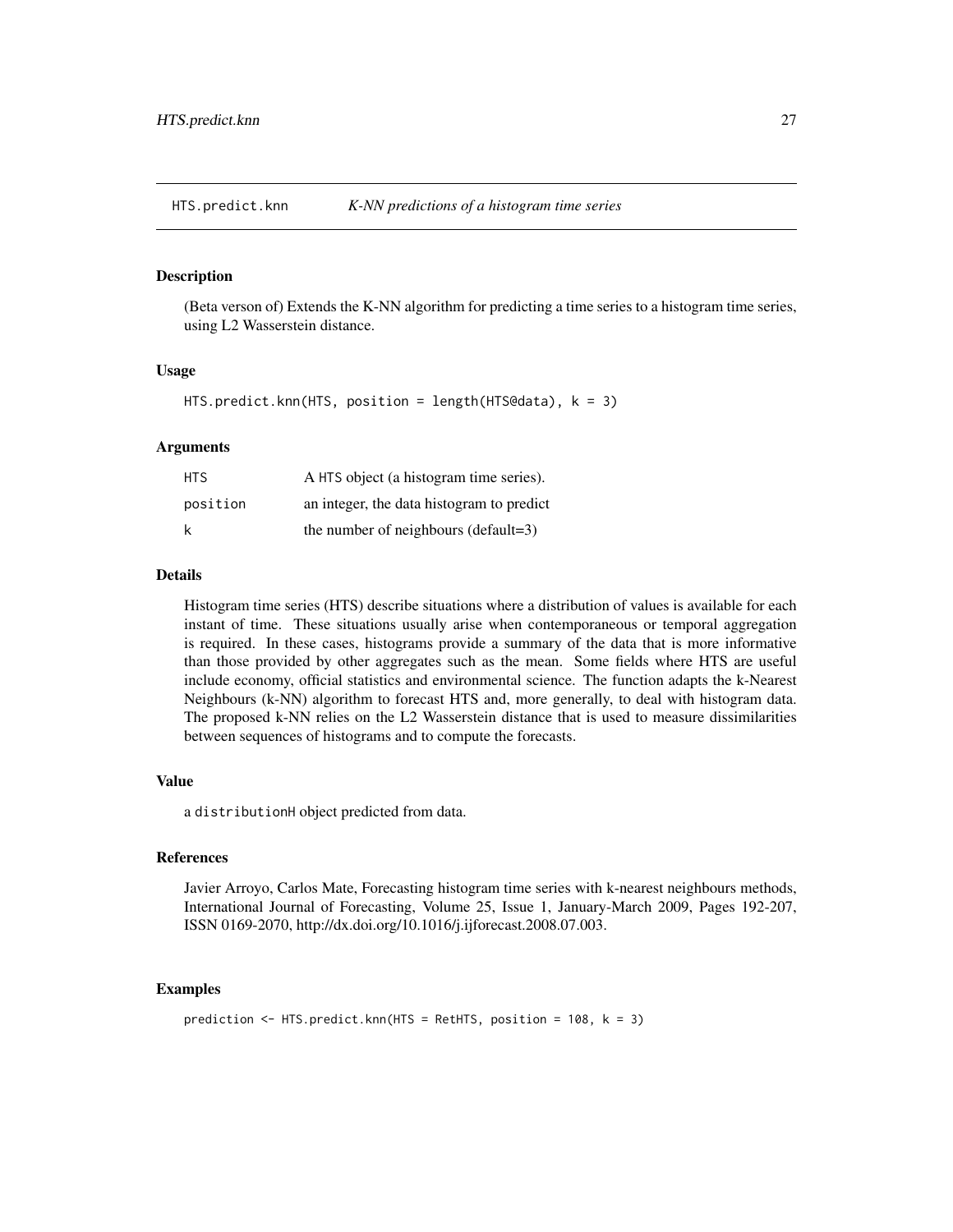<span id="page-27-0"></span>is.registeredMH *Method is.registeredMH*

#### Description

Checks if a MatH contains histograms described by the same number of bins and the same cdf.

## Usage

```
is.registeredMH(object)
```
## S4 method for signature 'MatH' is.registeredMH(object)

#### Arguments

object A MatH object

## Value

a logical value TRUE if the distributions share the same cdf, FALSE otherwise.

#### Author(s)

Antonio Irpino

#### References

Irpino, A., Lechevallier, Y. and Verde, R. (2006): *Dynamic clustering of histograms using Wasserstein metric* In: Rizzi, A., Vichi, M. (eds.) COMPSTAT 2006. Physica-Verlag, Berlin, 869-876. Irpino, A.,Verde, R. (2006): *A new Wasserstein based distance for the hierarchical clustering of histogram symbolic data* In: Batanjeli, V., Bock, H.H., Ferligoj, A., Ziberna, A. (eds.) Data Science and Classification, IFCS 2006. Springer, Berlin, 185-192.

```
## ---- initialize three distributionH objects mydist1 and mydist2
mydist1 <- new("distributionH", c(1, 2, 3), c(0, 0.4, 1))
mydist2 <- new("distributionH", c(7, 8, 10, 15), c(0, 0.2, 0.7, 1))
mydist3 <- new("distributionH", c(9, 11, 20), c(0, 0.8, 1))
## create a MatH object
MyMAT <- new("MatH", nrows = 1, ncols = 3, ListOfDist = c(mydist1, mydist2, mydist3), 1, 3)
is.registeredMH(MyMAT)
## [1] FALSE #the distributions do not share the same cdf
## Hint: check with str(MyMAT)
## register the two distributions
MATregistered <- registerMH(MyMAT)
```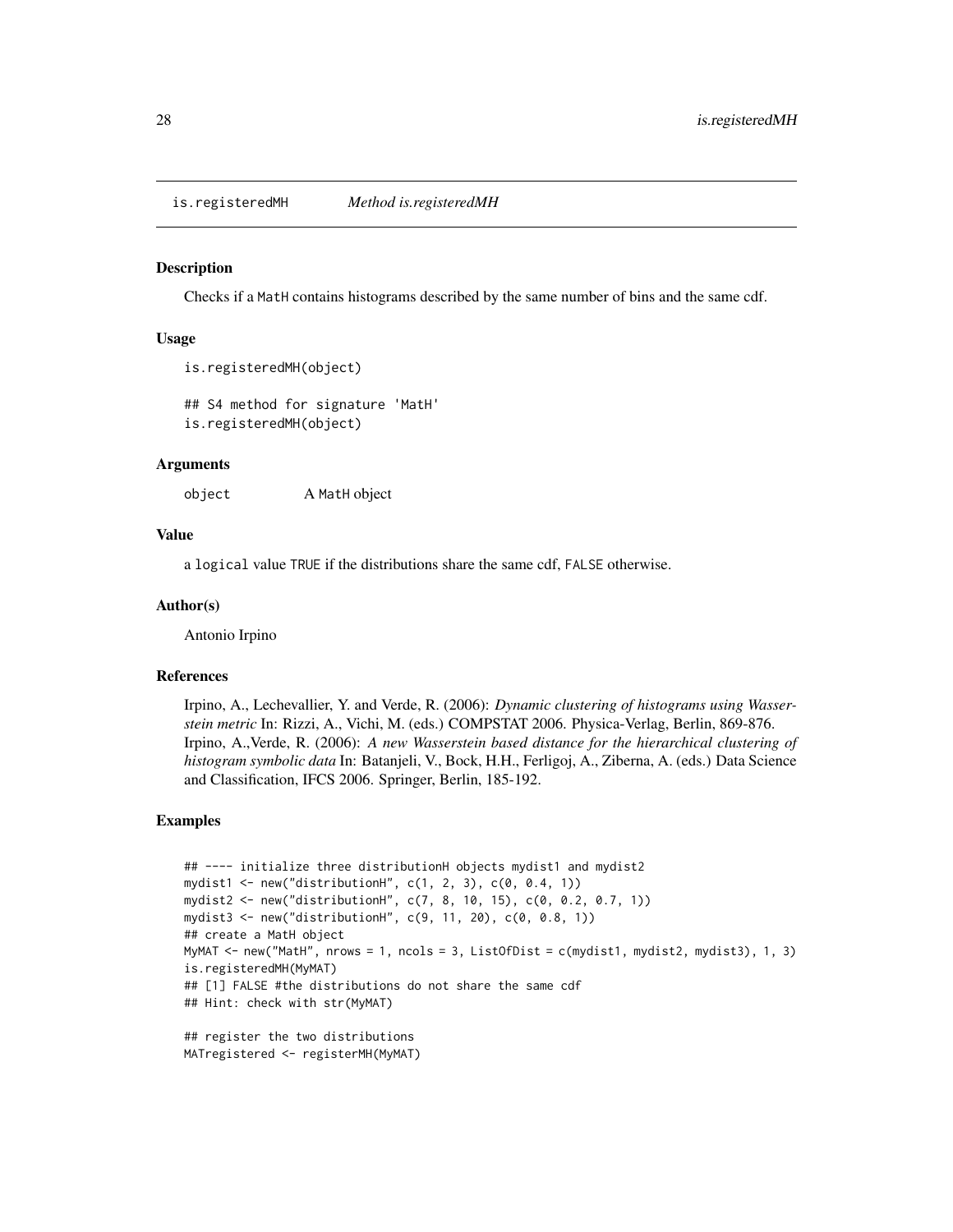#### <span id="page-28-0"></span>kurtH 29 and 29 and 2012 and 2012 and 2012 and 2012 and 2012 and 2012 and 2012 and 2012 and 2012 and 2012 and 201

```
is.registeredMH(MATregistered)
## TRUE #the distributions share the same cdf
## Hint: check with str(MATregistered)
```
kurtH *Method* kurtH*: computes the kurthosis of a distribution*

## Description

Kurtosis of a histogram (using the fourth standardized moment)

# Usage

kurtH(object)

## S4 method for signature 'distributionH' kurtH(object)

## Arguments

object a distributionH object

## Value

A value for the kurtosis index, 3 is the kurtosis of a Gaussian distribution

#### Author(s)

Antonio Irpino

```
## ---- A mydist distribution ----
mydist <- distributionH(x = c(1, 2, 3, 10), p = c(0, 0.1, 0.5, 1))
## ---- Compute the kurtosis of mydist ----
kurtH(mydist) #---> 1.473242
```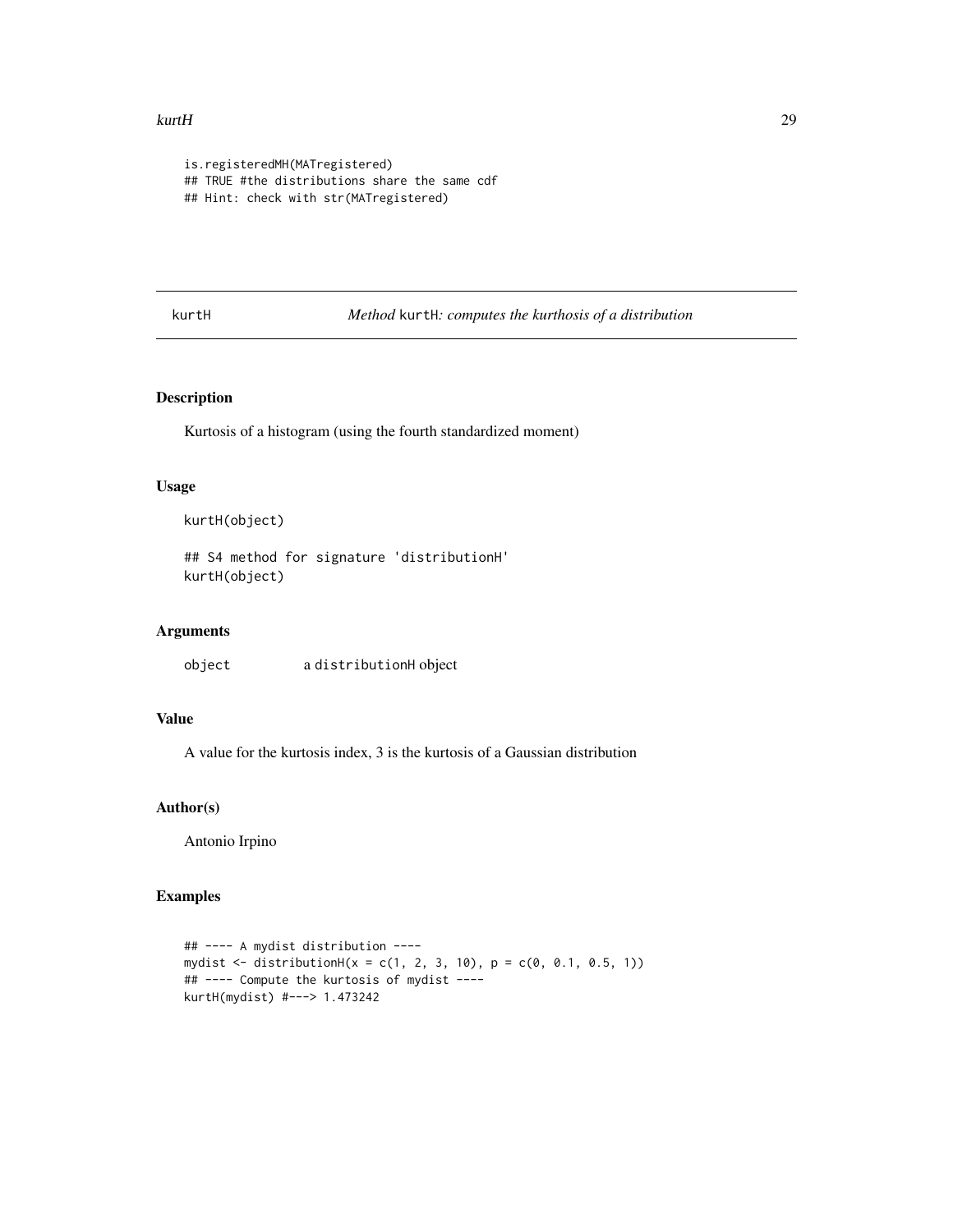<span id="page-29-0"></span>

# Description

Class MatH defines a matrix of distributionH objects

This function create a matrix of histogram data, i.e. a MatH object

# Usage

```
## S4 method for signature 'MatH'
initialize(
  .Object,
  nrows = 1,
  ncols = 1,
  ListOfDist = NULL,
  names.rows = NULL,
  names.cols = NULL,
  by.row = FALSE
)
MatH(
  x = NULL,nrows = 1,
  ncols = 1,
  rownames = NULL,
  varnames = NULL,
  by.row = FALSE
```
# Arguments

)

| .Object      | the object type "MatH"                                                                                                    |
|--------------|---------------------------------------------------------------------------------------------------------------------------|
| nrows        | (optional, default=1) an integer, the number of rows.                                                                     |
| ncols        | (optional, default=1) an integer, the number of columns (aka variables).                                                  |
| List0fDist   | a vector or a list of distributionH objects                                                                               |
| names.rows   | a vector or list of strings with the name of the rows                                                                     |
| names.cols   | a vector or list of strings with thenames of the columns (variables)                                                      |
| by.row       | (optional, default=FALSE) a logical value, TRUE the matrix is row wise filled,<br>FALSE the matrix is filled column wise. |
| $\mathsf{x}$ | (optional, default= an empty distributionH object) a list of distributionH<br>objects                                     |
| rownames     | (optional, default=NULL) a list of strings containing the names of the rows.                                              |
| varnames     | (optional, default=NULL) a list of strings containing the names of the columns<br>(aka variables).                        |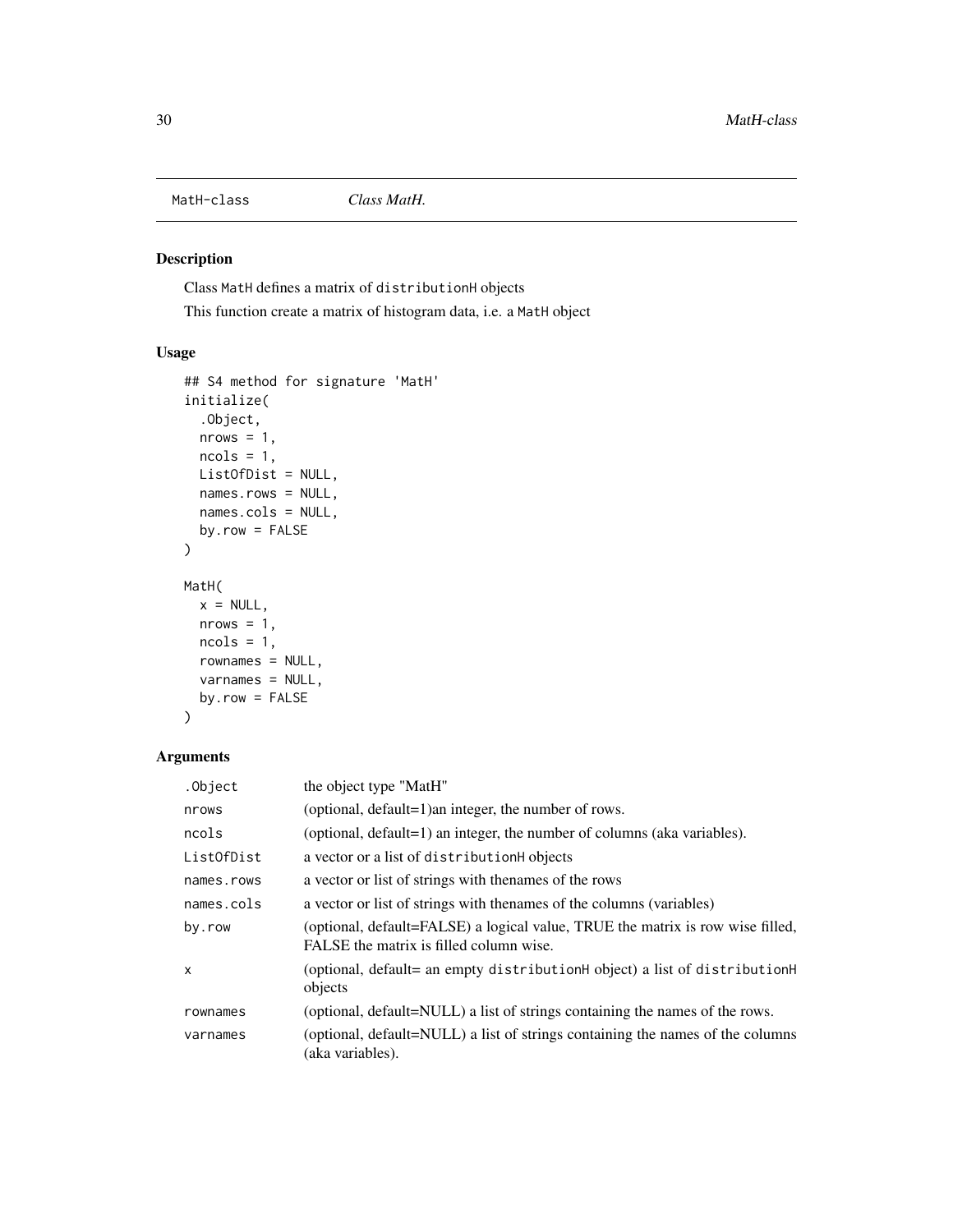#### <span id="page-30-0"></span> $meanH$  31

# Value

A matH object

## Author(s)

Antonio Irpino

## References

Irpino, A., Verde, R. (2015) *Basic statistics for distributional symbolic variables: a new metricbased approach* Advances in Data Analysis and Classification, DOI 10.1007/s11634-014-0176-4

## Examples

```
## ---- create a list of six distributionH objects
ListOfDist <- vector("list", 6)
ListOfDist[[1]] <- distributionH(c(1, 2, 3), c(0, 0.4, 1))
ListOfDist[[2]] <- distributionH(c(7, 8, 10, 15), c(0, 0.2, 0.7, 1))
ListOfDist[[3]] <- distributionH(c(9, 11, 20), c(0, 0.5, 1))
ListOfDist[[4]] \leftarrow distributionH(c(2, 5, 8), c(0, 0.3, 1))ListOfDist[[5]] <- distributionH(c(8, 10, 15), c(0, 0.75, 1))
ListOfDist[[6]] <- distributionH(c(20, 22, 24), c(0, 0.12, 1))
## create a MatH object filling it by columns
MyMAT <- new("MatH",
  nrows = 3, ncols = 2, ListOfDist = ListOfDist,
  names.rows = c("I1", "I2", "I3"), names.cols = c("Var1", "Var2"), by.row = FALSE
)
showClass("MatH")
# bulding an empty 10 by 4 matrix of histograms
MAT \leq MatH(nrows = 10, ncols = 4)
```
<span id="page-30-1"></span>meanH *Method* meanH*: computes the mean of a distribution*

## Description

Mean of a histogram (First moment of the distribution)

#### Usage

```
meanH(object)
```
## S4 method for signature 'distributionH' meanH(object)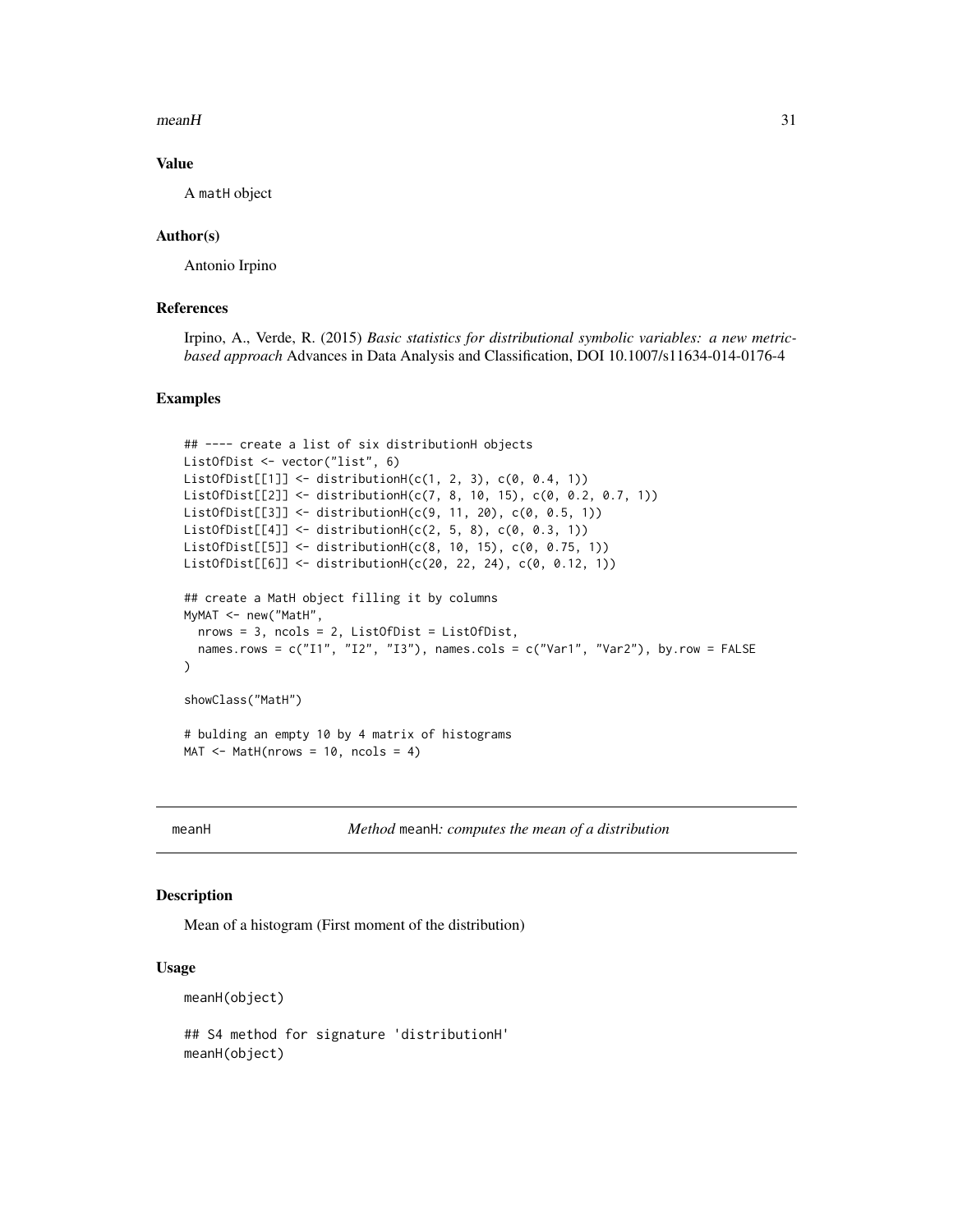#### 32 minus

#### Arguments

object a distributionH object

## Value

the mean of the distribution

## Author(s)

Antonio Irpino

## Examples

```
## ---- A mydist distribution ----
mydist <- distributionH(x = c(1, 2, 3, 10), p = c(0, 0.1, 0.5, 1))
## ---- Compute the mean of mydist ----
meanH(mydist) #---> 4.4
```

```
minus Method -
```
## Description

the difference of two distribution according to the L2 Wasssertein the difference of a number and a distribution according to the L2 Wasssertein the difference of a distribution and a number according to the L2 Wasssertein

#### Usage

```
## S4 method for signature 'distributionH,distributionH'
e1 - e2
## S4 method for signature 'numeric,distributionH'
e1 - e2
## S4 method for signature 'distributionH,numeric'
e1 - e2
```
## Arguments

| e1             | a distributionH object or a number |
|----------------|------------------------------------|
| e <sub>2</sub> | a distributionH object or a number |

#### Note

it may not works properly if the difference is not a distribution

<span id="page-31-0"></span>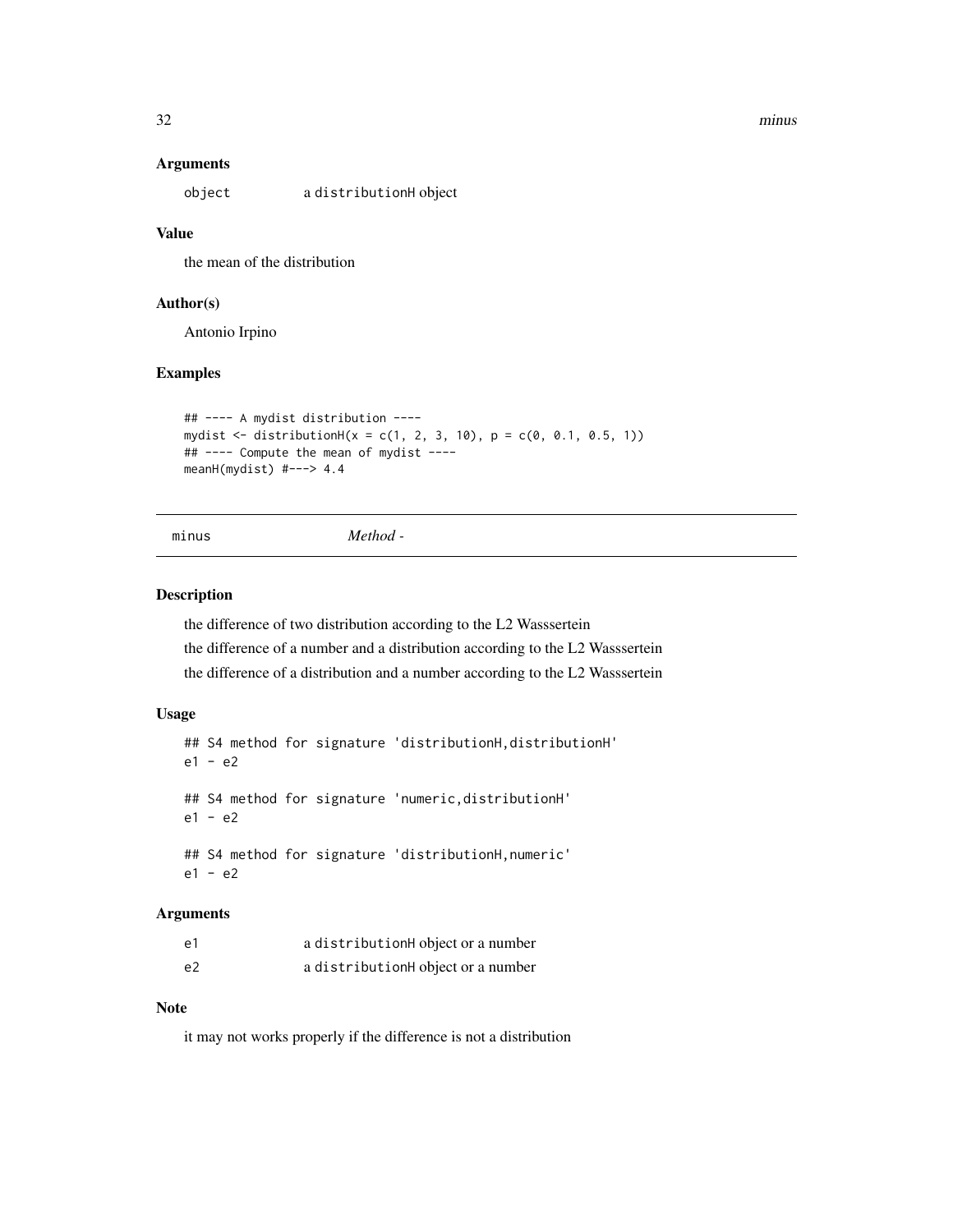<span id="page-32-0"></span>

## Description

The dataset contains MatH (matrix of histogram-valued data) object This data set list 78 stations located in the USA recording four variables, without missing data.

## Format

a MatH istance, 1 row per station.

# Author(s)

Antonio Irpino, 2014-10-05

## Source

http://java.epa.gov/castnet/epa\_jsp/prepackageddata.jsp ftp://ftp.epa.gov/castnet/data/metdata.zip

OzoneH *Complete Ozone dataset for Histogram data analysis*

# Description

The dataset contains MatH (matrix of histogram-valued data) object This data set list 84 stations located in the USA recording four variables. Some stations contains missing data.

#### Format

a MatH istance, 1 row per station.

#### Author(s)

Antonio Irpino, 2014-10-05

#### Source

http://java.epa.gov/castnet/epa\_jsp/prepackageddata.jsp ftp://ftp.epa.gov/castnet/data/metdata.zip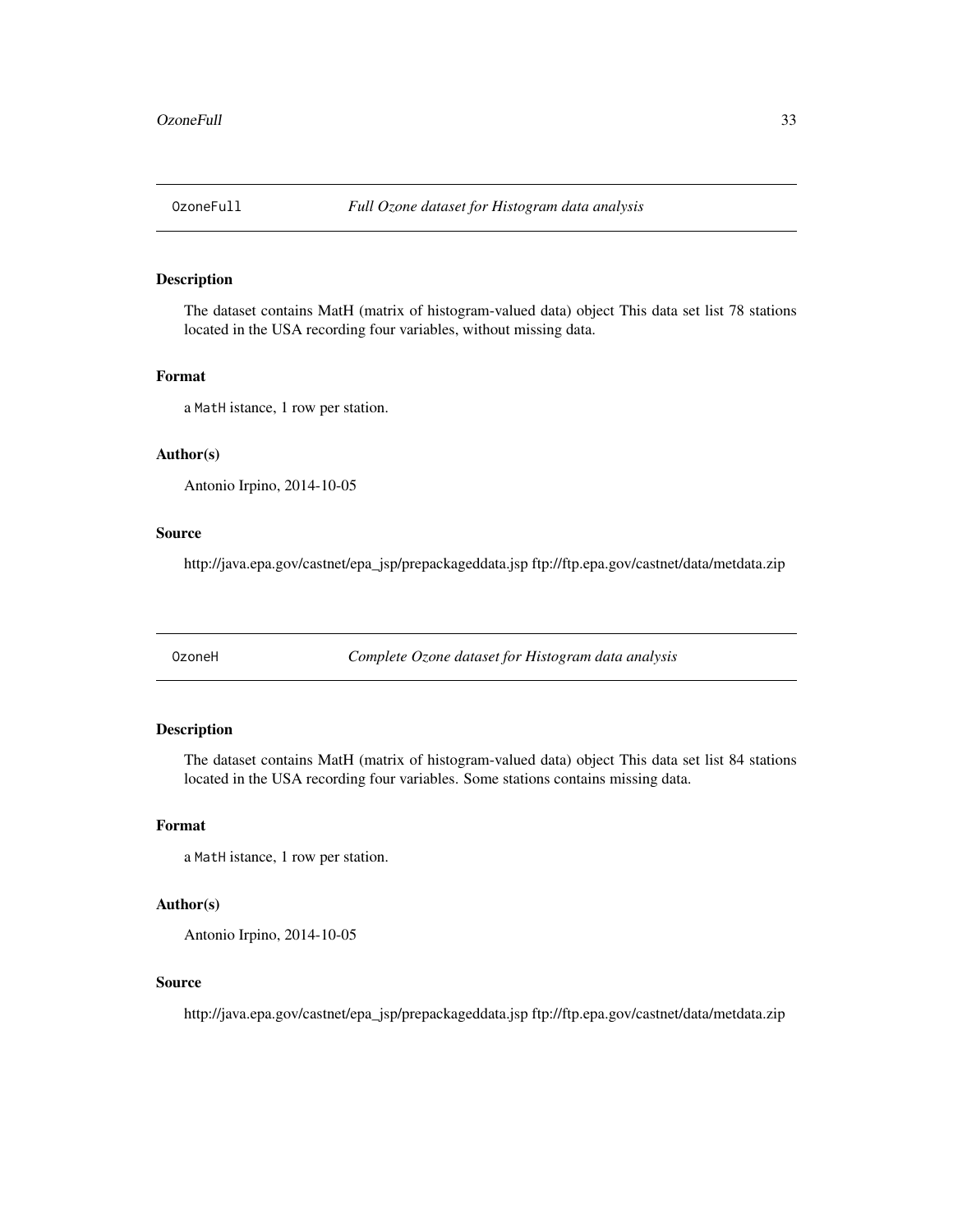<span id="page-33-0"></span>plot-distributionH *plot for a distributionH object*

#### Description

A plot function for a distributionH object. The function returns a representation of the histogram.

## Usage

```
## S4 method for signature 'distributionH'
plot(x, type = "HIST0", col = "green", border = "black")
```
## Arguments

| x      | a distributionH object                                                                                                                                                                                                                                                    |
|--------|---------------------------------------------------------------------------------------------------------------------------------------------------------------------------------------------------------------------------------------------------------------------------|
| type   | (optional) a string describing the type of plot, default="HISTO".<br>Other allowed types are<br>"CDF"=Cumulative distribution function,<br>"QF"= quantile function,<br>"DENS"=a density approximation,<br>"HBOXPLOT"=horizontal boxplot,<br>"VBOXPLOT"= vertical boxplot, |
| col    | (optional) a string the color of the plot, default="green".                                                                                                                                                                                                               |
| border | (optional) a string the color of the border of the plot, default="black".                                                                                                                                                                                                 |

#### Examples

```
## ---- initialize a distributionH
mydist <- distributionH(x = c(7, 8, 10, 15), p = c(0, 0.2, 0.7, 1))
# show the histogram
plot(mydist) # plots mydist
plot(mydist, type = "HISTO", col = "red", border = "blue") # plots mydist
plot(mydist, type = "DENS", col = "red", border = "blue") # plots a density approximation for mydist
plot(mydist, type = "HBOXPLOT") # plots a horizontal boxplot for mydist
plot(mydist, type = "VBOXPLOT") # plots a vertical boxplot for mydist
plot(mydist, type = "CDF") # plots the cumulative distribution function of mydist
plot(mydist, type = "QF") # plots the quantile function of mydist
```
plot-HTS *Method plot for a histogram time series*

## Description

An overloading plot function for a HTS object. The method returns a graphical representation of a histogram time series.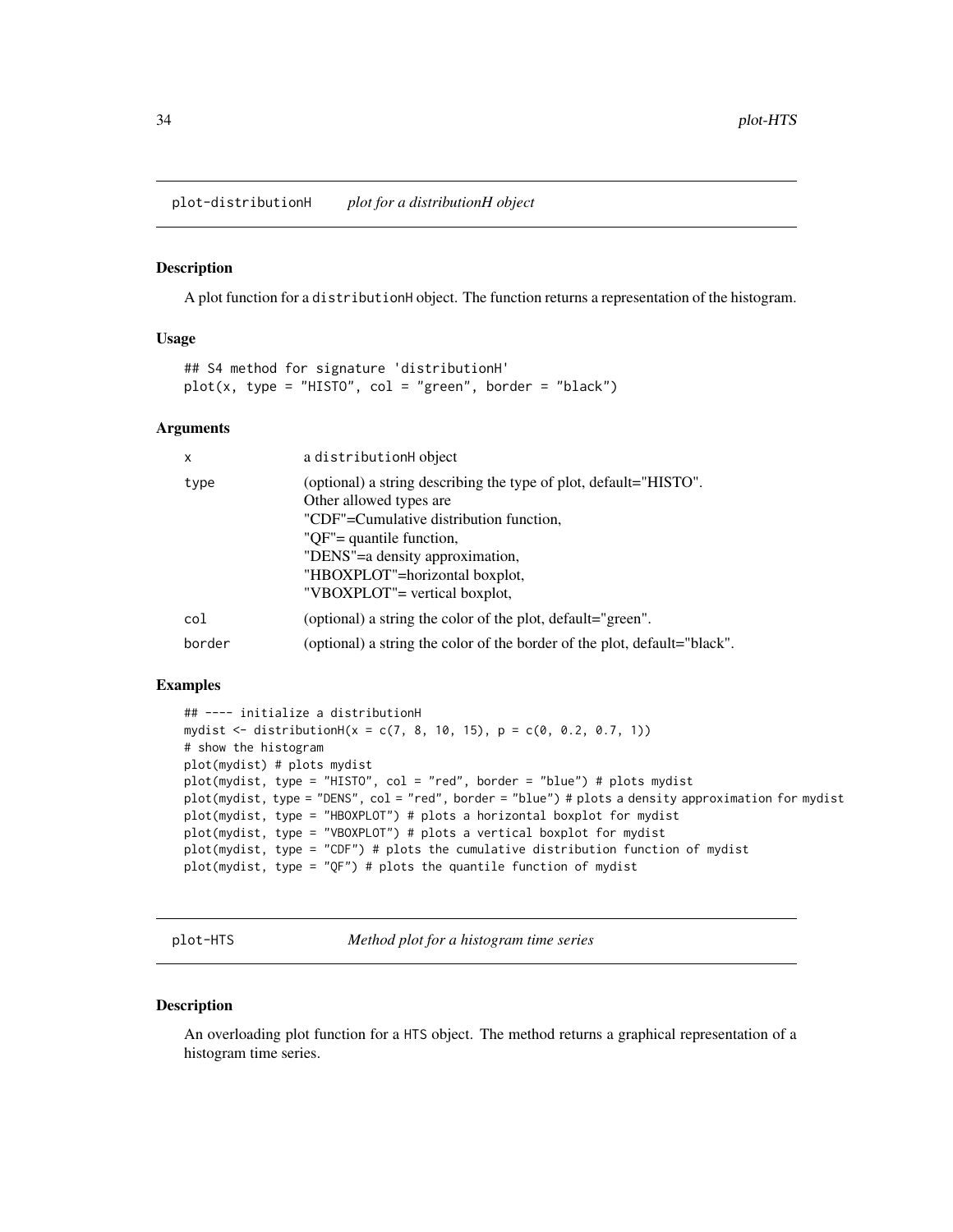# <span id="page-34-0"></span>plot-MatH 35

# Usage

```
## S4 method for signature 'HTS'
plot(x, y = "missing", type = "VIOLIN", border = "black", maxno.perplot = 30)
```
# Arguments

| x             | a distributionH object                                                                                                                                                                         |
|---------------|------------------------------------------------------------------------------------------------------------------------------------------------------------------------------------------------|
| у             | not used in this implementation                                                                                                                                                                |
| type          | (optional) a string describing the type of plot, default="BOXPLOT".<br>Other allowed types are<br>"VIOLIN"=a violin-plot representation,                                                       |
| border        | (optional) a string the color of the border of the plot, default="black".                                                                                                                      |
| maxno.perplot | An integer (DEFAULT=30). Maximum number of timestamps per row. It allows<br>a plot organized by rows, each row of the plot contains a max number of time<br>stamps indicated by maxno.perplot. |

# Examples

```
plot(subsetHTS(RetHTS, from = 1, to = 10)) # plots RetHTS dataset
## Not run:
plot(RetHTS, type = "BOXPLOT", border = "blue", maxno.perplot = 20)
plot(RetHTS, type = "VIOLIN", border = "blue", maxno.perplot = 20)
plot(RetHTS, type = "VIOLIN", border = "blue", maxno.perplot = 10)
## End(Not run)
```
plot-MatH *Method plot for a matrix of histograms*

# Description

An overloading plot function for a MatH object. The method returns a graphical representation of the matrix of histograms.

#### Usage

```
## S4 method for signature 'MatH'
plot(x, y = "missing", type = "HIST0", border = "black", angle = 330)
```
#### Arguments

| x    | a distributionH object                                                                       |
|------|----------------------------------------------------------------------------------------------|
| ٧    | not used in this implementation                                                              |
| type | (optional) a string describing the type of plot, default="HISTO".<br>Other allowed types are |
|      | "DENS"=a density approximation,                                                              |
|      | "BOXPLOT"=1 boxplot                                                                          |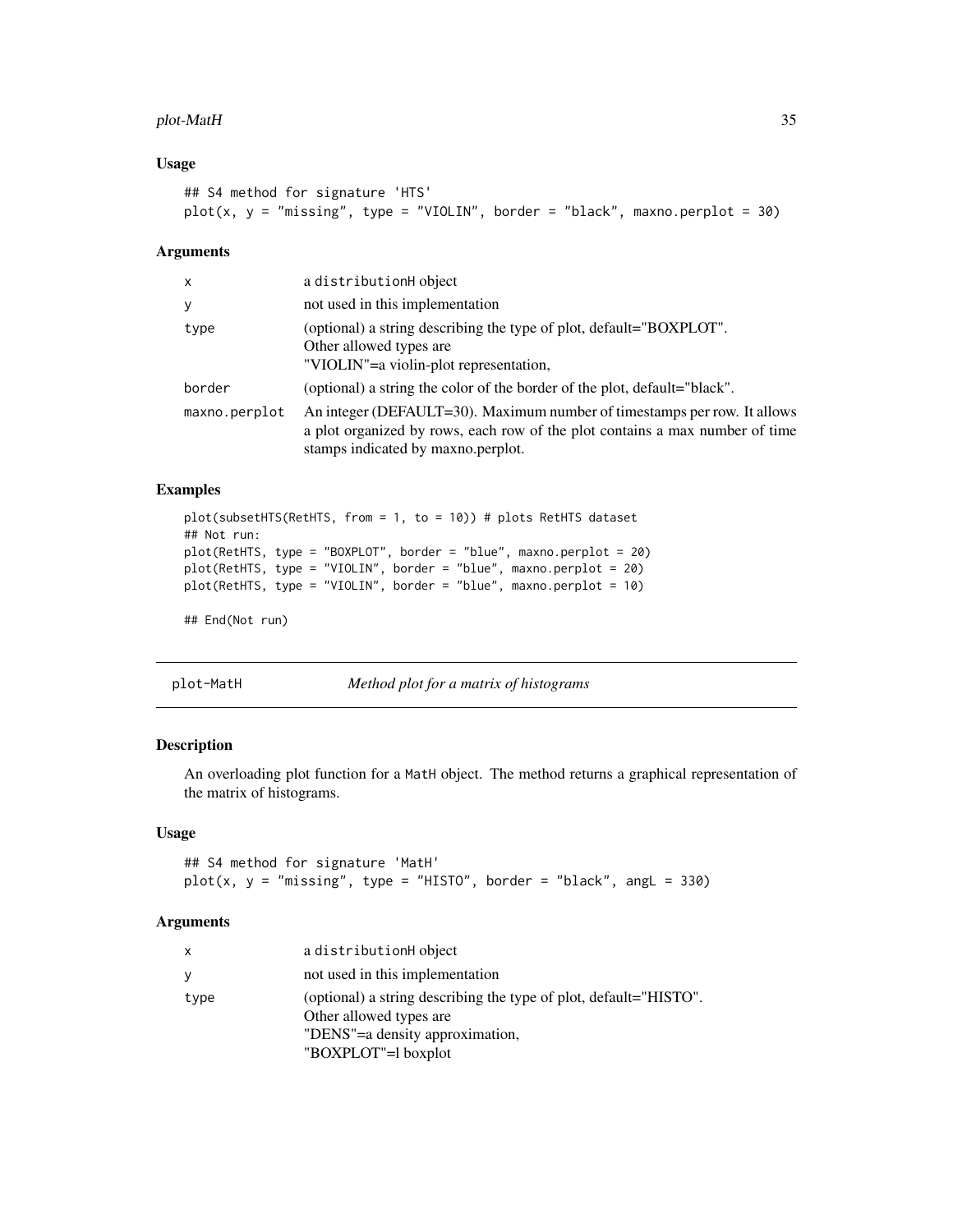<span id="page-35-0"></span>

| border | (optional) a string the color of the border of the plot, default="black". |
|--------|---------------------------------------------------------------------------|
| angL   | (optional) angle of labels of rows (DEFAULT=330).                         |

# Examples

```
plot(BLOOD) # plots BLOOD dataset
## Not run:
plot(BLOOD, type = "HISTO", border = "blue") # plots a matrix of histograms
plot(BLOOD, type = "DENS", border = "blue") # plots a matrix of densities
plot(BLOOD, type = "BOXPLOT") # plots a boxplots
## End(Not run)
```
plot-TdistributionH *plot for a TdistributionH object*

# Description

A plot function for a TdistributionH object. The function returns a representation of the histogram.

# Usage

## S4 method for signature 'TdistributionH'  $plot(x, type = "HIST0", col = "green", border = "black")$ 

# Arguments

| X      | a IdistributionH object                                                                                                                                                                                                                                                   |
|--------|---------------------------------------------------------------------------------------------------------------------------------------------------------------------------------------------------------------------------------------------------------------------------|
| type   | (optional) a string describing the type of plot, default="HISTO".<br>Other allowed types are<br>"CDF"=Cumulative distribution function,<br>"QF"= quantile function,<br>"DENS"=a density approximation,<br>"HBOXPLOT"=horizontal boxplot,<br>"VBOXPLOT"= vertical boxplot, |
| col    | (optional) a string the color of the plot, default="green".                                                                                                                                                                                                               |
| border | (optional) a string the color of the border of the plot, default="black".                                                                                                                                                                                                 |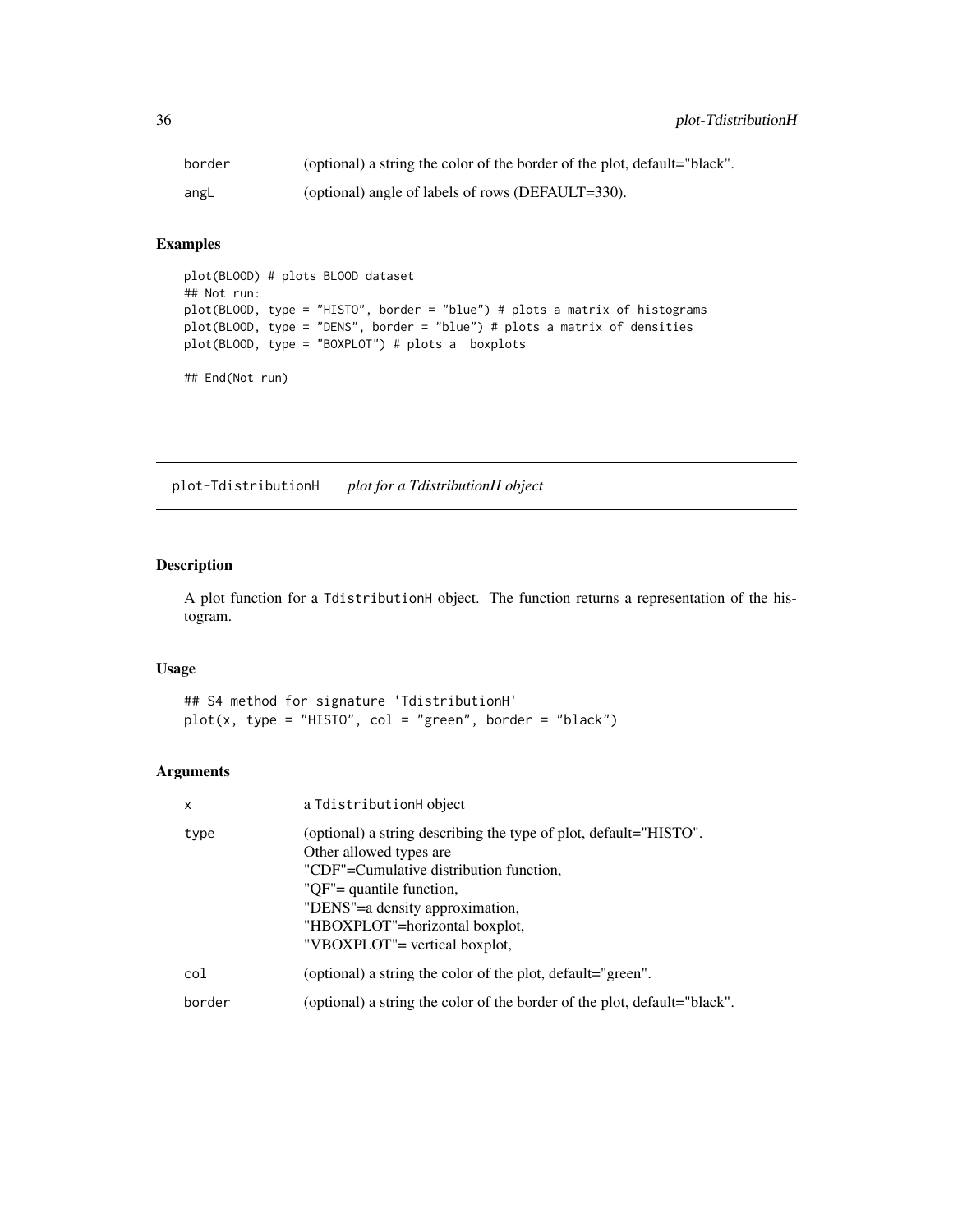This function allows the representation of observed vs predicted histograms. It can be used as a tool for interpreting preditive methods (for exampe, the regression of histogrma data)

#### Usage

```
plotPredVsObs(PRED, OBS, type = "HISTO", ncolu = 2)
```
#### Arguments

| PRED  | a MatH object with one column, the predicted data                                                                                                                                                          |
|-------|------------------------------------------------------------------------------------------------------------------------------------------------------------------------------------------------------------|
| OBS.  | a Math object with one column, the observed data                                                                                                                                                           |
| type  | a string. "HISTO" (default), if ones want to compare histograms<br>"CDF", if ones want to compare cumulative distribution functions;<br>"DENS" if ones want to compare approximated densities (using KDE); |
| ncolu | number of columns in which is arranged the plot, default is 2. If you have a lot<br>of data consider to choose higher values.                                                                              |

#### Value

A plot with compared histogram-valued data.

## Examples

```
## do a regression
pars <- WH.regression.two.components(BLOOD, Yvar = 1, Xvars = c(2:3))
## predict data
PRED <- WH.regression.two.components.predict(data = BLOOD[, 2:3], parameters = pars)
## define observed data
## Not run:
OBS <- BLOOD[, 1]
plotPredVsObs(PRED, OBS, "HISTO")
plotPredVsObs(PRED, OBS, "CDF")
plotPredVsObs(PRED, OBS, "DENS")
```
## End(Not run)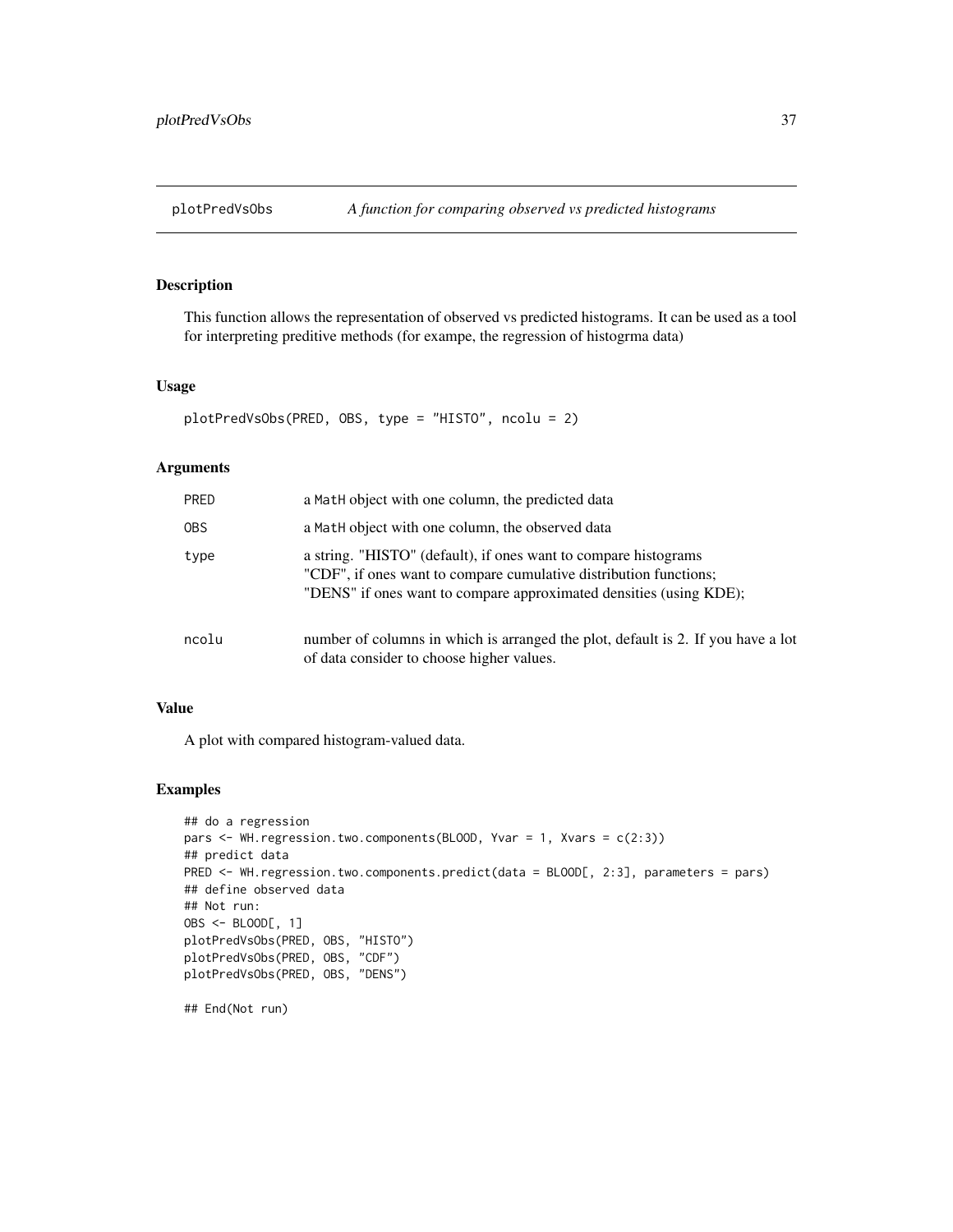This function allows the representation of the difference between observed histograms and the respective predicted ones. It can be used as a tool for interpreting preditive methods (for exampe, the regression of histogrma data)

## Usage

```
plot_errors(PRED, OBS, type = "HISTO_QUA", np = 200)
```
#### Arguments

| PRED | a Math object with one column, the predicted data                                                                                                                                                                                                                         |
|------|---------------------------------------------------------------------------------------------------------------------------------------------------------------------------------------------------------------------------------------------------------------------------|
| OBS. | a Math object with one column, the observed data                                                                                                                                                                                                                          |
| type | a string. "HISTO_QUA" (default), if ones want to compare histograms quantile<br>differences<br>"HISTO DEN", if ones want to show the histogram densities differences;<br>"DENS_KDE" if ones want to show the differences between approximated den-<br>sities (using KDE); |
| np   | number of points considered for density or quantile computation (default=200).                                                                                                                                                                                            |

#### Value

A plot with functions of differences between observed and predicted histograms, and a Root Mean Squared value computing by using the L2 Wasserstein distance.

```
## do a regression
pars <- WH.regression.two.components(BLOOD, Yvar = 1, Xvars = c(2:3))
## predict data
PRED <- WH.regression.two.components.predict(data = BLOOD[, 2:3], parameters = pars)
## define observed data
OBS <- BLOOD[, 1]
plot_errors(PRED, OBS, "HISTO_QUA")
plot_errors(PRED, OBS, "HISTO_DEN")
plot_errors(PRED, OBS, "DENS_KDE")
```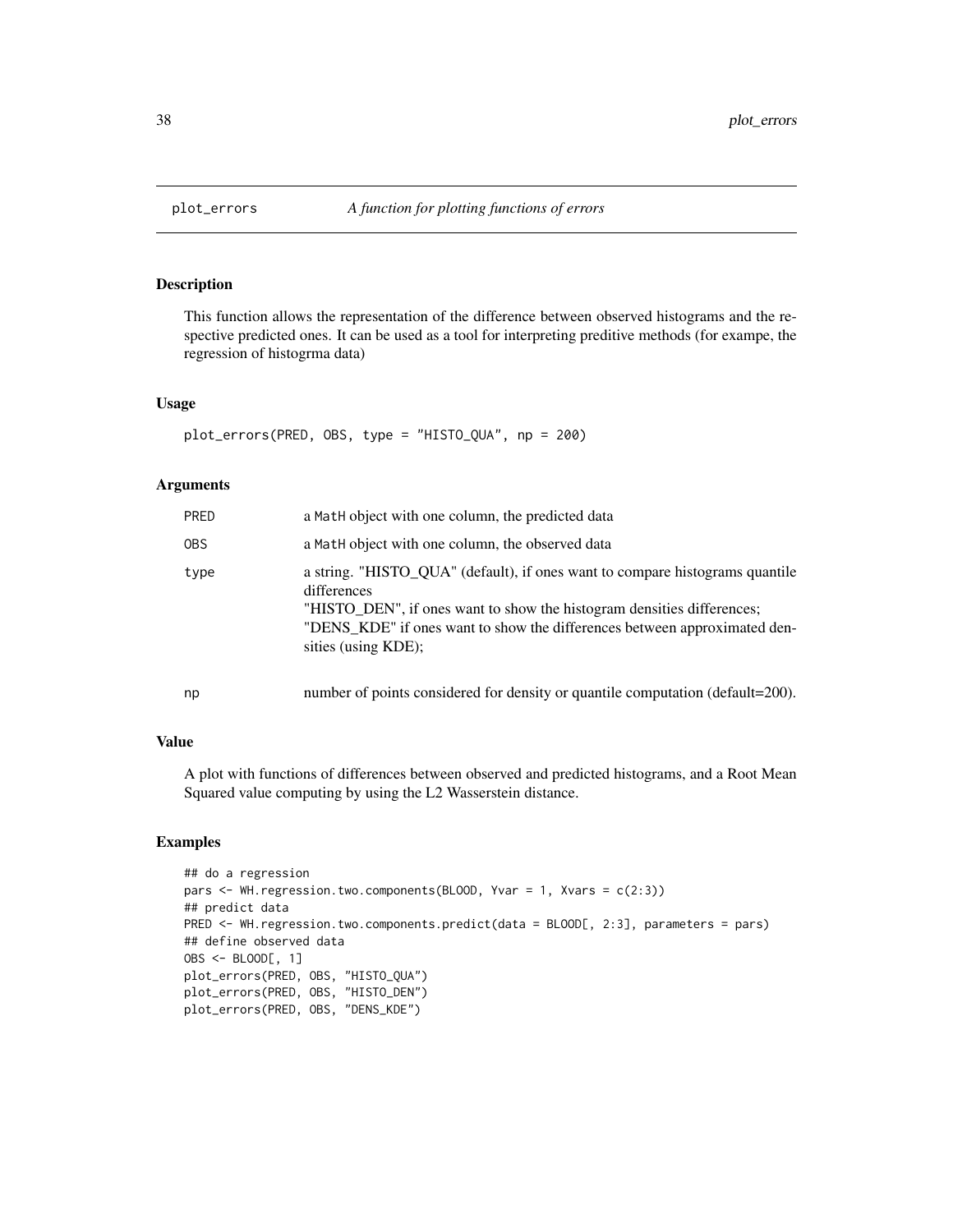Given two distributionH objects, it returns two equivalent distributions such that they share the same cdf values. This function is useful for computing basic statistics.

## Usage

```
register(object1, object2)
```
## S4 method for signature 'distributionH,distributionH' register(object1, object2)

## Arguments

| object1 | A distributionH object |
|---------|------------------------|
| object2 | A distributionH object |

#### Value

The two distributionH objects in input sharing the same cdf (the p slot)

#### Author(s)

Antonio Irpino

#### References

Irpino, A., Lechevallier, Y. and Verde, R. (2006): *Dynamic clustering of histograms using Wasserstein metric* In: Rizzi, A., Vichi, M. (eds.) COMPSTAT 2006. Physica-Verlag, Berlin, 869-876. Irpino, A.,Verde, R. (2006): *A new Wasserstein based distance for the hierarchical clustering of histogram symbolic data* In: Batanjeli, V., Bock, H.H., Ferligoj, A., Ziberna, A. (eds.) Data Science and Classification, IFCS 2006. Springer, Berlin, 185-192.

```
## ---- initialize two distributionH objects mydist1 and mydist2
mydist1 \leq distributionH(c(1, 2, 3), c(0, 0.4, 1))mydist2 <- distributionH(c(7, 8, 10, 15), c(0, 0.2, 0.7, 1))
## register the two distributions
regDist <- register(mydist1, mydist2)
## OUTPUT:
## regDist$[[1]]
## An object of class "distributionH"
```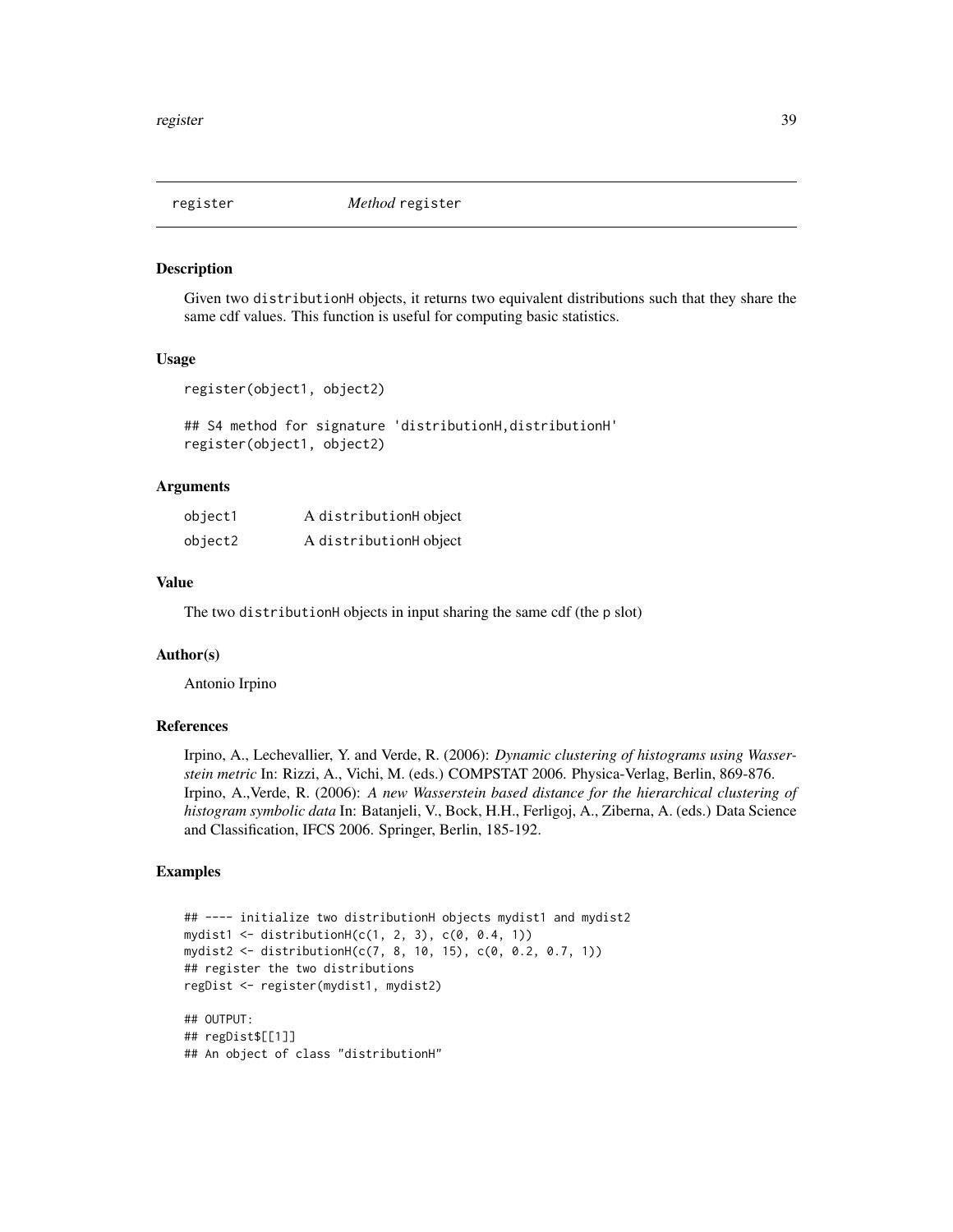```
## Slot "x": [1] 1.0 1.5 2.0 2.5 3.0
## Slot "p": [1] 0.0 0.2 0.4 0.7 1.0
## ...
## regDist$[[2]]
## An object of class "distributionH"
## Slot "x": [1] 7.0 8.0 8.8 10.0 15.0
## Slot "p": [1] 0.0 0.2 0.4 0.7 1.0
## ...
# The REGISTER function ----
```
registerMH *Method registerMH*

#### Description

registerMH method registers a set of distributions of a MatH object All the distribution are recomputed to obtain distributions sharing the same p slot. This methods is useful for using fast computation of all methods based on L2 Wasserstein metric. The distributions will have the same number of element in the x slot without modifing their density function.

#### Usage

registerMH(object)

## S4 method for signature 'MatH' registerMH(object)

#### Arguments

object A MatH object (a matrix of distributions)

#### Value

A MatH object, a matrix of distributions sharing the same p slot (i.e. the same cdf).

#### Author(s)

Antonio Irpino

#### References

Irpino, A., Lechevallier, Y. and Verde, R. (2006): *Dynamic clustering of histograms using Wasserstein metric* In: Rizzi, A., Vichi, M. (eds.) COMPSTAT 2006. Physica-Verlag, Berlin, 869-876. Irpino, A.,Verde, R. (2006): *A new Wasserstein based distance for the hierarchical clustering of histogram symbolic data* In: Batanjeli, V., Bock, H.H., Ferligoj, A., Ziberna, A. (eds.) Data Science and Classification, IFCS 2006. Springer, Berlin, 185-192.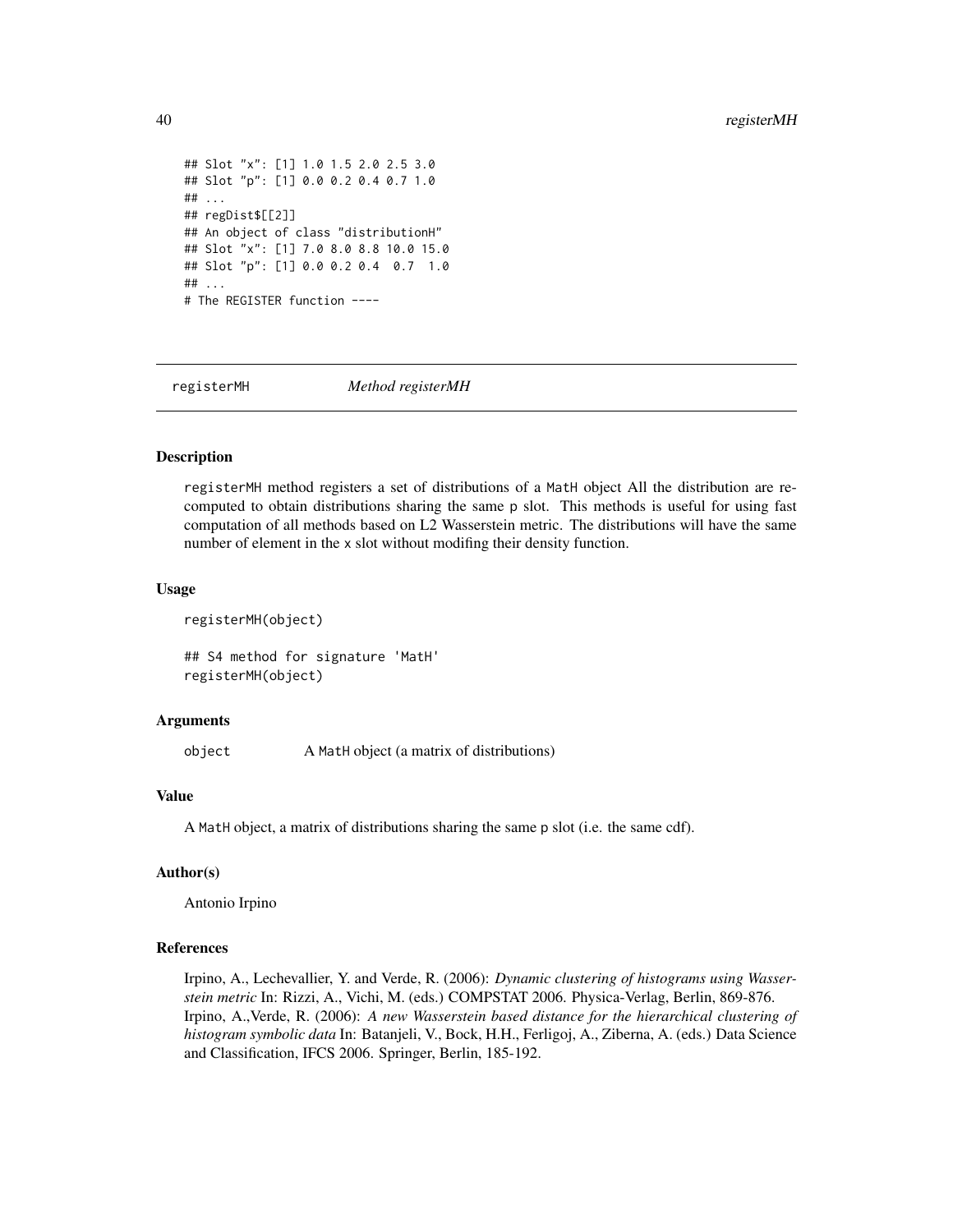#### $R$ etHTS  $41$

#### Examples

```
# initialize three distributionH objects mydist1 and mydist2
mydist1 <- new("distributionH", c(1, 2, 3), c(0, 0.4, 1))
mydist2 <- new("distributionH", c(7, 8, 10, 15), c(0, 0.2, 0.7, 1))
mydist3 <- new("distributionH", c(9, 11, 20), c(0, 0.8, 1))
# create a MatH object
MyMAT <- new("MatH", nrows = 1, ncols = 3, ListOfDist = c(mydist1, mydist2, mydist3), 1, 3)
# register the two distributions
MATregistered <- registerMH(MyMAT)
#
# OUTPUT the structure of MATregstered
str(MATregistered)
# Formal class 'MatH' [package "HistDAWass"] with 1 slots
# .. @ M:List of 3
# .. ..$ :Formal class 'distributionH' [package "HistDAWass"] with 4 slots
# .. .. .. ..@ x: num [1:6] 1 1.5 2 2.5 2.67 ...
# .. .. .. ..@ p: num [1:6] 0 0.2 0.4 0.7 0.8 1
# ...
# .. ..$ :Formal class 'distributionH' [package "HistDAWass"] with 4 slots
# .. .. .. ..@ x: num [1:6] 7 8 8.8 10 11.7 ...
# .. .. .. ..@ p: num [1:6] 0 0.2 0.4 0.7 0.8 1
# ...
# .. ..$ :Formal class 'distributionH' [package "HistDAWass"] with 4 slots
# .. .. .. ..@ x: num [1:6] 9 9.5 10 10.8 11 ...
# .. .. .. ..@ p: num [1:6] 0 0.2 0.4 0.7 0.8 1
# ...
# .. ..- attr(*, "dim")= int [1:2] 1 3
# .. ..- attr(*, "dimnames")=List of 2
# .. .. ..$ : chr "I1"
# .. .. ..$ : chr [1:3] "X1" "X2" "X3"
#
```
RetHTS *A histogram-valued dataset of returns*

#### **Description**

A histogram-valued dataset of returns of dollar vs yen change rates

#### Format

a MatH object, a matrix of distributions.

#### Author(s)

Antonio Irpino, 2014-10-05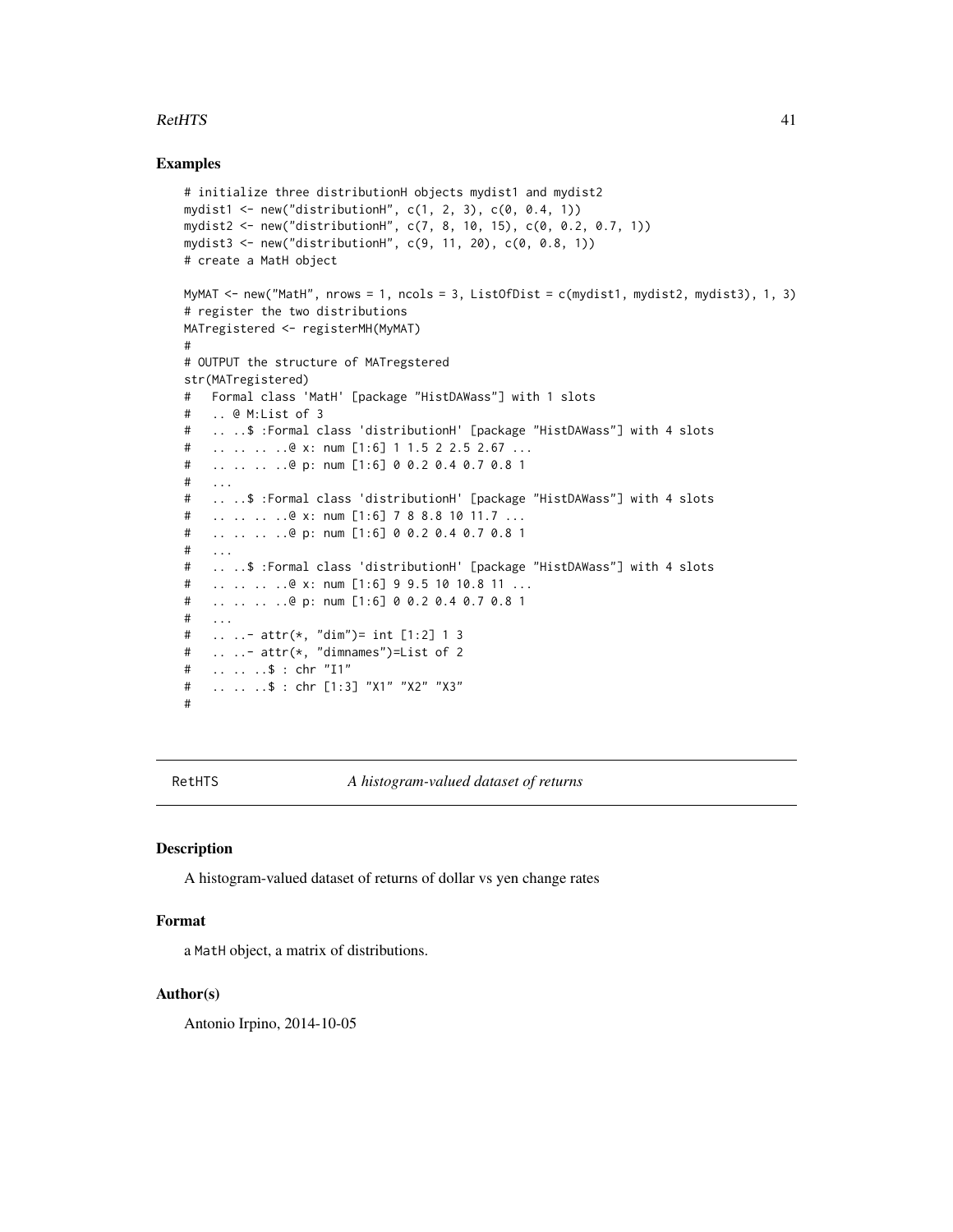Quantile-Quantile correlation between two distributions

#### Usage

rQQ(e1, e2)

## S4 method for signature 'distributionH,distributionH' rQQ(e1, e2)

# Arguments

| e1 | A distributionH object |
|----|------------------------|
| e2 | A distributionH object |

# Value

Pearson correlation index between quantiles

# Author(s)

Antonio Irpino

## References

Irpino, A., Verde, R. (2015) *Basic statistics for distributional symbolic variables: a new metricbased approach* Advances in Data Analysis and Classification, DOI 10.1007/s11634-014-0176-4

```
## ---- initialize two distributionH object mydist1 and mydist2
mydist1 <- distributionH(x = c(1, 2, 3), p = c(0, 0.4, 1))
mydist2 <- distributionH(x = c(7, 8, 10, 15), p = c(0, 0.2, 0.7, 1))
## computes the rQQ
rQQ(mydist1, mydist2)
## OUTPUT 0.916894
```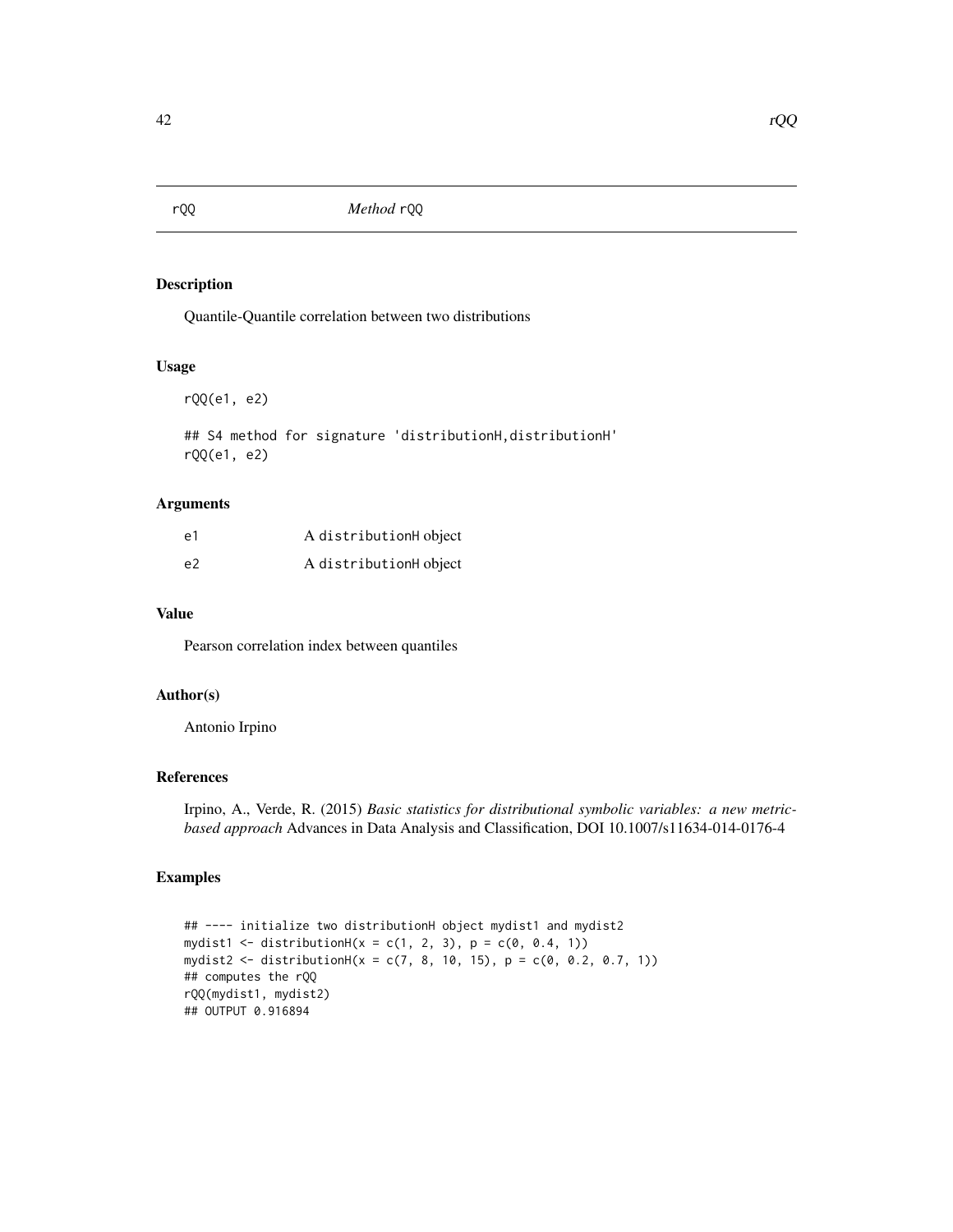Assign a histogram data to the r-th row and the c-th column of a matrix of histograms.

## Usage

```
set.cell.MatH(object, mat, r, c)
```

```
## S4 method for signature 'distributionH, MatH, numeric, numeric'
set.cell.MatH(object, mat, r, c)
```
#### Arguments

| object | a distributionH object, a matrix of distributions. |
|--------|----------------------------------------------------|
| mat    | a MatH object, a matrix of distributions.          |
| r      | an integer, the row index.                         |
| C      | an integer, the column index                       |

# Value

A MatH object.

## Examples

```
mydist <- distributionH(x = c(0, 1, 2, 3, 4), p = c(0, 0.1, 0.6, 0.9, 1))
MAT \le set.cell.MatH(mydist, BLOOD, r = 1, c = 1)
```
ShortestDistance *Shortes distance from a point o a 2d segment*

# Description

Shortes distance from a point o a 2d segment

## Usage

ShortestDistance(p, line)

## Arguments

|      | coordinates of a point                                          |
|------|-----------------------------------------------------------------|
| line | a 2x2 matrix with the coordinates of two points defining a line |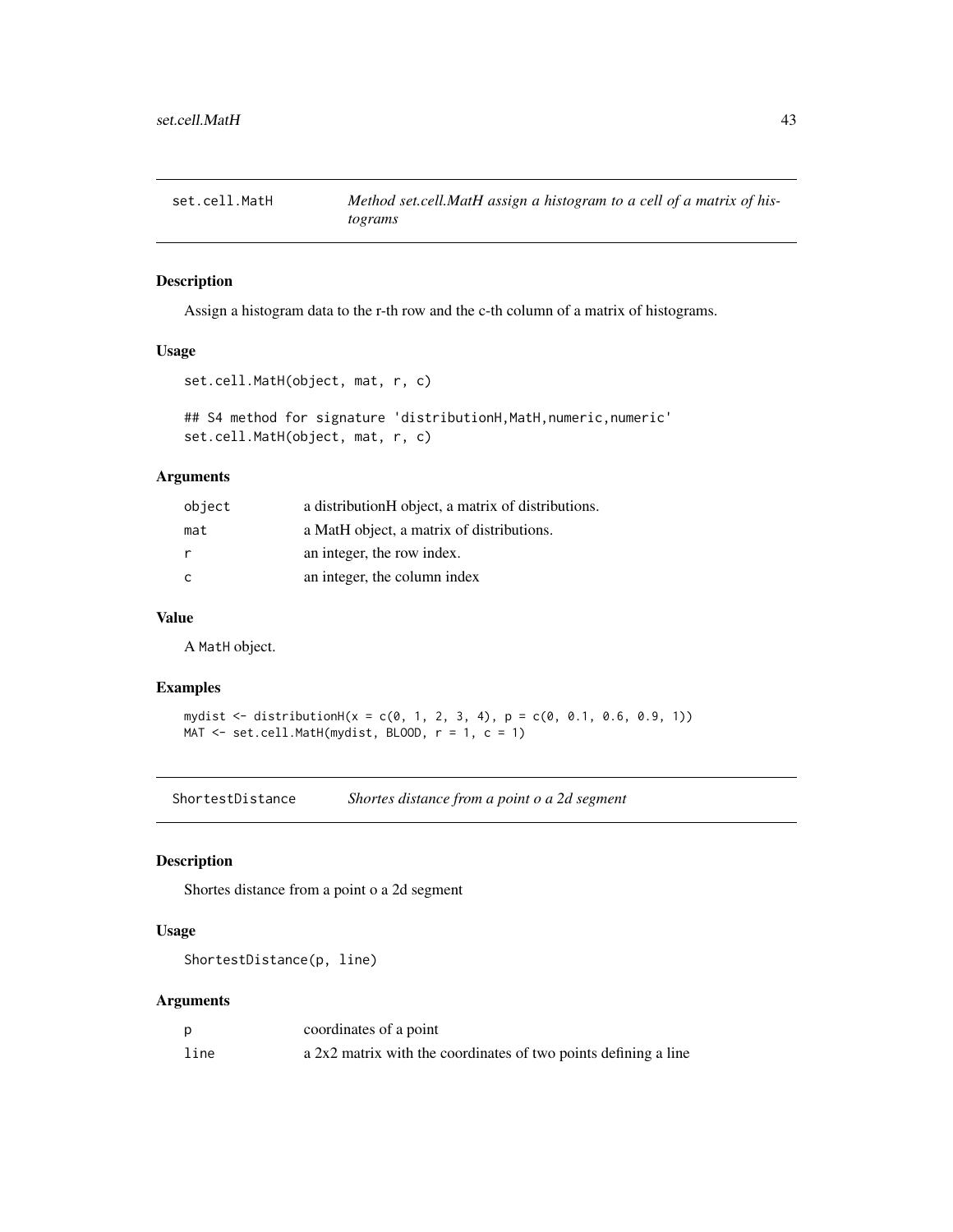#### Value

A numeric value, the Euclidean distance of point p to the line.

#### See Also

[data2hist](#page-12-0) function and [DouglasPeucker](#page-16-0) function

show *Method show for distributionH*

#### Description

An overriding show function for a distributionH object. The function returns a representation of the histogram, if the number of bins is high the central part of the histogram is truncated.

#### Usage

## S4 method for signature 'distributionH' show(object)

#### Arguments

object a distributionH object

#### Examples

```
## ---- initialize a distributionH
mydist <- distributionH(x = c(7, 8, 10, 15), p = c(0, 0.2, 0.7, 1))
# show the histogram
mydist
```
show-MatH *Method show for MatH*

#### Description

An overriding show method for a MatH object. The method returns a representation of the matrix using the mean and the standard deviation for each histogram.

#### Usage

## S4 method for signature 'MatH' show(object)

#### Arguments

object a MatH object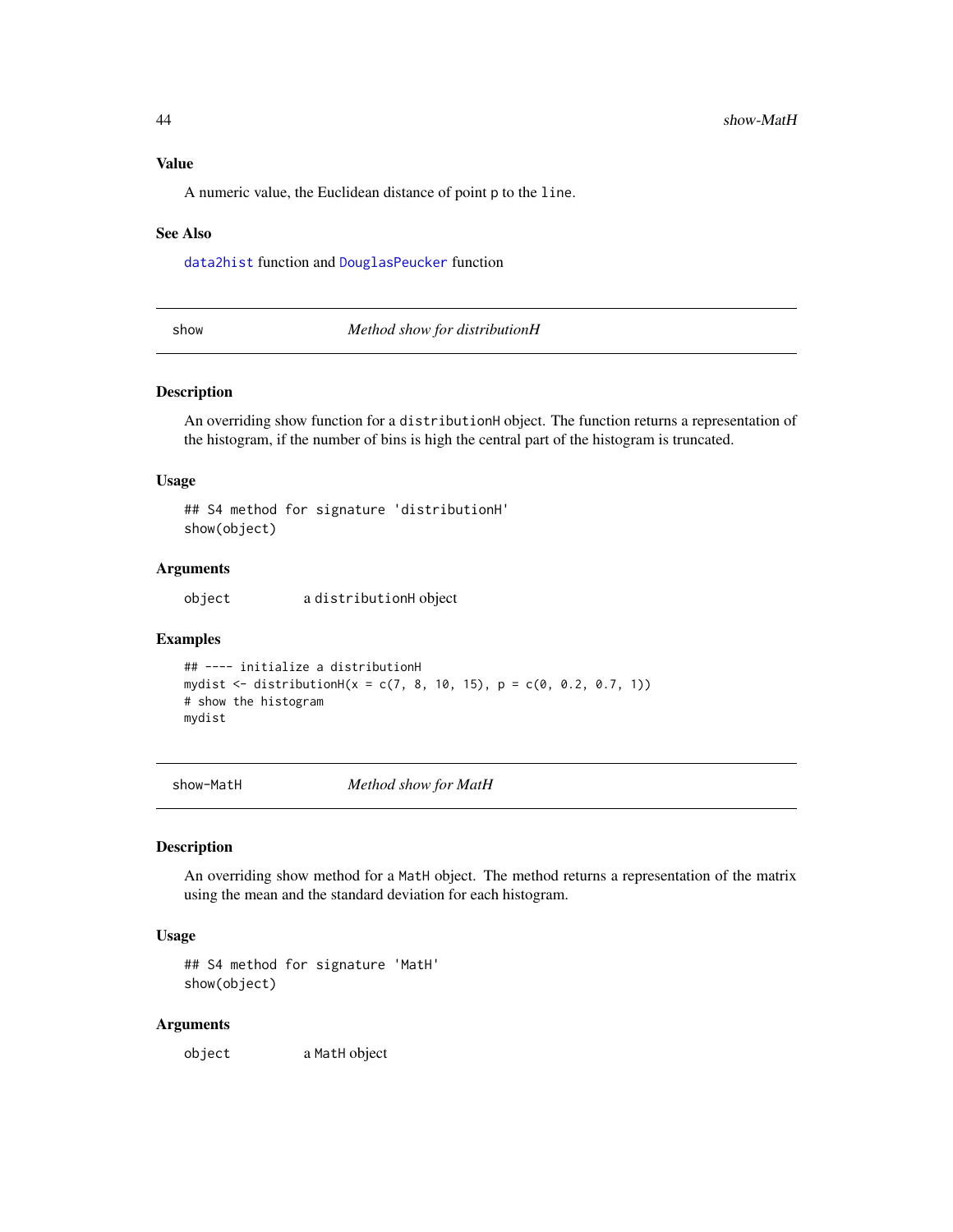#### skewH **45**

## Examples

show(BLOOD) print(BLOOD) BLOOD

skewH *Method* skewH*: computes the skewness of a distribution*

# Description

Skewness of a histogram (using the third standardized moment)

# Usage

skewH(object)

## S4 method for signature 'distributionH' skewH(object)

## Arguments

object a distributionH object

# Value

A value for the skewness index

## Author(s)

Antonio Irpino

```
## ---- A mydist distribution ----
mydist <- distributionH(x = c(1, 2, 3, 10), p = c(0, 0.1, 0.5, 1))
## ---- Compute the skewness of mydist ----
skewH(mydist) #---> -1.186017
```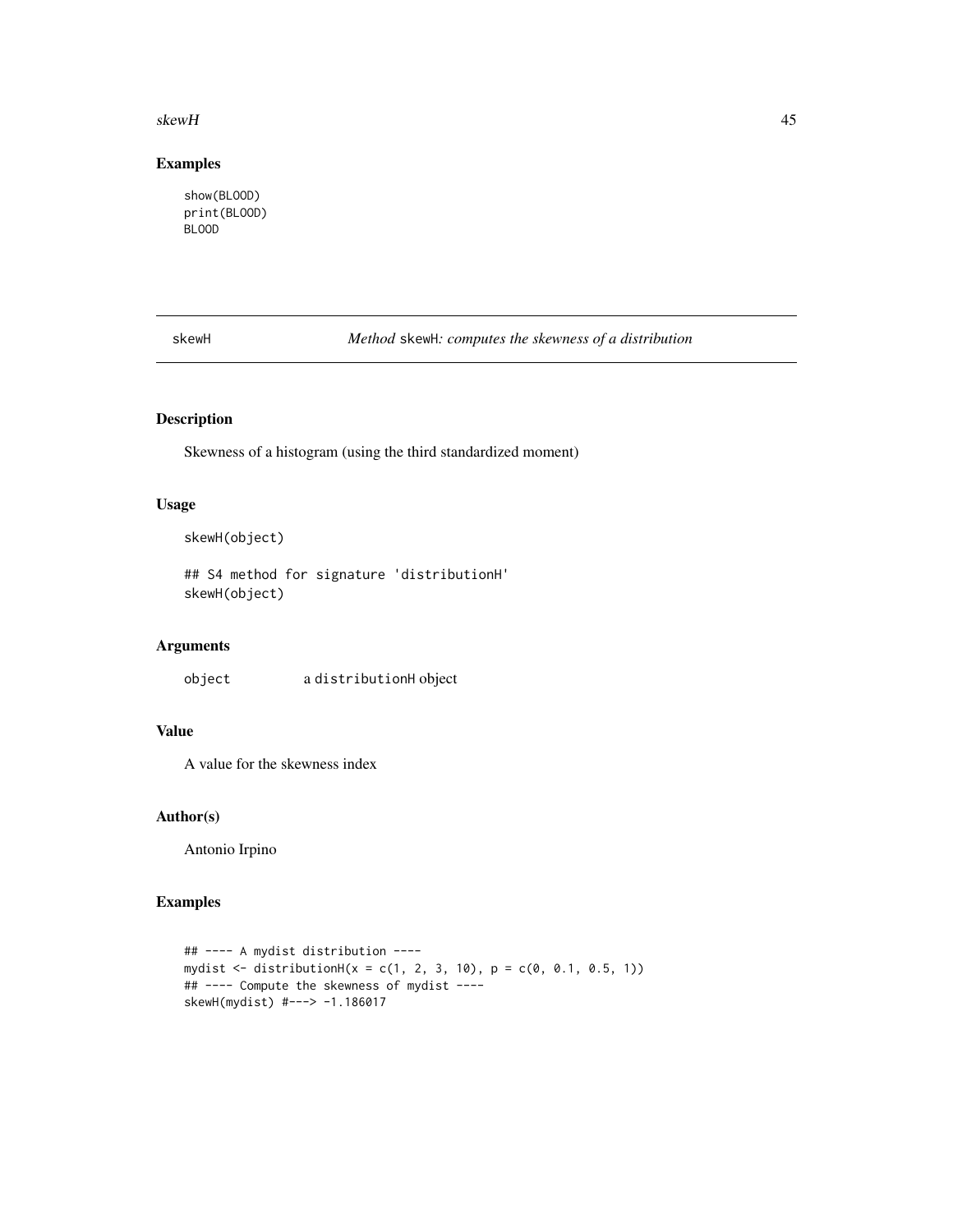stations\_coordinates *Stations coordinates of China\_Month and China\_Seas datasets*

#### Description

A dataset containing the geographical coordinates of stations described in China\_Month and China\_Seas datasets

## Format

a data.frame

## Author(s)

Antonio Irpino, 2014-10-05

## Source

raw data are available here: <https://cdiac.ess-dive.lbl.gov/ftp/tr055/>. Climate Data Bases of the People's Republic of China 1841-1988 (TR055) DOI: 10.3334/CDIAC/cli.tr055

stdH *Method* stdH*: computes the standard deviation of a distribution*

#### Description

Standard deviation of a histogram (i.e., the square root of the centered second moment)

#### Usage

```
stdH(object)
```
## S4 method for signature 'distributionH' stdH(object)

#### Arguments

object a distributionH object

## Value

A value for the standard deviation

#### Author(s)

Antonio Irpino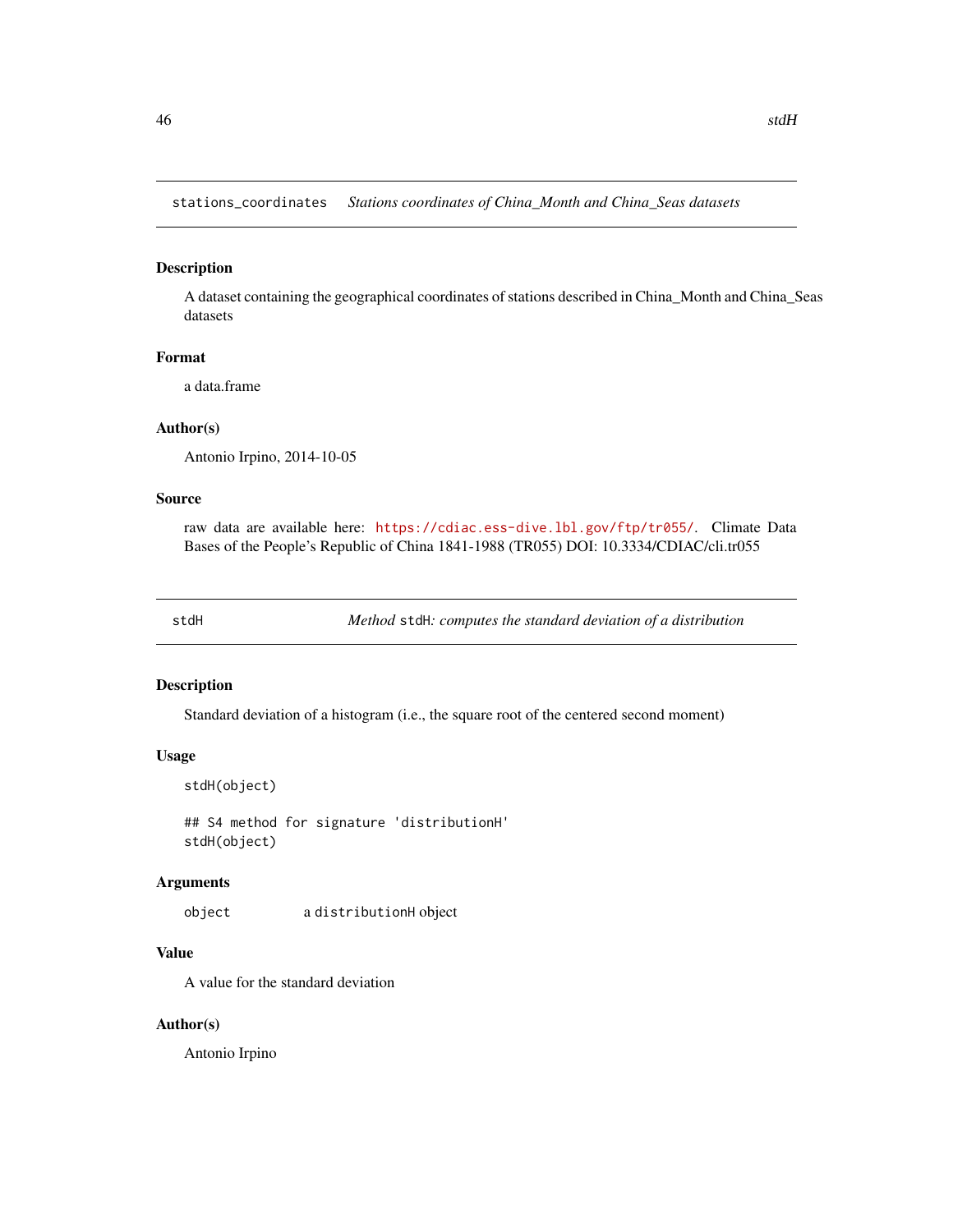#### $\mathbf{s}$ ubsetHTS  $\mathbf{A}$ 7

# Examples

```
## ---- A mydist distribution ----
mydist <- distributionH(x = c(1, 2, 3, 10), p = c(0, 0.1, 0.5, 1))
## ---- Compute the standard deviation of mydist ----
stdH(mydist) #---> 2.563851
```
subsetHTS *Method* subsetHTS*: extract a subset of a histogram time series*

# Description

This functon return the mean of a distributionH object.

## Usage

```
subsetHTS(object, from, to)
```
## S4 method for signature 'HTS, numeric, numeric' subsetHTS(object, from, to)

## Arguments

| object | a HTS object. A histogram 1d time series |
|--------|------------------------------------------|
| from   | an integer, the initioal time pont       |
| to     | an integer, a final timepoint            |

# Value

a HTS object. A histogram 1d time series

```
SUB_RetHTS <- subsetHTS(RetHTS, from = 1, to = 20) # the first 20 elements
```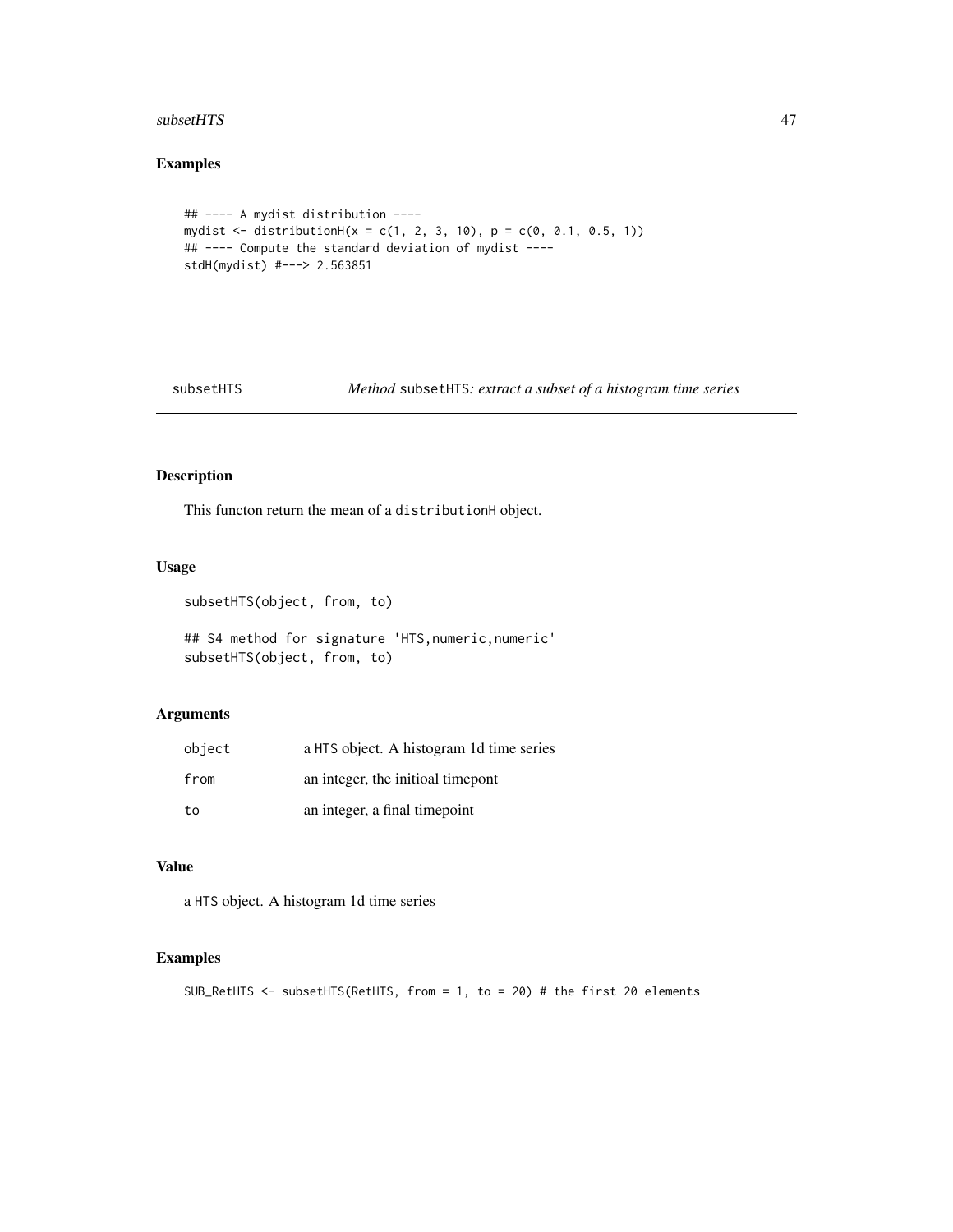TdistributionH-class *Class TdistributionH*

## Description

Class TdistributionH defines a histogram with a time (point or period)

# Usage

```
## S4 method for signature 'TdistributionH'
initialize(
  .Object,
  tstamp = numeric(0),
 period = list(start = -Inf, end = -Inf),
 x = numeric(0),
 p = numeric(0),
 m = numeric(0),
 s = numeric(0))
```
## Arguments

| .Object | the type of object ("TdistributionH") a "distributionH" object with a time<br>reference                                                                       |
|---------|---------------------------------------------------------------------------------------------------------------------------------------------------------------|
| tstamp  | a numeric value related to a timestamp                                                                                                                        |
| period  | a list of two values, the starting time and the ending time (alternative to tstamp)<br>if the distribution is observed along a period and not on a timestamp) |
| X       | a vector of increasing values, the domain of the distribution (the same of distribution $H$<br>object)                                                        |
| p       | a vector of increasing values from 0 to 1, the CDF of the distribution (the same<br>of distributionH object)                                                  |
| m       | a number, the mean of the distribution (the same of distribution H object)                                                                                    |
| S       | a positive number, the standard deviation of the distribution (the same of distribution H<br>object)                                                          |
|         |                                                                                                                                                               |

TMatH-class *Class TMatH*

## Description

Class TMatH defines a matrix of histograms, a TMatH object, with a time (a timepoint or a time window).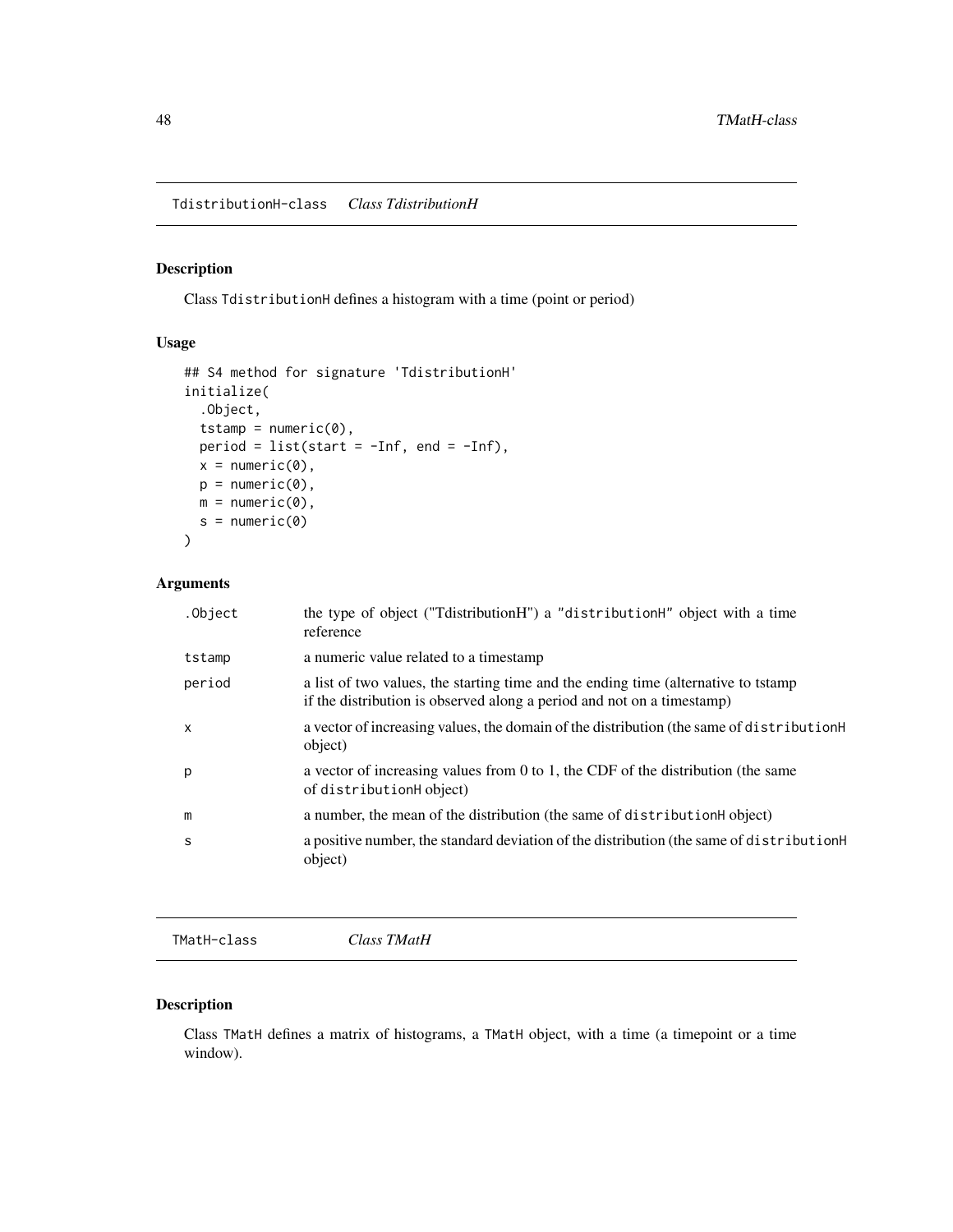## WassSqDistH 49

## Usage

```
## S4 method for signature 'TMatH'
initialize(
  .Object,
  tstamp = numeric(0),
 period = list(start = -Inf, end = -Inf),
 mat = new("Math"))
```
## Arguments

| .Object | the type of object ("TMatH")                                                                                                                                                                            |
|---------|---------------------------------------------------------------------------------------------------------------------------------------------------------------------------------------------------------|
| tstamp  | a vector of time stamps, numeric.                                                                                                                                                                       |
| period  | a list of pairs with a vector of starting time and a vector of ending time. This<br>parameter is used alternatively to tstamp if the distributions are related to time<br>periods instead of timestamps |
| mat     | a MatH object                                                                                                                                                                                           |
|         |                                                                                                                                                                                                         |

## WassSqDistH *Method* WassSqDistH

## Description

Computes the squared L2 Wasserstein distance between two distributionH objects.

#### Usage

```
WassSqDistH(object1, object2, ...)
```

```
## S4 method for signature 'distributionH,distributionH'
WassSqDistH(object1 = object1, object2 = object2, details = FALSE)
```
## Arguments

| object1 | is an object of distributionH class                                                                |
|---------|----------------------------------------------------------------------------------------------------|
| object2 | is an object of distributionH class                                                                |
| .       | optional parameters                                                                                |
| details | (optional, default=FALSE) is a logical value, if TRUE returns the decomposition<br>of the distance |

## Value

If details=FALSE, the function returns the squared L2 Wasserstein distance. If details=TRUE, the function returns list containing the squared distance, its decomposition in three parts (position, size and shape) and the correlation coefficient between the quantile functions.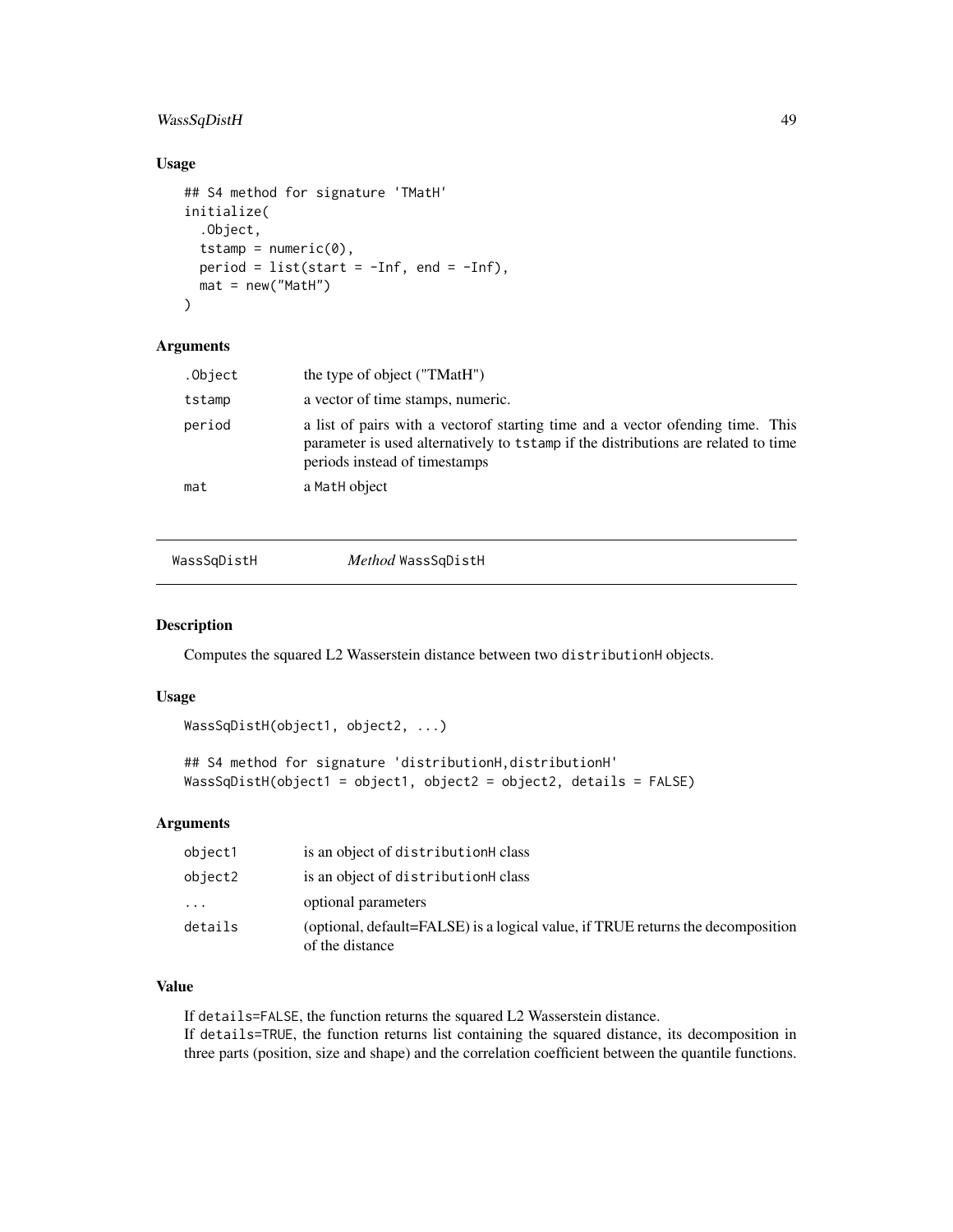#### References

Irpino, A. and Romano, E. (2007): *Optimal histogram representation of large data sets: Fisher vs piecewise linear approximations*. RNTI E-9, 99-110.

Irpino, A., Verde, R. (2015) *Basic statistics for distributional symbolic variables: a new metricbased approach* Advances in Data Analysis and Classification, DOI 10.1007/s11634-014-0176-4

#### Examples

```
## ---- create two distributionH objects ----
mydist1 \leq distributionH(x = c(1, 2, 3), p = c(0, 0.4, 1))mydist2 <- distributionH(x = c(7, 8, 10, 15), p = c(0, 0.2, 0.7, 1))
# -- compute the squared L2 Waaserstein distance
WassSqDistH(mydist1, mydist2)
# -- compute the squared L2 Waaserstein distance with details
WassSqDistH(mydist1, mydist2, details = TRUE)
```
WH.1d.PCA *Principal components analysis of histogram variable based on Wasserstein distance*

#### Description

The function implements a Principal components analysis of histogram variable based on Wasserstein distance. It performs a centered (not standardized) PCA on a set of quantiles of a variable. Being a distribution a multivalued description, the analysis performs a dimensional reduction and a visualization of distributions. It is a 1d (one dimension) becuse it is considered just one histogram variable.

#### Usage

```
WH.1d.PCA(
  data,
  var,
  quantiles = 10,
  plots = TRUE,
  listaxes = c(1:4),
  axisequal = FALSE,qcut = 1,
  out1 = 0\lambda
```
## Arguments

| data      | A MatH object (a matrix of distributionH).                      |
|-----------|-----------------------------------------------------------------|
| var       | An integer, the variable number.                                |
| quantiles | An integer, it is the number of quantiles used in the analysis. |
| plots     | a logical value. Default=TRUE plots are drawn.                  |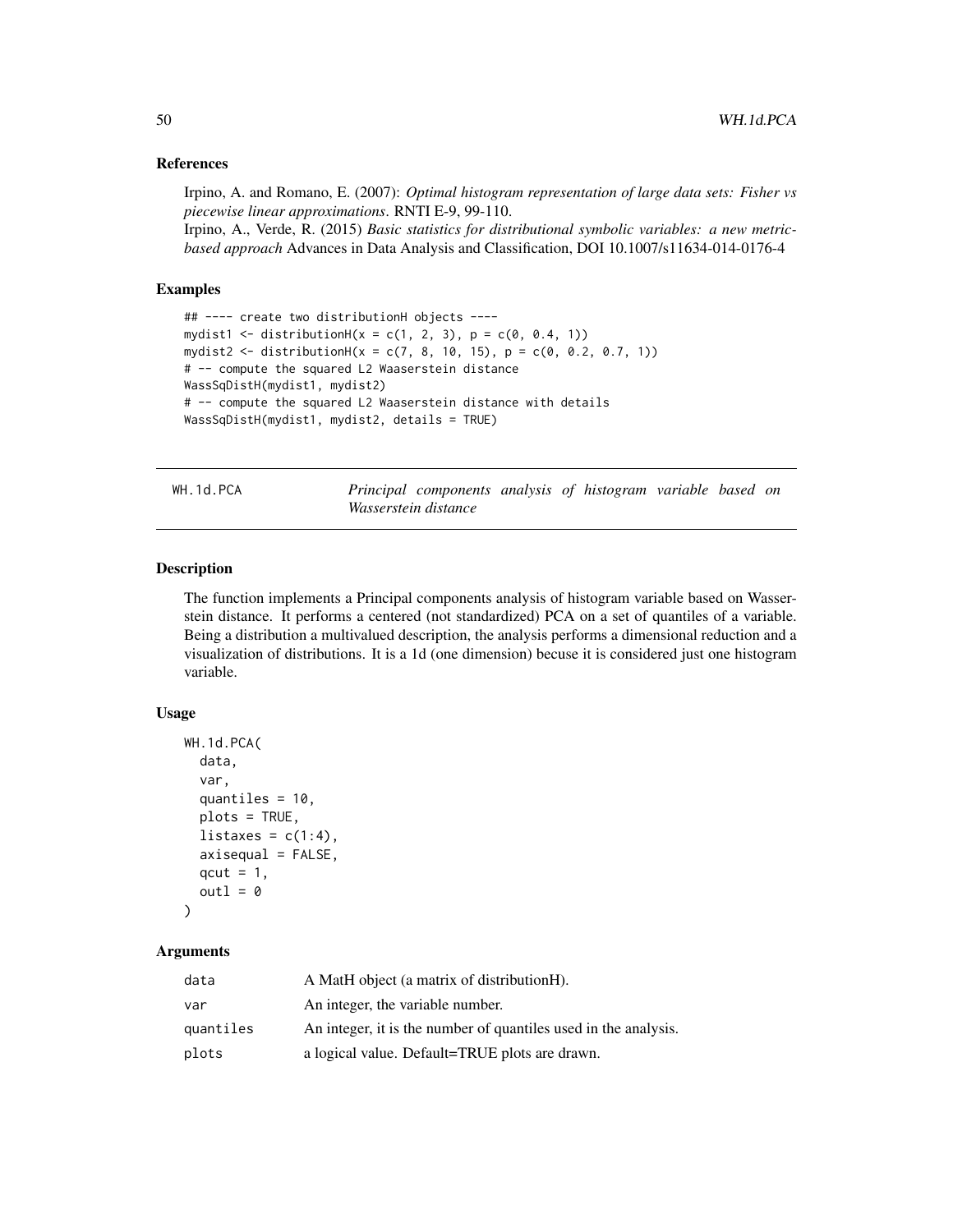#### WH.bind 51

| listaxes  | A vector of integers listing the axis for the 2d factorial reperesntations.                                                                                                                                                                                 |
|-----------|-------------------------------------------------------------------------------------------------------------------------------------------------------------------------------------------------------------------------------------------------------------|
| axisequal | A logical value. Default TRUE, the plot have the same scale for the x and the y<br>axes.                                                                                                                                                                    |
| gcut      | a number between 0.5 and 1, it is used for the plot of densities, and avoids very<br>peaked densities. Default=1, all the densities are considered.                                                                                                         |
| outl      | a number between $0$ (default) and 0.5. For each distribution, is the amount of<br>mass removed from the tails of the distribution. For example, if 0.1, from each<br>distribution is cut away a left tail and a right one each containing the 0.1 of mass. |

## Details

In the framework of symbolic data analysis (SDA), distribution-valued data are defined as multivalued data, where each unit is described by a distribution (e.g., a histogram, a density, or a quantile function) of a quantitative variable. SDA provides different methods for analyzing multivalued data. Among them, the most relevant techniques proposed for a dimensional reduction of multivalued quantitative variables is principal component analysis (PCA). This paper gives a contribution in this context of analysis. Starting from new association measures for distributional variables based on a peculiar metric for distributions, the squared Wasserstein distance, a PCA approach is proposed for distribution-valued data, represented by quantile-variables.

#### Value

a list with the results of the PCA in the MFA format of package FactoMineR for function MFA

#### References

Verde, R.; Irpino, A.; Balzanella, A., "Dimension Reduction Techniques for Distributional Symbolic Data," Cybernetics, IEEE Transactions on , vol.PP, no.99, pp.1,1 doi: 10.1109/TCYB.2015.2389653 keywords: Correlation;Covariance matrices;Distribution functions;Histograms;Measurement;Principal component analysis;Shape;Distributional data;Wasserstein distance;principal components analysis;quantiles, [https://ieeexplore.ieee.org/stamp/stamp.jsp?tp=&arnumber=7024099&isnu](https://ieeexplore.ieee.org/stamp/stamp.jsp?tp=&arnumber=7024099&isnumber=6352949)mber= [6352949](https://ieeexplore.ieee.org/stamp/stamp.jsp?tp=&arnumber=7024099&isnumber=6352949)

#### Examples

```
results \leq WH.1d.PCA(data = BLOOD, var = 1, listaxes = c(1:2))
```
WH.bind *Method WH.bind*

#### **Description**

It attaches two MatH objects with the same columns by row, or the same rows by colum.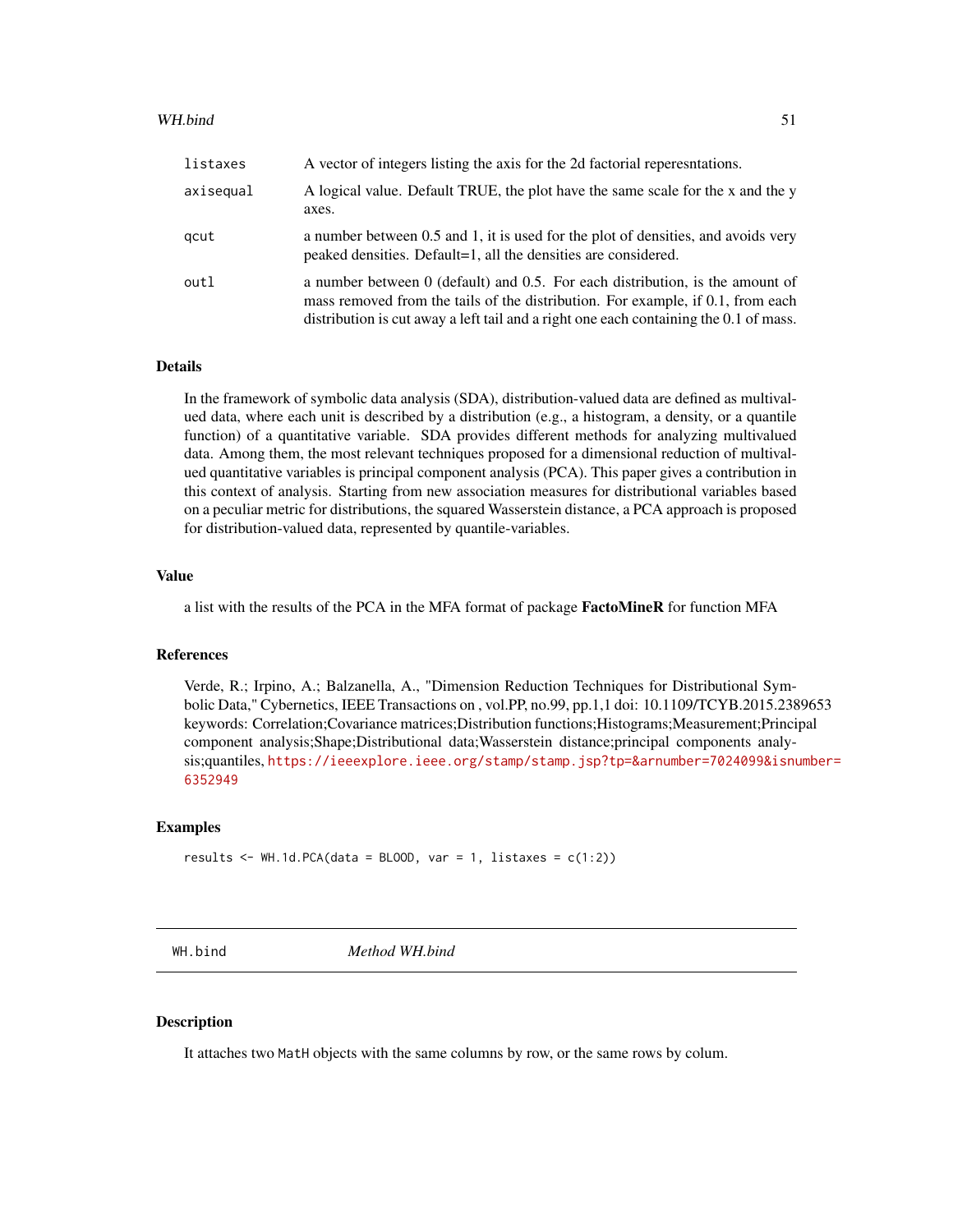## Usage

```
WH.bind(object1, object2, byrow)
```

```
## S4 method for signature 'MatH, MatH'
WH.bind(object1, object2, byrow = TRUE)
```
## Arguments

| object1 | a MatH object                                              |
|---------|------------------------------------------------------------|
| object2 | a MatH object                                              |
| byrow   | a logical value (default=TRUE) attaches the objects by row |

## Value

a MatH object,

## See Also

[WH.bind.row](#page-52-0) for binding by row, [WH.bind.col](#page-51-0) for binding by column

## Examples

```
# binding by row
M1 <- BLOOD[1:10, 1]
M2 <- BLOOD[1:10, 3]
MAT <- WH.bind(M1, M2, byrow = TRUE)
# binding by col
M1 <- BLOOD[1:10, 1]
M2 <- BLOOD[1:10, 3]
MAT <- WH.bind(M1, M2, byrow = FALSE)
```
<span id="page-51-0"></span>WH.bind.col *Method WH.bind.col*

## Description

It attaches two MatH objects with the same rows by colums.

## Usage

```
WH.bind.col(object1, object2)
## S4 method for signature 'MatH, MatH'
WH.bind.col(object1, object2)
```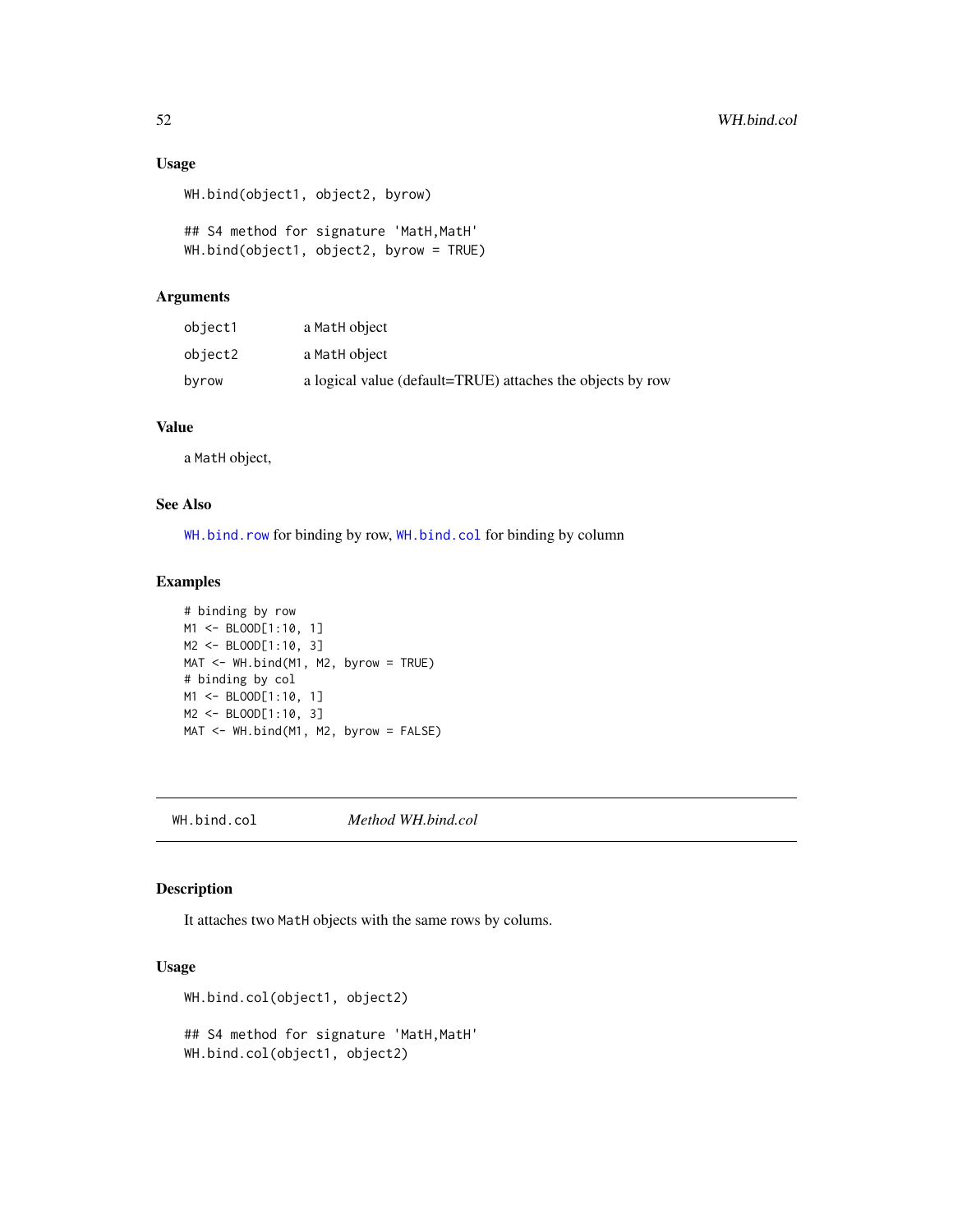# WH.bind.row 53

# Arguments

| object1 | a MatH object |
|---------|---------------|
| object2 | a MatH object |

## Value

a MatH object,

# Examples

```
M1 <- BLOOD[1:10, 1]
M2 <- BLOOD[1:10, 3]
MAT <- WH.bind.col(M1, M2)
```
<span id="page-52-0"></span>

WH.bind.row *Method WH.bind.row*

# Description

It attaches two MatH objects with the same columns by row.

## Usage

```
WH.bind.row(object1, object2)
## S4 method for signature 'MatH, MatH'
WH.bind.row(object1, object2)
```
## Arguments

| object1 | a MatH object |
|---------|---------------|
| object2 | a MatH object |

## Value

a MatH object,

```
M1 <- BLOOD[1:3, ]
M2 <- BLOOD[5:8, ]
MAT <- WH.bind.row(M1, M2)
```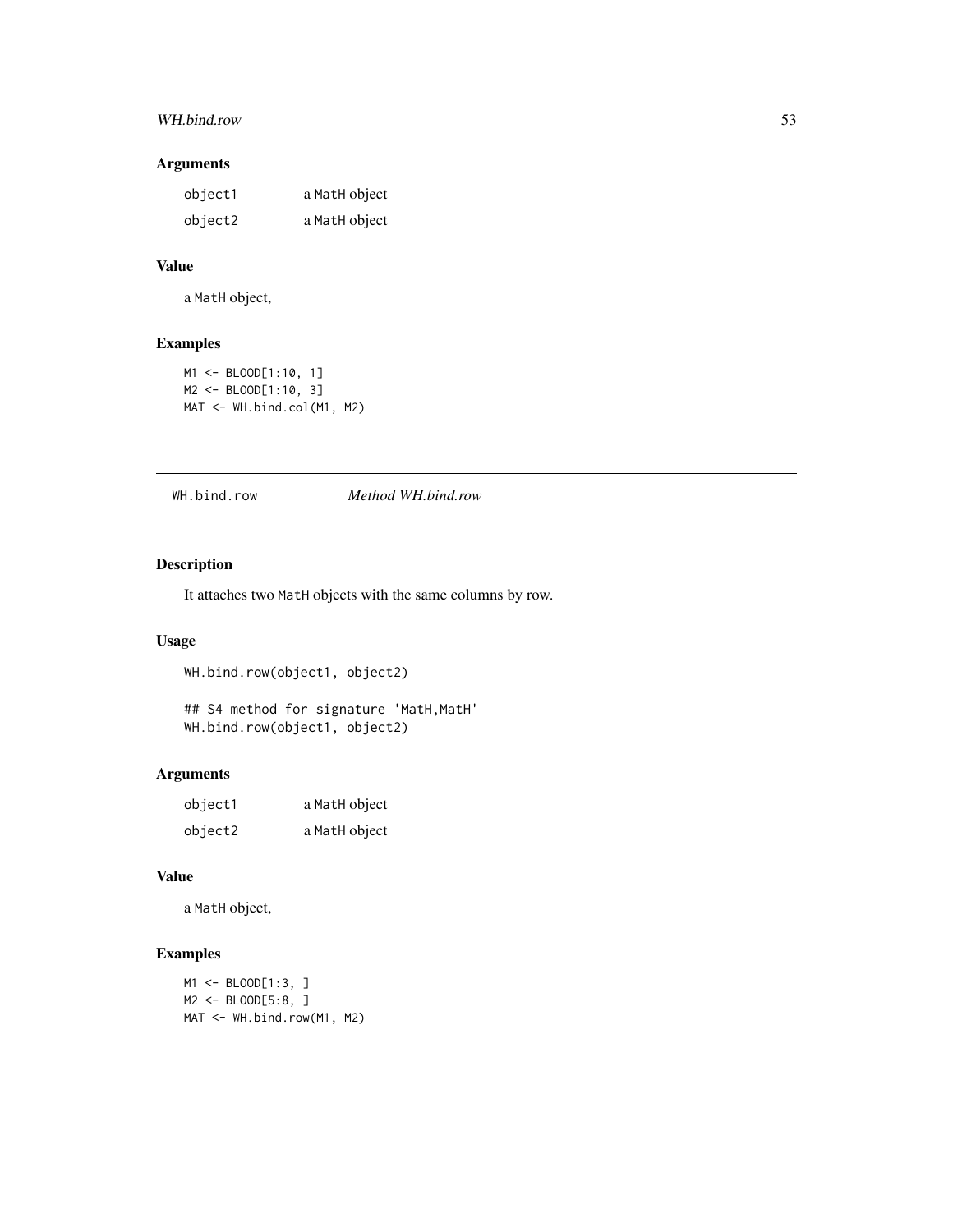WH.correlation *Method WH.correlation*

#### Description

Compute the correlation matrix of a MatH object, i.e. a matrix of values consistent with a set of distributions equipped with a L2 wasserstein metric.

## Usage

```
WH.correlation(object, ...)
## S4 method for signature 'MatH'
WH.correlation(object, w = numeric(0))
```
## Arguments

| object                  | a MatH object                                                                                                                                            |
|-------------------------|----------------------------------------------------------------------------------------------------------------------------------------------------------|
| $\cdot$ $\cdot$ $\cdot$ | some optional parameters                                                                                                                                 |
| w                       | it is possible to add a vector of weights (positive numbers) having the same size<br>of the rows of the Math object, default = equal weight for each row |

#### Value

a squared matrix with the (weighted) correlations indices

## References

Irpino, A., Verde, R. (2015) *Basic statistics for distributional symbolic variables: a new metricbased approach* Advances in Data Analysis and Classification, DOI 10.1007/s11634-014-0176-4

```
WH.correlation(BLOOD)
# generate a set of random weights
RN <- runif(get.MatH.nrows(BLOOD))
WH.correlation(BLOOD, w = RN)
```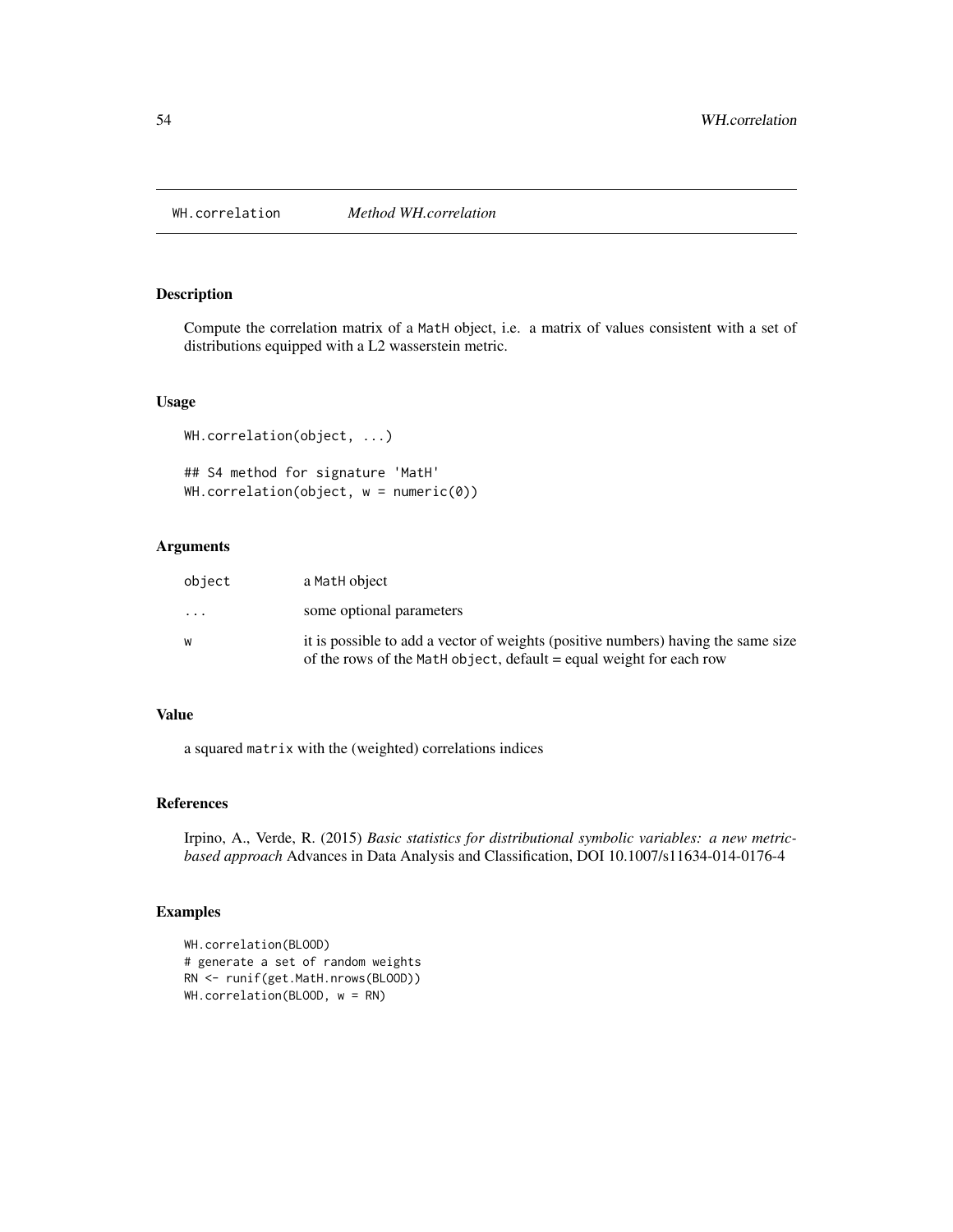Compute the correlation matrix using two MatH objects having the same number of rows, It returns a rectangular a matrix of numbers, consistent with a set of distributions equipped with a L2 wasserstein metric.

# Usage

```
WH.correlation2(object1, object2, ...)
## S4 method for signature 'MatH, MatH'
WH.correlation2(object1, object2, w = numeric(0))
```
## Arguments

| object1  | a MatH object                                                                                                                                            |
|----------|----------------------------------------------------------------------------------------------------------------------------------------------------------|
| object2  | a MatH object                                                                                                                                            |
| $\ddots$ | some optional parameters                                                                                                                                 |
| W        | it is possible to add a vector of weights (positive numbers) having the same size<br>of the rows of the Math object, default = equal weight for each row |

## Value

a rectangular matrix with the weighted sum of squares

```
M1 <- BLOOD[, 1]
M2 <- BLOOD[, 2:3]
WH.correlation2(M1, M2)
# generate a set of random weights
RN <- runif(get.MatH.nrows(BLOOD))
WH.correlation2(M1, M2, w = RN)
```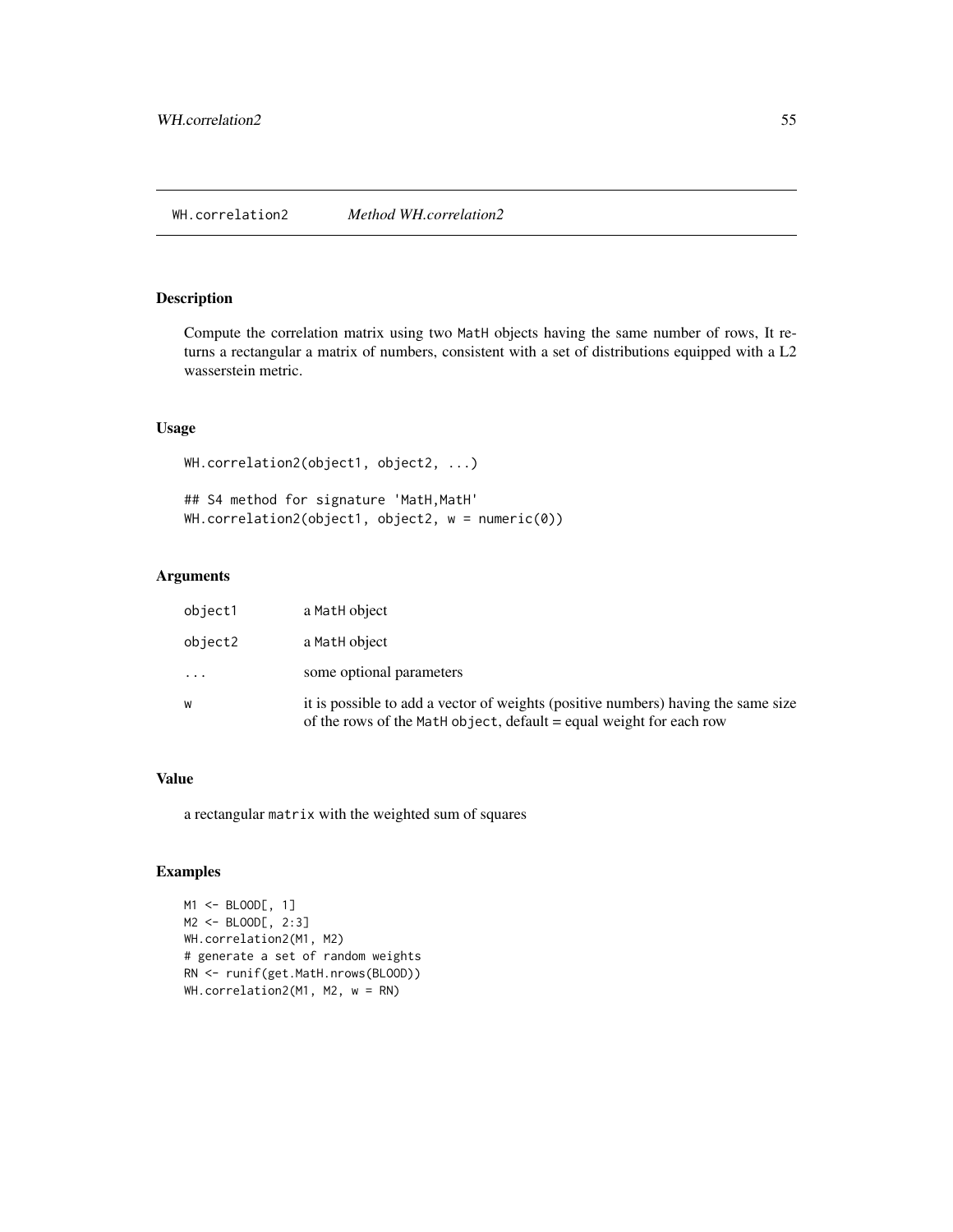It is the matrix product of two MatH objects, i.e. two matrices of distributions, by using the dot product of two histograms that is consistent with a set of distributions equipped with a L2 wasserstein metric.

#### Usage

```
WH.mat.prod(object1, object2, ...)
```

```
## S4 method for signature 'MatH, MatH'
WH.mat.prod(object1, object2, traspose1 = FALSE, traspose2 = FALSE)
```
#### Arguments

| object1   | a MatH object                                             |
|-----------|-----------------------------------------------------------|
| object2   | a MatH object                                             |
| $\cdot$   | other optional parameters                                 |
| traspose1 | a logical value, default=FALSE. If TRUE trasposes object1 |
| traspose2 | a logical value, default=FALSE. If TRUE trasposes object2 |

## Value

a matrix of numbers

## Examples

```
M1 <- BLOOD[1:5, ]
M2 <- BLOOD[6:10, ]
MAT <- WH.mat.prod(M1, M2, traspose1 = TRUE, traspose2 = FALSE)
```
WH.mat.sum *Method WH.mat.sum*

#### Description

It sums two MatH objects, i.e. two matrices of distributions, by summing the quantile functions of histograms. This sum is consistent with a set of distributions equipped with a L2 wasserstein metric.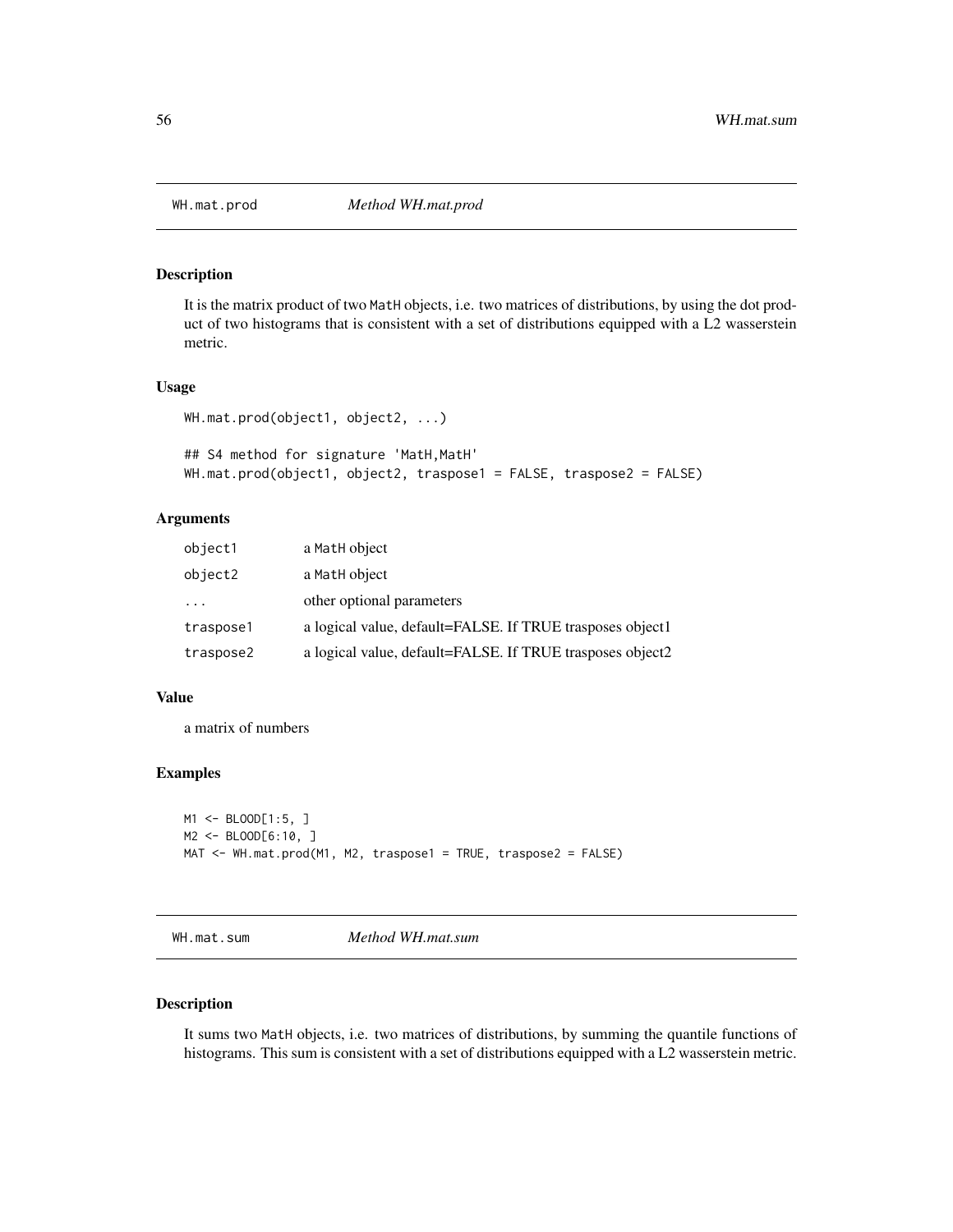# WH.MultiplePCA 57

## Usage

WH.mat.sum(object1, object2)

## S4 method for signature 'MatH, MatH' WH.mat.sum(object1, object2)

## Arguments

| object1 | a MatH object |
|---------|---------------|
| object2 | a MatH object |

## Value

a MatH object,

#### Examples

```
# binding by row
M1 <- BLOOD[1:5, ]
M2 <- BLOOD[6:10, ]
MAT <- WH.mat.sum(M1, M2)
```
WH.MultiplePCA *Principal components analysis of a set of histogram variable based on Wasserstein distance*

## Description

(Beta version) The function implements a Principal components analysis of a set of histogram variables based on Wasserstein distance. It performs a centered (not standardized) PCA on a set of quantiles of a variable. Being a distribution a multivalued description, the analysis performs a dimensional reduction and a visualization of distributions. It is a 1d (one dimension) becuse it is considered just one histogram variable.

## Usage

```
WH.MultiplePCA(data, list.of.vars, quantiles = 10, outl = 0)
```
#### Arguments

| data         | A MatH object (a matrix of distributionH).                                                                                                                                                                                                                  |
|--------------|-------------------------------------------------------------------------------------------------------------------------------------------------------------------------------------------------------------------------------------------------------------|
| list.of.vars | A list of integers, the active variables.                                                                                                                                                                                                                   |
| quantiles    | An integer, it is the number of quantiles used in the analysis. Default=10.                                                                                                                                                                                 |
| outl         | a number between $0$ (default) and 0.5. For each distribution, is the amount of<br>mass removed from the tails of the distribution. For example, if 0.1, from each<br>distribution is cut away a left tail and a right one each containing the 0.1 of mass. |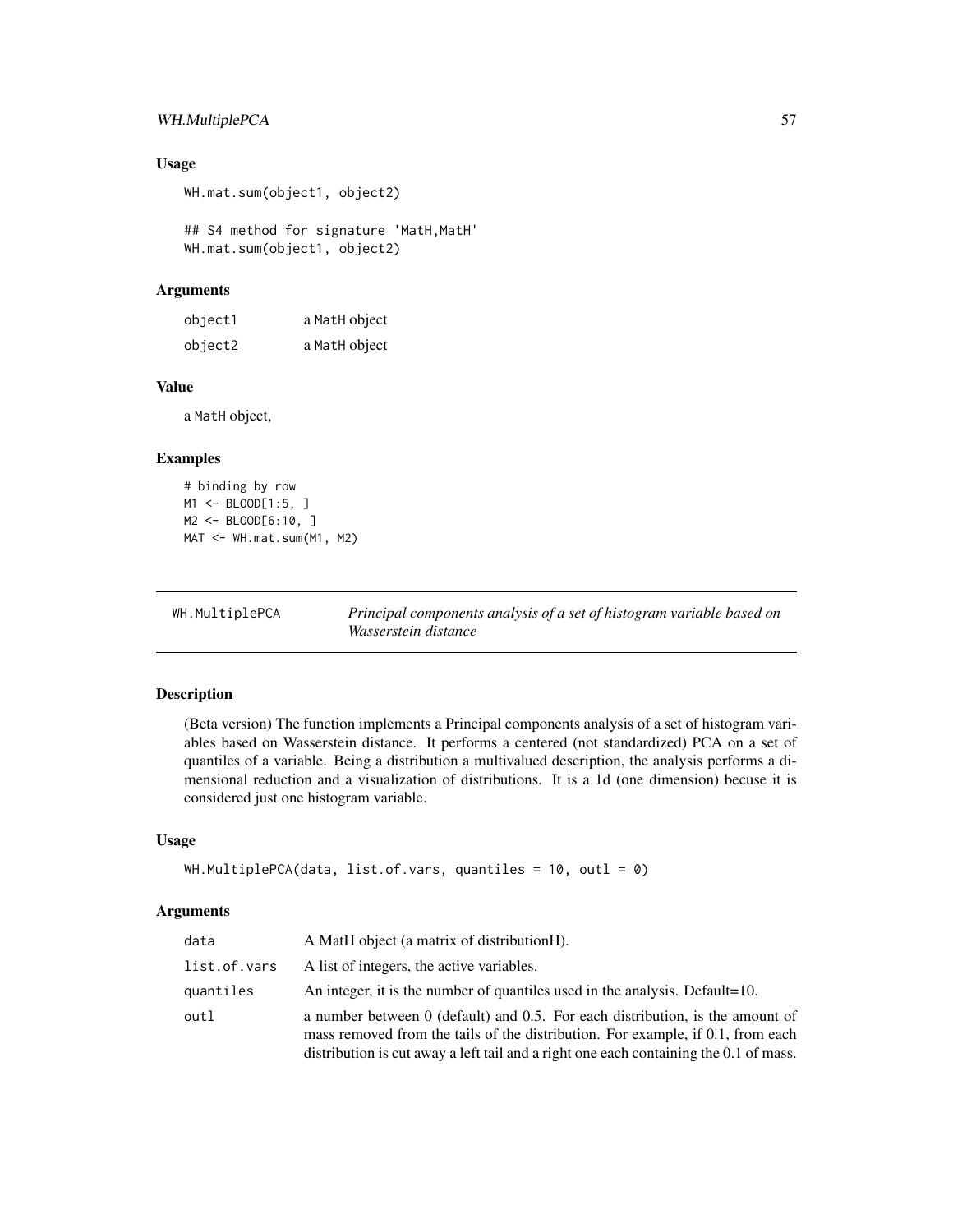It is an extension of WH.1d.PCA to the multiple case.

#### Value

a list with the results of the PCA in the MFA format of package FactoMineR for function MFA

WH.plot\_multiple\_indivs

*Plot histograms of individuals after a Multiple factor analysis of Histogram Variables*

# Description

(Beta version) The function plots histogram data of the individuals for a particular variable on a factorial palne after a Multiple factor analysis.

## Usage

```
WH.plot_multiple_indivs(
  data,
  res,
  axes = c(1, 2),indiv = \theta,
  var = 1,
  strx = 0.1,
  stry = 0.1,HISTO = TRUE,
  coor = 0,
  stat = "mean"
\mathcal{L}
```

```
Arguments
```

| data  | a MatH object                                                                                                                                               |
|-------|-------------------------------------------------------------------------------------------------------------------------------------------------------------|
| res   | Results from WH.MultiplePCA.                                                                                                                                |
| axes  | A list of integers, the new factorial axes $c(1,2)$ are the default.                                                                                        |
| indiv | A list of objects (rows) of data to plot. Default=0 all the objects of data.                                                                                |
| var   | An integer indicating an original histogrma variable to plot.                                                                                               |
| strx  | a resizing factor for the domain of histograms (default=0.1 means that each dis-<br>tribution has a support that is one tenth of the spread of the x axis)  |
| stry  | a resizing factor for the density of histograms (default=0.1 means that each dis-<br>tribution has a density that is one tenth of the spread of the y axis) |
| HISTO | a logical value. Default=TRUE plots histograms, FALSE plot smooth densities.                                                                                |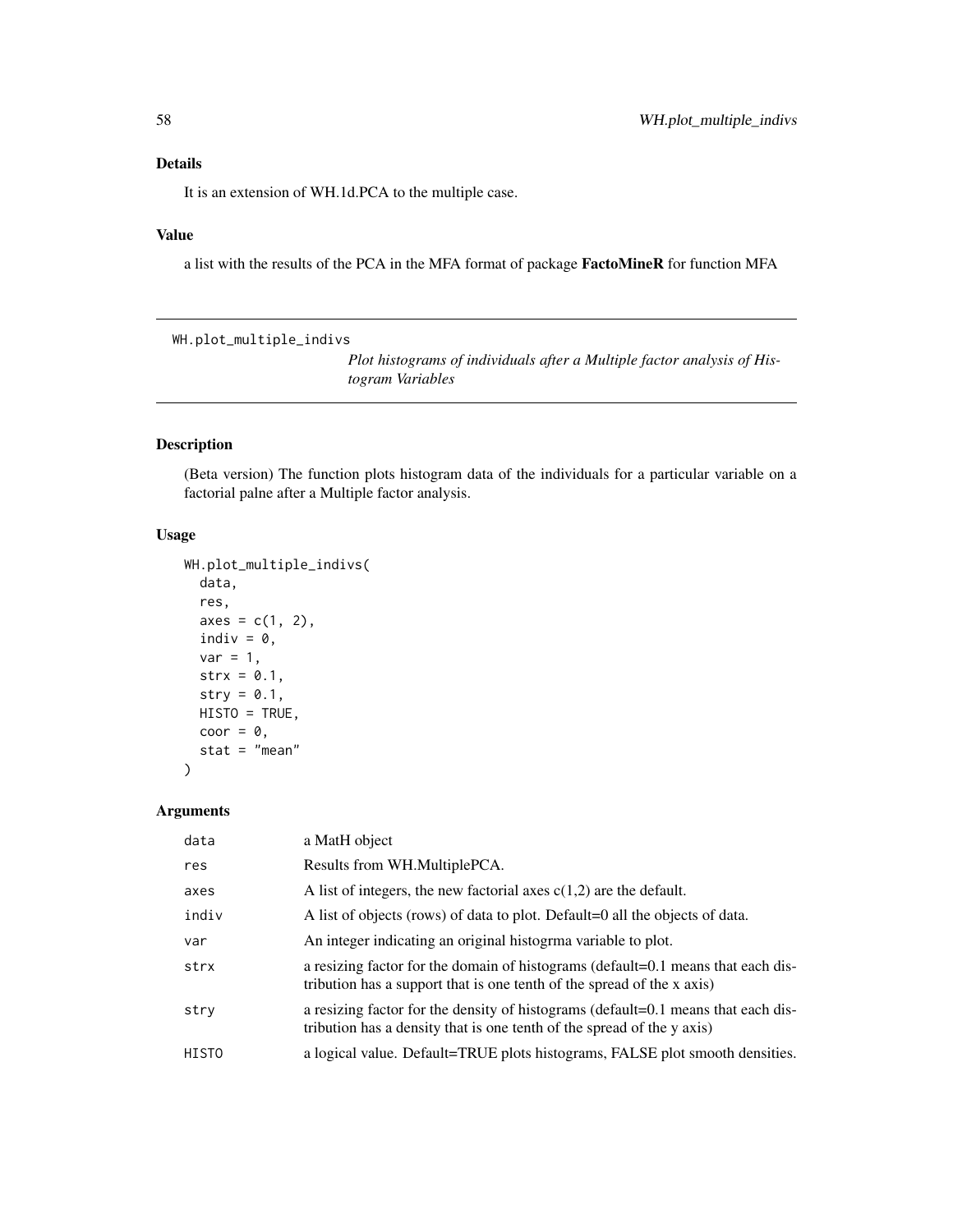| coor | (optional) if 0 (Default) takes the coordinates in res, if a a matrix is passed the<br>coordinates are those passed                                                               |
|------|-----------------------------------------------------------------------------------------------------------------------------------------------------------------------------------|
| stat | (optional) if 'mean'(Default) a plot of individuals labeled by the means is pro-<br>duced. Otherwise if 'std', 'skewness' or 'kurtosis', data are labeled with this<br>statistic. |

## Value

a plot of class ggplot

## Examples

```
# Do a MultiplePCA on the BLOOD dataset
## Not run:
#' results=WH.MultiplePCA(BLOOD,list.of.vars = c(1:3))
# Plot histograms of variable 1 of BLOOD dataset on the first
# factorial plane showing histograms
WH.plot_multiple_indivs(BLOOD, results,
  axes = c(1, 2), var = 1, strx = 0.1,stry = 0.1, HISTO = TRUE)
# Plot histograms of variable 1 of BLOOD dataset on the first
# factorial plane showing densities
WH.plot_multiple_indivs(BLOOD, results,
  axes = c(1, 2), var = 1, strx = 0.1,stry = 0.1, HISTO = FALSE\mathcal{L}## End(Not run)
```
WH.plot\_multiple\_Spanish.funs

*Plotting Spanish fun plots for Multiple factor analysis of Histogram Variables*

# Description

The function plots the circle of correlation of the quantiles of the histogrma variables after a Multiple factor analysis.

# Usage

```
WH.plot_multiple_Spanish.funs(
  res,
  axes = c(1, 2),var = 1,
 LABS = TRUE,
```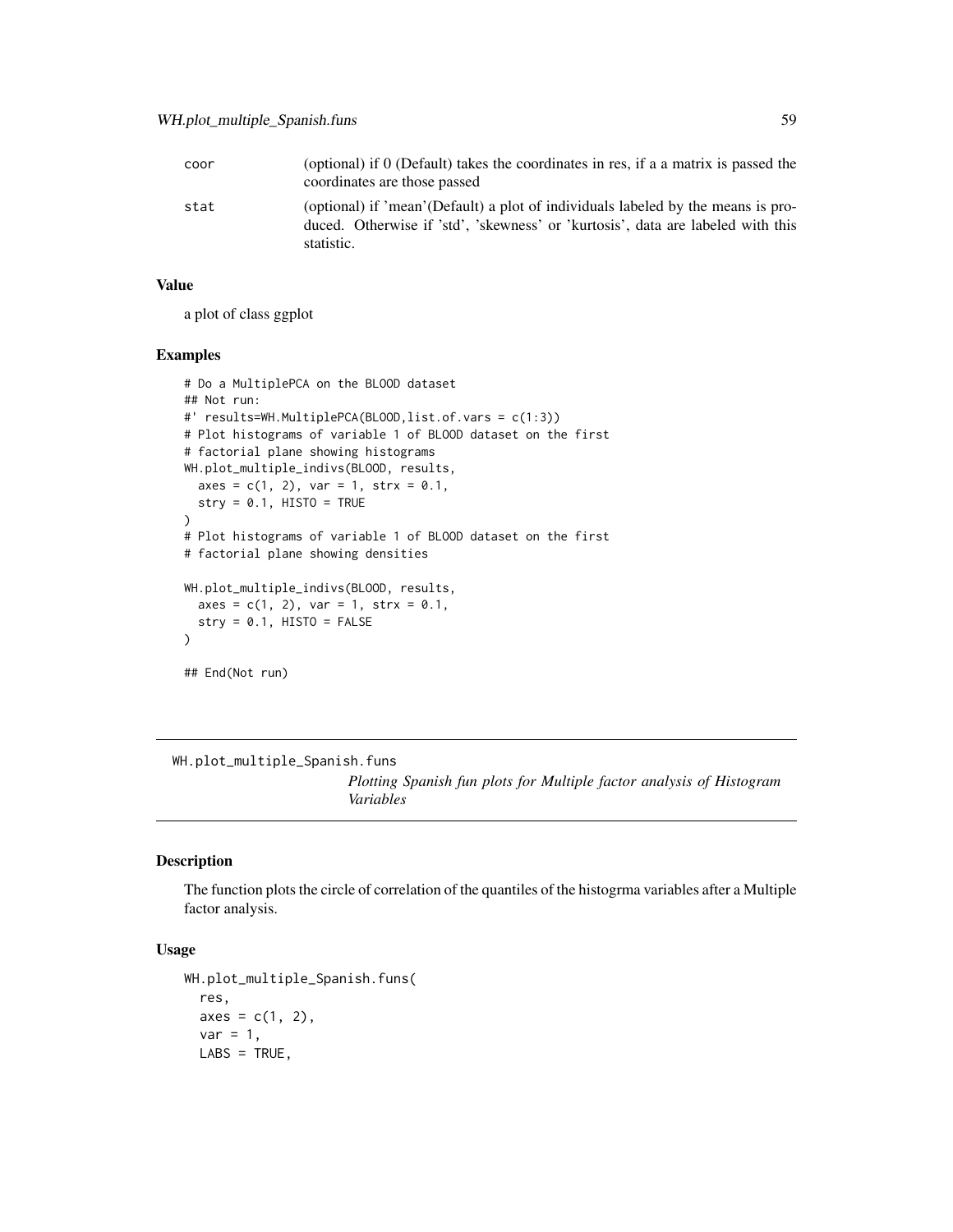```
multi = TRUE,corplot = TRUE
\lambda
```

| res     | Results from WH.MultiplePCA, or WH.1D.PCA.                                                                                  |
|---------|-----------------------------------------------------------------------------------------------------------------------------|
| axes    | A list of integers, the new factorial axes $c(1,2)$ are the default.                                                        |
| var     | A list of integers are the variables to plot.                                                                               |
| LABS    | Logical, if TRUE graph is labeled, otherwise it does not.                                                                   |
| multi   | Logical, if TRUE (default) results come from a WH.MultiplePCA, if FALSE<br>results come from WH.1D.PCA.                     |
| corplot | Logical, if TRUE (default) the plot reports correlations, if FALSE the coordi-<br>nates of quantiles on the factorial plane |

# Value

a plot of class ggplot

#### Examples

```
# Do a MultiplePCA on the BLOOD dataset
## Not run:
res <- WH.MultiplePCA(BLOOD, list.of.vars = c(1:3))
## End(Not run)
# Plot results
## Not run:
WH.plot_multiple_Spanish.funs(res, axes = c(1, 2), var = c(1:3))
## End(Not run)
```

| WH.regression.GOF | Goodness of Fit indices for Multiple regression of histogram variables |
|-------------------|------------------------------------------------------------------------|
|                   | based on a two component model and L2 Wasserstein distance             |

## Description

It computes three goodness of fit indices using the results and the predictions of a regression done with WH.regression.two.components function.

#### Usage

WH.regression.GOF(observed, predicted)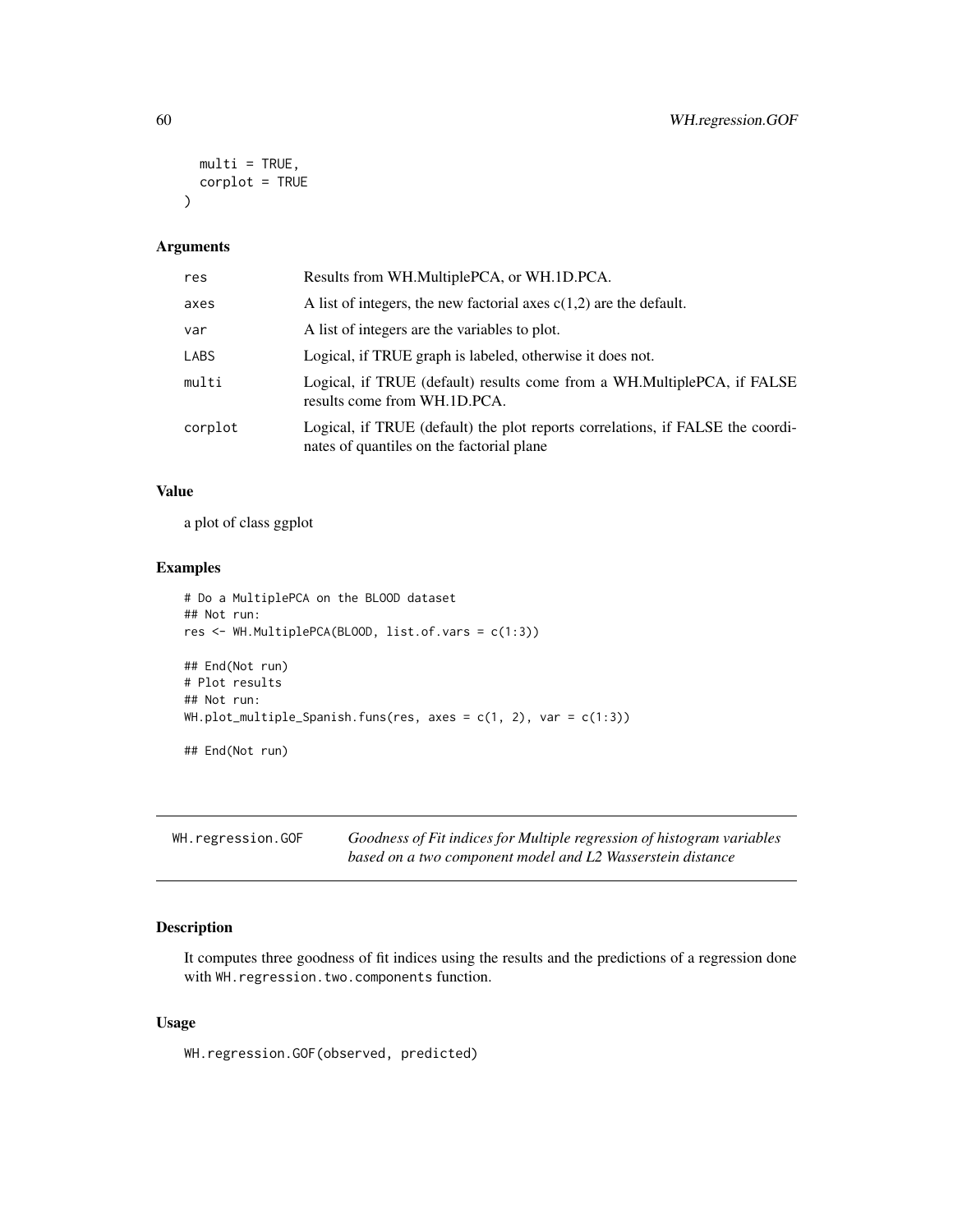| observed  | A one column MatH object, the observed histogram variable   |
|-----------|-------------------------------------------------------------|
| predicted | A one column MatH object, the predicted histogram variable. |

## Value

a list with the GOF indices

#### References

Irpino A, Verde R (in press 2015). Linear regression for numeric symbolic variables: a least squares approach based on Wasserstein Distance. ADVANCES IN DATA ANALYSIS AND CLASSIFICA-TION, ISSN: 1862-5347, DOI:10.1007/s11634-015-0197-7

An extended version is available on arXiv repository arXiv:1202.1436v2 [https://arxiv.org/](https://arxiv.org/abs/1202.1436v2) [abs/1202.1436v2](https://arxiv.org/abs/1202.1436v2)

#### Examples

```
# do regression
model.parameters <- WH.regression.two.components(data = BLOOD, Yvar = 1, Xvars = c(2:3))
#' # do prediction
Predicted.BLOOD <- WH.regression.two.components.predict(data = BLOOD[, 2:3],
                                              parameters = model.parameters)
# compute GOF indices
GOF.indices <- WH.regression.GOF(observed = BLOOD[, 1], predicted = Predicted.BLOOD)
```
WH.regression.two.components

*Multiple regression analysis for histogram variables based on a two component model and L2 Wasserstein distance*

## Description

The function implements Multiple regression analysis for histogram variables based on a two component model and L2 Wasserstein distance. Taking as imput dependent histogram variable and a set of explanatory histogram variables the methods return a least squares estimation of a two component regression model based on the decomposition of L2 Wasserstein metric for distributional data.

#### Usage

```
WH.regression.two.components(data, Yvar, Xvars, simplify = FALSE, qua = 20)
```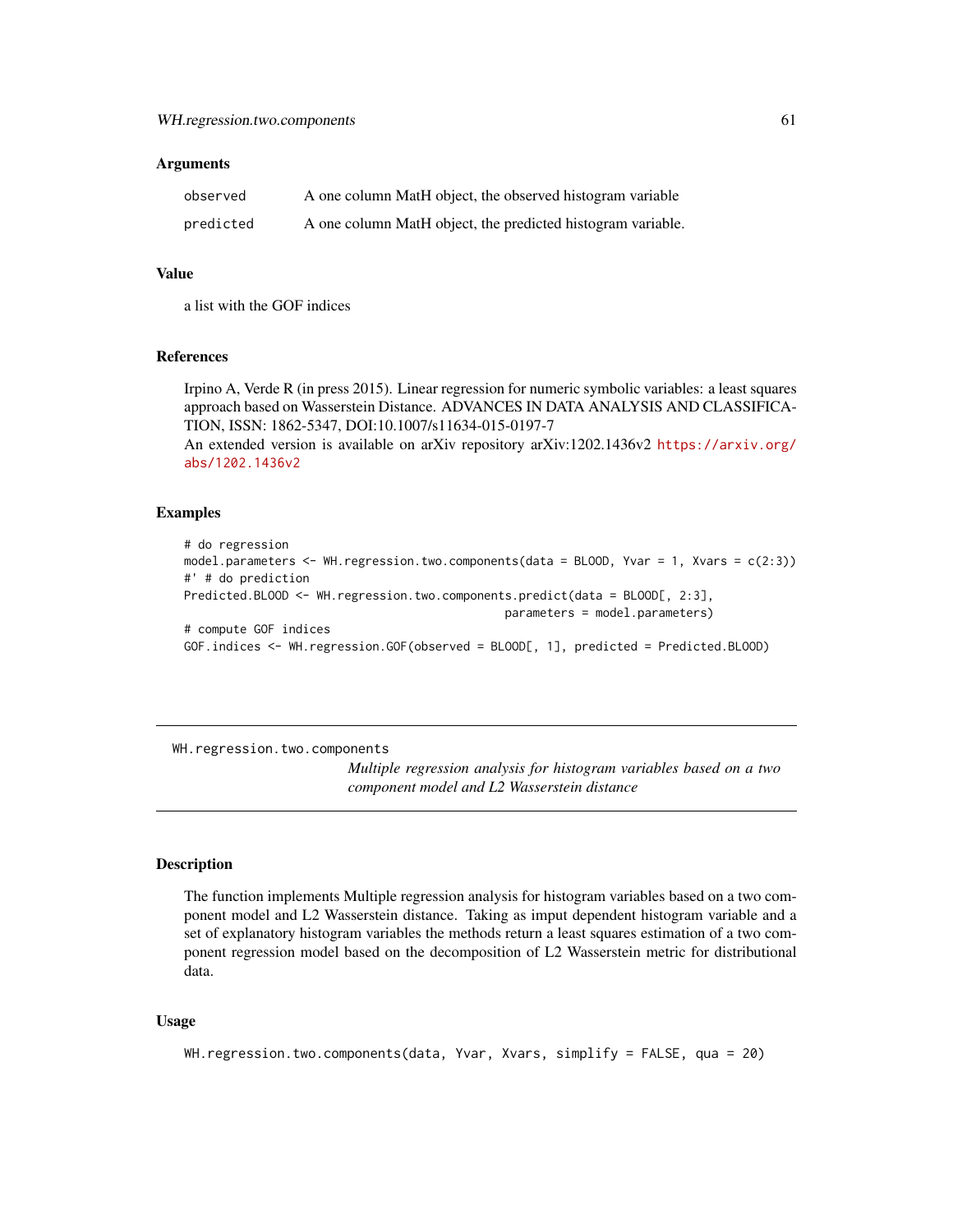| data     | A MatH object (a matrix of distribution H).                                                                                       |
|----------|-----------------------------------------------------------------------------------------------------------------------------------|
| Yvar     | An integer, the dependent variable number in data.                                                                                |
| Xvars    | A set of integers the explanant ory variables in data.                                                                            |
| simplify | a logical argument (default=FALSE). If TRUE only few equally spaced quan-<br>tiles are considered (for speeding up the algorithm) |
| qua      | If simplify=TRUE is the number of quantiles to consider.                                                                          |

#### Details

A two component regression model is implemented. The observed variables are histogram variables according to the definition given in the framework of Symbolic Data Analysis and the parameters of the model are estimated using the classic Least Squares method. An appropriate metric is introduced in order to measure the error between the observed and the predicted distributions. In particular, the Wasserstein distance is proposed. Such a metric permits to predict the response variable as direct linear combination of other independent histogram variables.

## Value

a named vector with the model estimated parameters

#### References

Irpino A, Verde R (in press 2015). Linear regression for numeric symbolic variables: a least squares approach based on Wasserstein Distance. ADVANCES IN DATA ANALYSIS AND CLASSIFICA-TION, ISSN: 1862-5347, DOI:10.1007/s11634-015-0197-7 An extended version is available on arXiv repository arXiv:1202.1436v2 [https://arxiv.org/](https://arxiv.org/abs/1202.1436v2) [abs/1202.1436v2](https://arxiv.org/abs/1202.1436v2)

#### Examples

model.parameters <- WH.regression.two.components(data = BLOOD, Yvar = 1, Xvars = c(2:3))

WH.regression.two.components.predict

*Multiple regression analysis for histogram variables based on a two component model and L2 Wasserstein distance*

#### Description

Predict distributions using the results of a regression done with WH. regression. two. components function.

#### Usage

WH.regression.two.components.predict(data, parameters)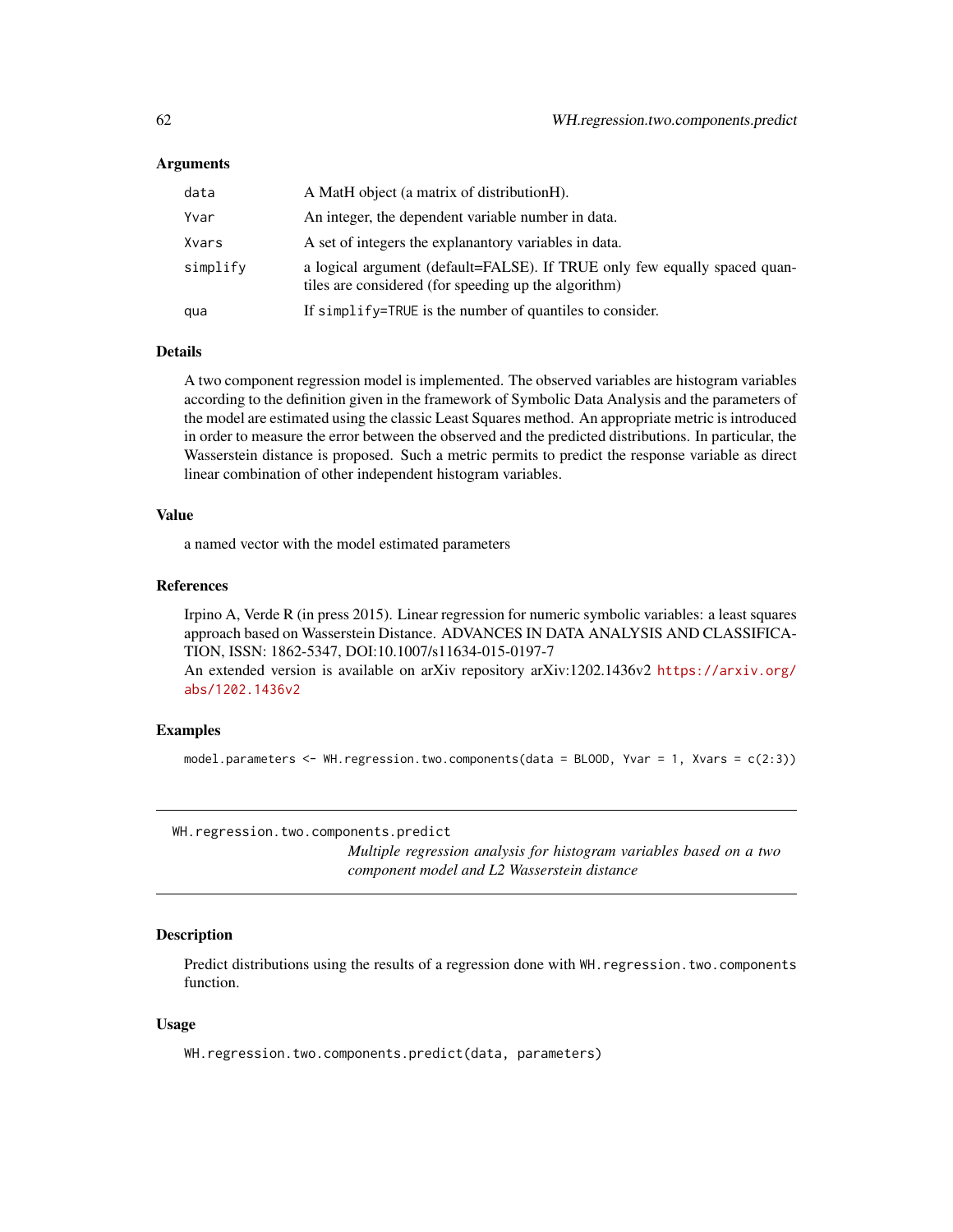#### WH.SSQ 63

#### **Arguments**

| data       | A MatH object (a matrix of distributionH) explantory part.                       |
|------------|----------------------------------------------------------------------------------|
| parameters | A named vector with the parameter from a WH regression, two, components<br>model |

#### Value

a MatH object, the predicted histograms

## References

Irpino A, Verde R (in press 2015). Linear regression for numeric symbolic variables: a least squares approach based on Wasserstein Distance. ADVANCES IN DATA ANALYSIS AND CLASSIFICA-TION, ISSN: 1862-5347, DOI:10.1007/s11634-015-0197-7

An extended version is available on arXiv repository arXiv:1202.1436v2 [https://arxiv.org/](https://arxiv.org/abs/1202.1436v2) [abs/1202.1436v2](https://arxiv.org/abs/1202.1436v2)

# Examples

```
# do regression
model.parameters <- WH.regression.two.components(data = BLOOD, Yvar = 1, Xvars = c(2:3))
# do prediction
Predicted.BLOOD <- WH.regression.two.components.predict(data = BLOOD[, 2:3],
                                                        parameters = model.parameters)
```
WH.SSQ *Method WH.SSQ*

## Description

Compute the sum-of-squares-deviations (from the mean) matrix of a MatH object, i.e. a matrix of numbers, consistent with a set of distributions equipped with a L2 wasserstein metric.

#### Usage

```
WH.SSQ(object, ...)
```
## S4 method for signature 'MatH'  $WH.SSQ(object, w = numeric(0))$ 

## Arguments

| object                  | a MatH object                                                                     |
|-------------------------|-----------------------------------------------------------------------------------|
| $\cdot$ $\cdot$ $\cdot$ | some optional parameters                                                          |
| W                       | it is possible to add a vector of weights (positive numbers) having the same size |
|                         | of the rows of the MatH object, default = equal weight for each row               |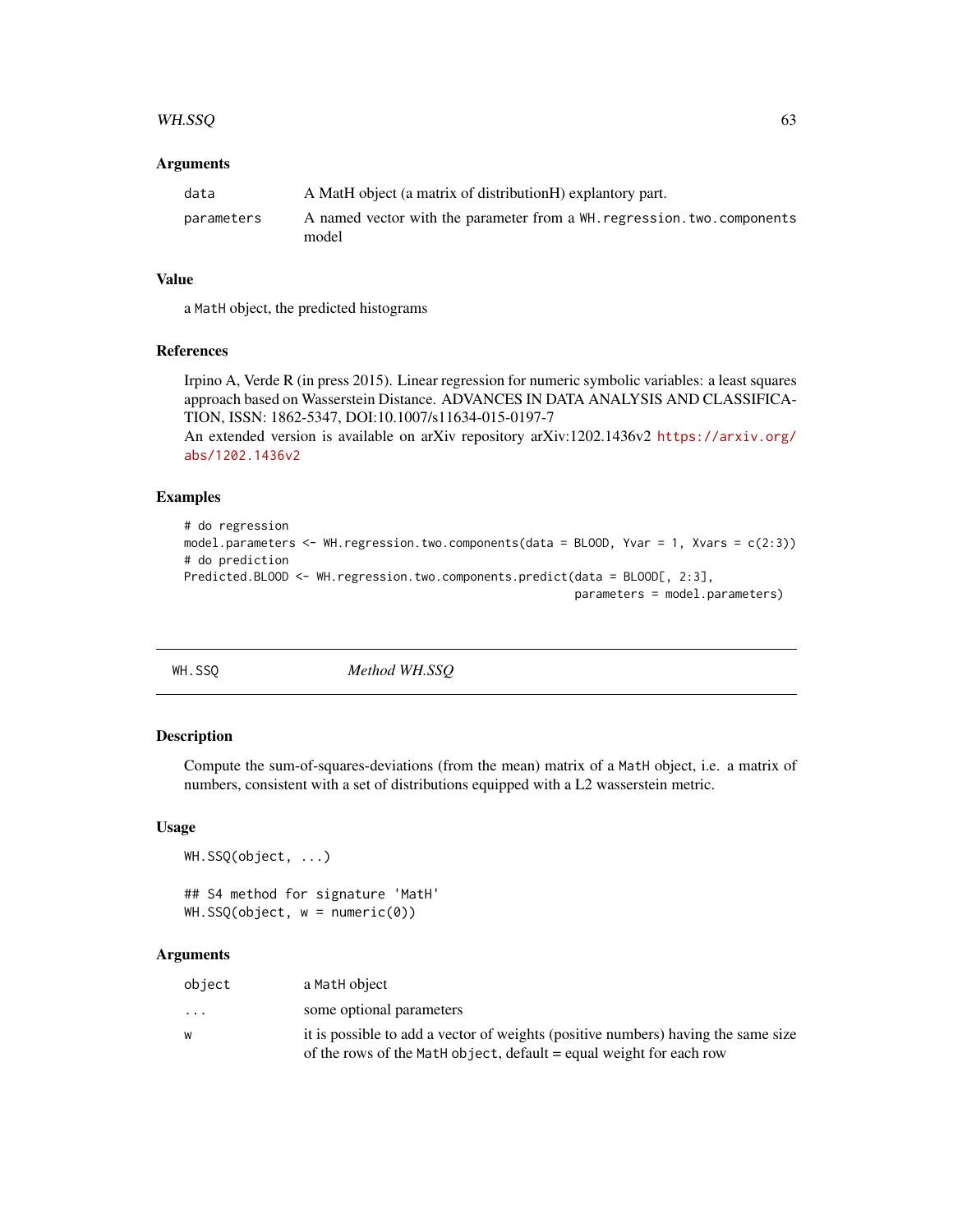## Value

a squared matrix with the weighted sum of squares

#### Examples

```
WH.SSQ(BLOOD)
# generate a set of random weights
RN <- runif(get.MatH.nrows(BLOOD))
WH.SSQ(BLOOD, w = RN)
```
WH.SSQ2 *Method WH.SSQ2*

# Description

Compute the sum-of-squares-deviations (from the mean) matrix using two MatH objects having the same number of rows, It returns a rectangular a matrix of numbers, consistent with a set of distributions equipped with a L2 wasserstein metric.

# Usage

```
WH.SSQ2(object1, object2, ...)
```
## S4 method for signature 'MatH, MatH' WH.SSQ2(object1, object2, w = numeric(0))

## Arguments

| object1  | a MatH object                                                                                                                                            |
|----------|----------------------------------------------------------------------------------------------------------------------------------------------------------|
| object2  | a MatH object                                                                                                                                            |
| $\cdots$ | some optional parameters                                                                                                                                 |
| W        | it is possible to add a vector of weights (positive numbers) having the same size<br>of the rows of the MatH object, default = equal weight for each row |

## Value

a rectangular matrix with the weighted sum of squares

```
M1 <- BLOOD[, 1]
M2 <- BLOOD[, 2:3]
WH.SSQ2(M1, M2)
# generate a set of random weights
RN <- runif(get.MatH.nrows(BLOOD))
WH.SSQ2(M1, M2, w = RN)
```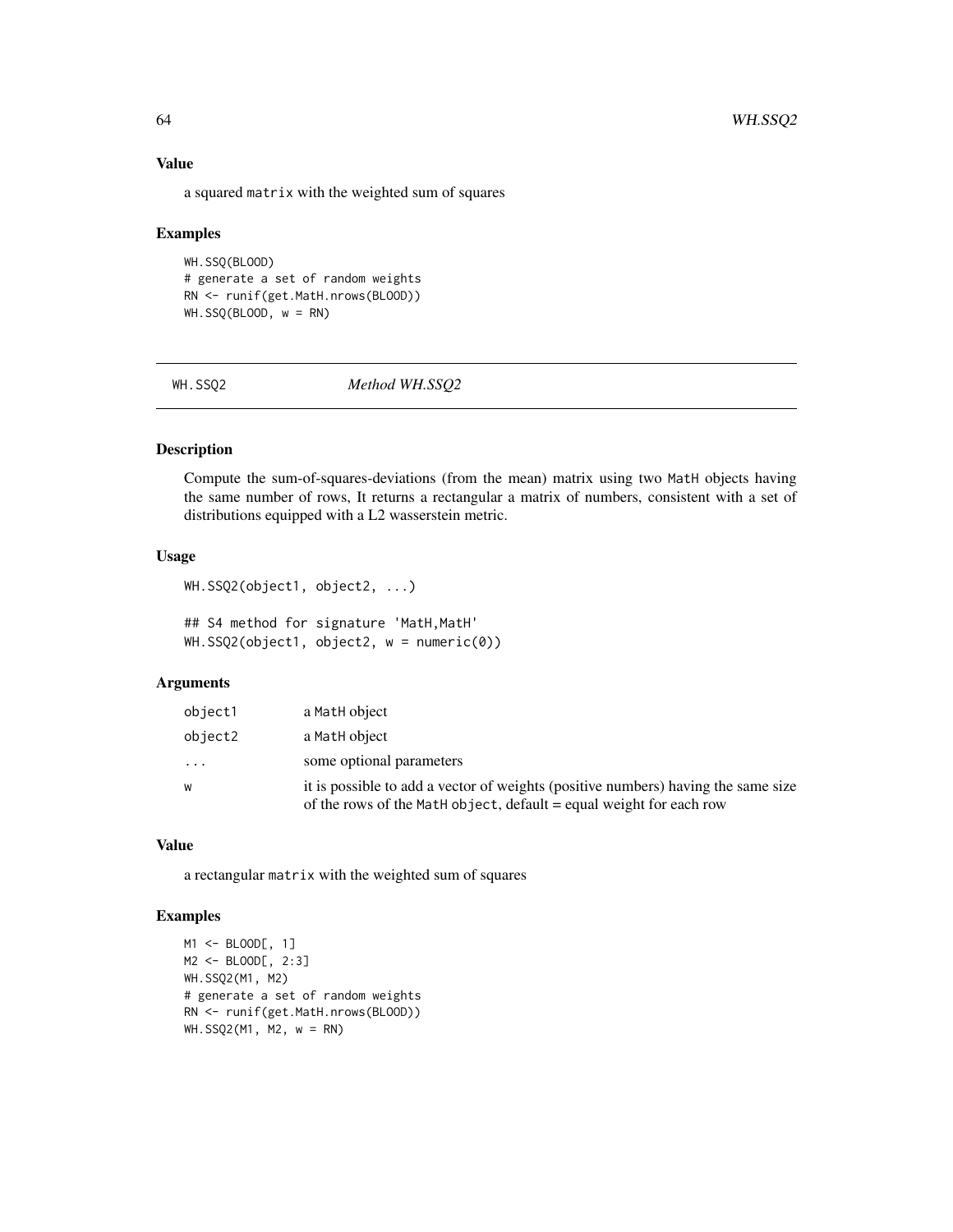Compute the variance-covariance matrix of a MatH object, i.e. a matrix of values consistent with a set of distributions equipped with a L2 wasserstein metric.

#### Usage

```
WH.var.covar(object, ...)
## S4 method for signature 'MatH'
WH.var.covar(object, w = numeric(0))
```
## Arguments

| object    | a MatH object                                                                                                                                            |
|-----------|----------------------------------------------------------------------------------------------------------------------------------------------------------|
| $\ddotsc$ | some optional parameters                                                                                                                                 |
| w         | it is possible to add a vector of weights (positive numbers) having the same size<br>of the rows of the Math object, default = equal weight for each row |

#### Value

a squared matrix with the (weighted) variance-covariance values

## References

Irpino, A., Verde, R. (2015) *Basic statistics for distributional symbolic variables: a new metricbased approach* Advances in Data Analysis and Classification, DOI 10.1007/s11634-014-0176-4

```
WH.var.covar(BLOOD)
# generate a set of random weights
RN <- runif(get.MatH.nrows(BLOOD))
WH.var.covar(BLOOD, w = RN)
```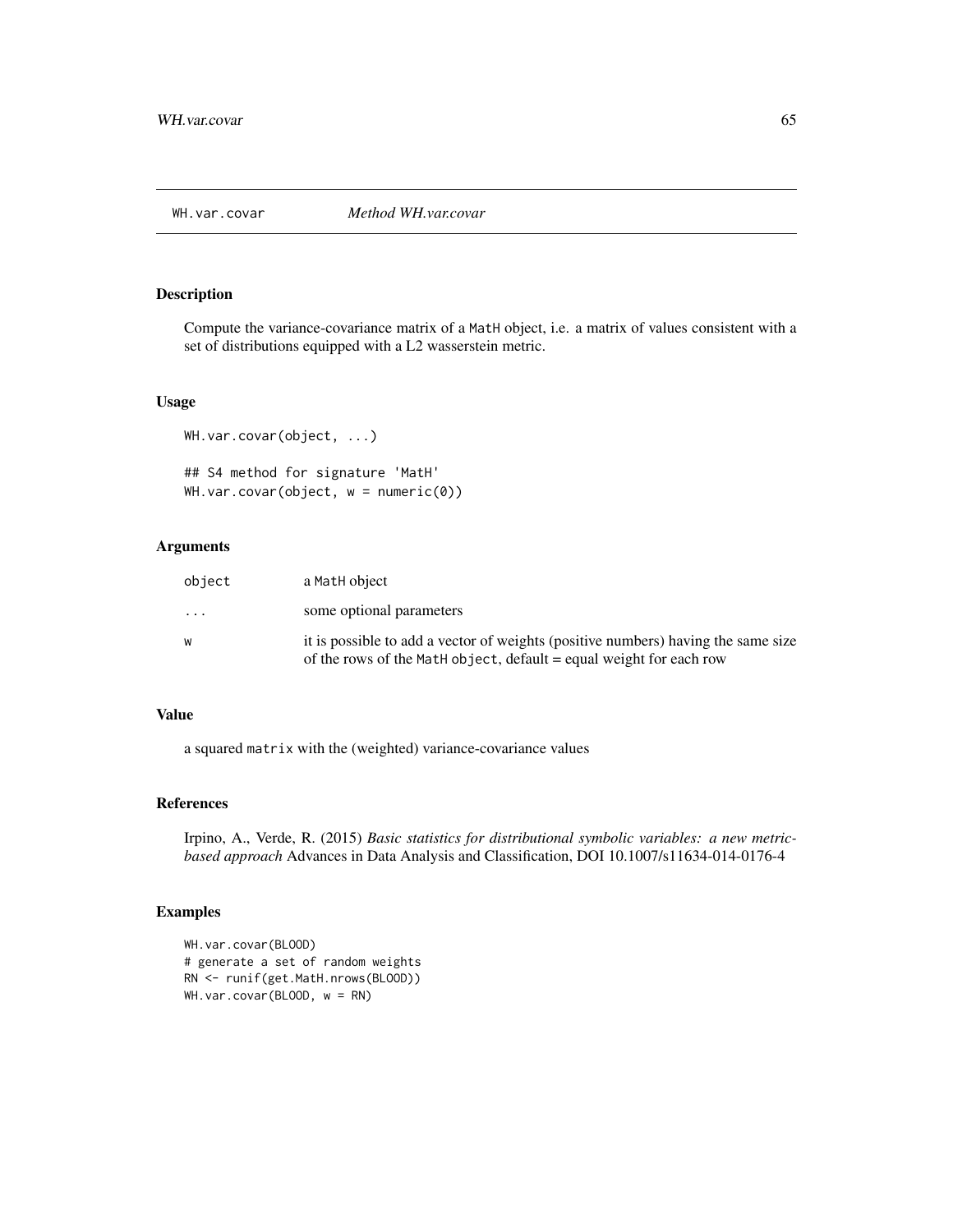Compute the covariance matrix using two MatH objects having the same number of rows, It returns a rectangular a matrix of numbers, consistent with a set of distributions equipped with a L2 wasserstein metric.

# Usage

WH.var.covar2(object1, object2, ...) ## S4 method for signature 'MatH, MatH' WH.var.covar2(object1, object2, w = numeric(0))

## Arguments

| object1  | a MatH object                                                                                                                                            |
|----------|----------------------------------------------------------------------------------------------------------------------------------------------------------|
| object2  | a MatH object                                                                                                                                            |
| $\cdots$ | some optional parameters                                                                                                                                 |
| W        | it is possible to add a vector of weights (positive numbers) having the same size<br>of the rows of the Math object, default = equal weight for each row |

## Value

a rectangular matrix with the weighted sum of squares

## Examples

M1 <- BLOOD[, 1] M2 <- BLOOD[, 2:3] WH.var.covar2(M1, M2) # generate a set of random weights RN <- runif(get.MatH.nrows(BLOOD)) WH.var.covar2(M1, M2, w = RN)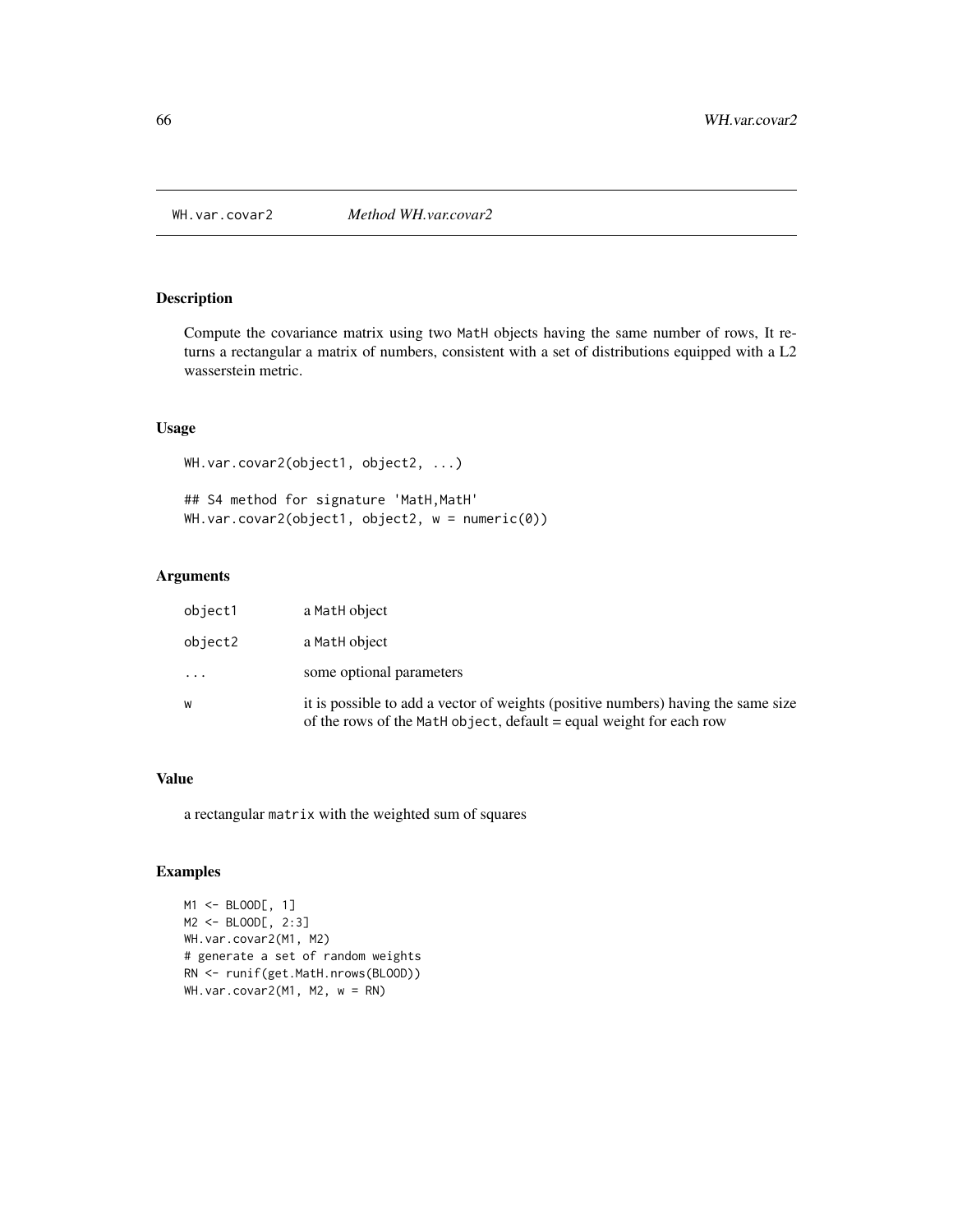Compute a histogram that is the weighted mean of the set of histograms contained in a MatH object, i.e. a matrix of histograms, consistent with a set of distributions equipped with a L2 wasserstein metric.

#### Usage

```
WH.vec.mean(object, ...)
```
## S4 method for signature 'MatH' WH.vec.mean(object,  $w = numeric(0)$ )

## Arguments

| object  | a MatH object                                                                     |
|---------|-----------------------------------------------------------------------------------|
| $\cdot$ | optional arguments                                                                |
| W       | it is possible to add a vector of weights (positive numbers) having the same size |
|         | of the Math object, default = equal weights for all                               |

#### Value

a distributionH object, i.e. a histogram

#### Examples

```
hmean <- WH.vec.mean(BLOOD)
# generate a set of random weights
RN <- runif(get.MatH.nrows(BLOOD) * get.MatH.ncols(BLOOD))
hmean <- WH.vec.mean(BLOOD, w = RN)
```
WH.vec.sum *Method WH.vec.sum*

#### Description

Compute a histogram that is the weighted sum of the set of histograms contained in a MatH object, i.e. a matrix of histograms, consistent with a set of distributions equipped with a L2 wasserstein metric.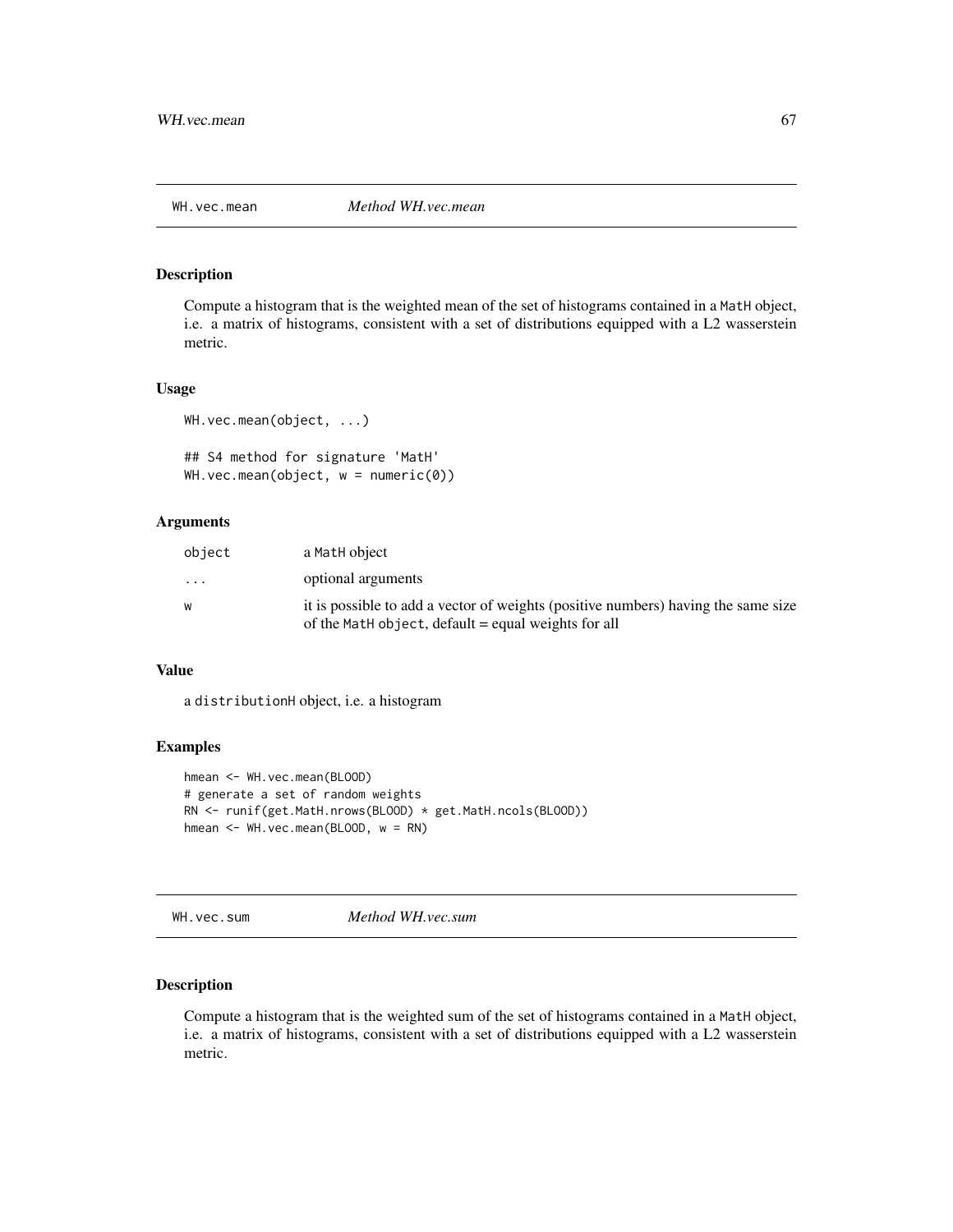#### Usage

```
WH.vec.sum(object, ...)
```

```
## S4 method for signature 'MatH'
WH.vec.sum(object, w = numeric(0))
```
## Arguments

| object                  | a MatH object                                                                                                                                    |
|-------------------------|--------------------------------------------------------------------------------------------------------------------------------------------------|
| $\cdot$ $\cdot$ $\cdot$ | optional arguments                                                                                                                               |
| w                       | it is possible to add a vector of weights (positive numbers) having the same size<br>of the Math object, default $=$ equal weights for all cells |

# Value

a distributionH object, i.e. a histogram

# Examples

```
hsum <- WH.vec.sum(BLOOD)
# generate a set of random weights
RN <- runif(get.MatH.nrows(BLOOD) * get.MatH.ncols(BLOOD))
hsum <- WH.vec.sum(BLOOD, w = RN)
### SUM of distributions ----
```

```
WH_2d_Adaptive_Kohonen_maps
```
*Batch Kohonen self-organizing 2d maps using adaptive distances for histogram-valued data*

## Description

The function implements a Batch Kohonen self-organizing 2d maps algorithm for histogram-valued data.

#### Usage

```
WH_2d_Adaptive_Kohonen_maps(
  x,
  net = list(xdim = 4, ydim = 3, topo = c("rectangular")),
 kern.param = 2,
 TMAX = -99999,
 Tmin = -99999,niter = 30.
  repetitions,
  simplify = FALSE,
  qua = 10,
```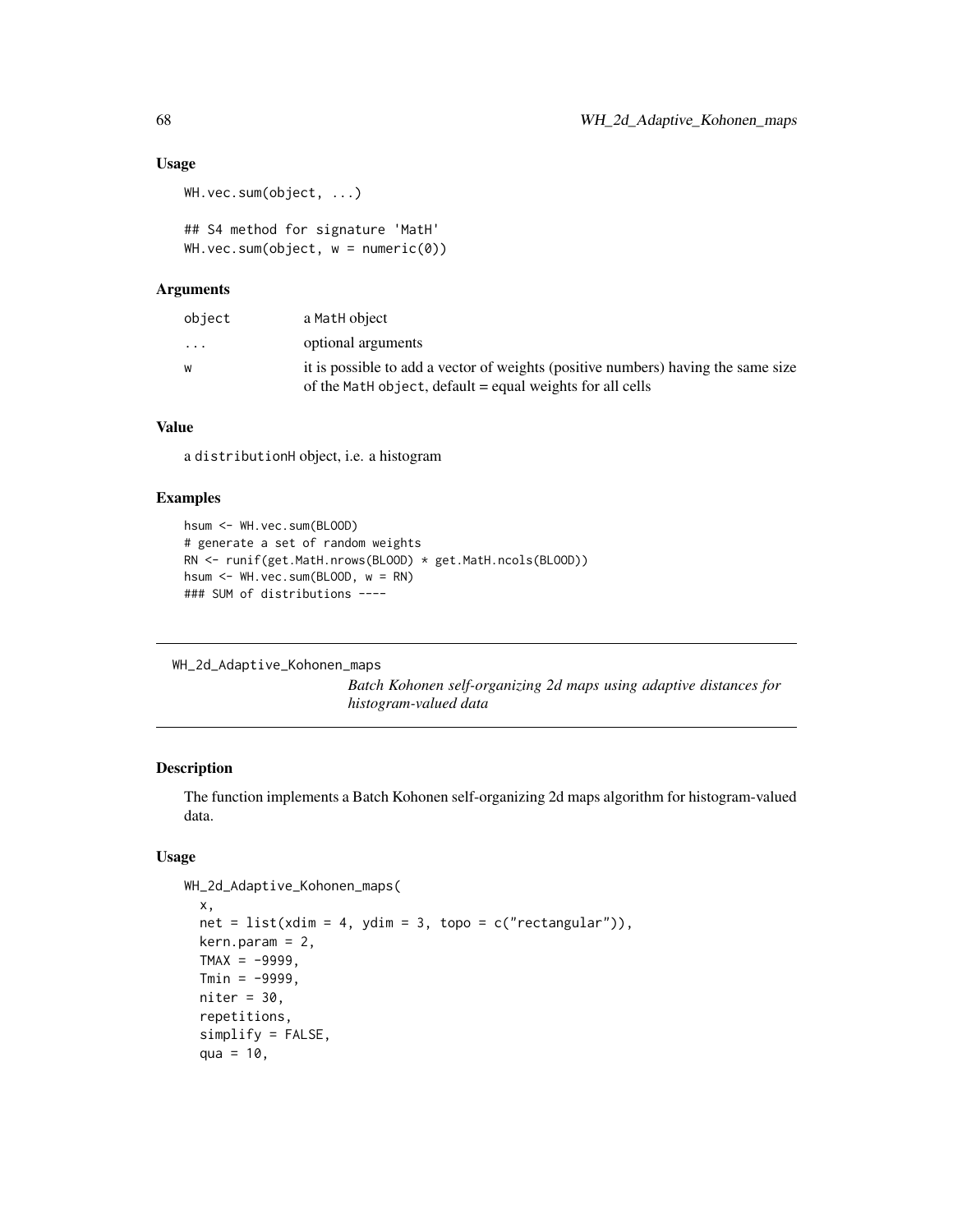```
standardize = FALSE,
 schema = 6,
 init.weights = "EQUAL",
 weight.sys = "PROD",
 theta = 2,
 Wfix = FALSE,verbose = FALSE,
 atleast = 2
\mathcal{L}
```

| x            | A MatH object (a matrix of distributionH).                                                                                                                                                                                                                               |
|--------------|--------------------------------------------------------------------------------------------------------------------------------------------------------------------------------------------------------------------------------------------------------------------------|
| net          | a list describing the topology of the net list (xdim=number of rows, ydim=numbers<br>of columns, topo=c('rectangular' or 'hexagonal')), see somgrid sintax<br>in packageclass default net=list(xdim=4, ydim=3, topo=c('rectangular'))                                    |
| kern.param   | $(detault = 2)$ the kernel parameter for the RBF kernel used in the algorithm                                                                                                                                                                                            |
| <b>TMAX</b>  | a parameter useful for the iterations (default=2)                                                                                                                                                                                                                        |
| Tmin         | a parameter useful for the iterations (default=0.2)                                                                                                                                                                                                                      |
| niter        | maximum number of iterations (default=30)                                                                                                                                                                                                                                |
| repetitions  | number of repetion of the algorithm (default=5), beacuase each launch may gen-<br>erate a local optimum                                                                                                                                                                  |
| simplify     | a logical parameter for speeding up computations (default=FALSE). If true data<br>are recoded in order to have fast computations                                                                                                                                         |
| qua          | if simplify=TRUE number of equally spaced quantiles for recodify the his-<br>tograms ( $default=10$ )                                                                                                                                                                    |
| standardize  | A logic value (default is FALSE). If TRUE, histogram-valued data are standard-<br>ized, variable by variable, using the Wassertein based standard deviation. Use if<br>one wants to have variables with std equal to one.                                                |
| schema       | a number from 1 to 4<br>1=A weight for each variable (default)<br>2=A weight for the average and the dispersion component of each variable<br>3=Same as 1 but a different set of weights for each cluster<br>4=Same as 2 but a different set of weights for each cluster |
| init.weights | a string how to initialize weights: 'EQUAL' (default), all weights are the same,                                                                                                                                                                                         |
| weight.sys   | a string. Weights may add to one ('SUM') or their product is equal to 1 ('PROD',<br>default).                                                                                                                                                                            |
| theta        | a number. A parameter if weight.sys='SUM', default is 2.                                                                                                                                                                                                                 |
| Wfix         | a logical parameter (default=FALSE). If TRUE the algorithm does not use adap-<br>tive distances.                                                                                                                                                                         |
| verbose      | a logical parameter (default=FALSE). If TRUE details of computation are shown<br>during the execution. #'                                                                                                                                                                |
| atleast      | integer. Check for degeneration of the map into a very low number of voronoi<br>sets. (default 2) 2 means that the map will have at least 2 neurons attracting data<br>instances in their voronoi sets.                                                                  |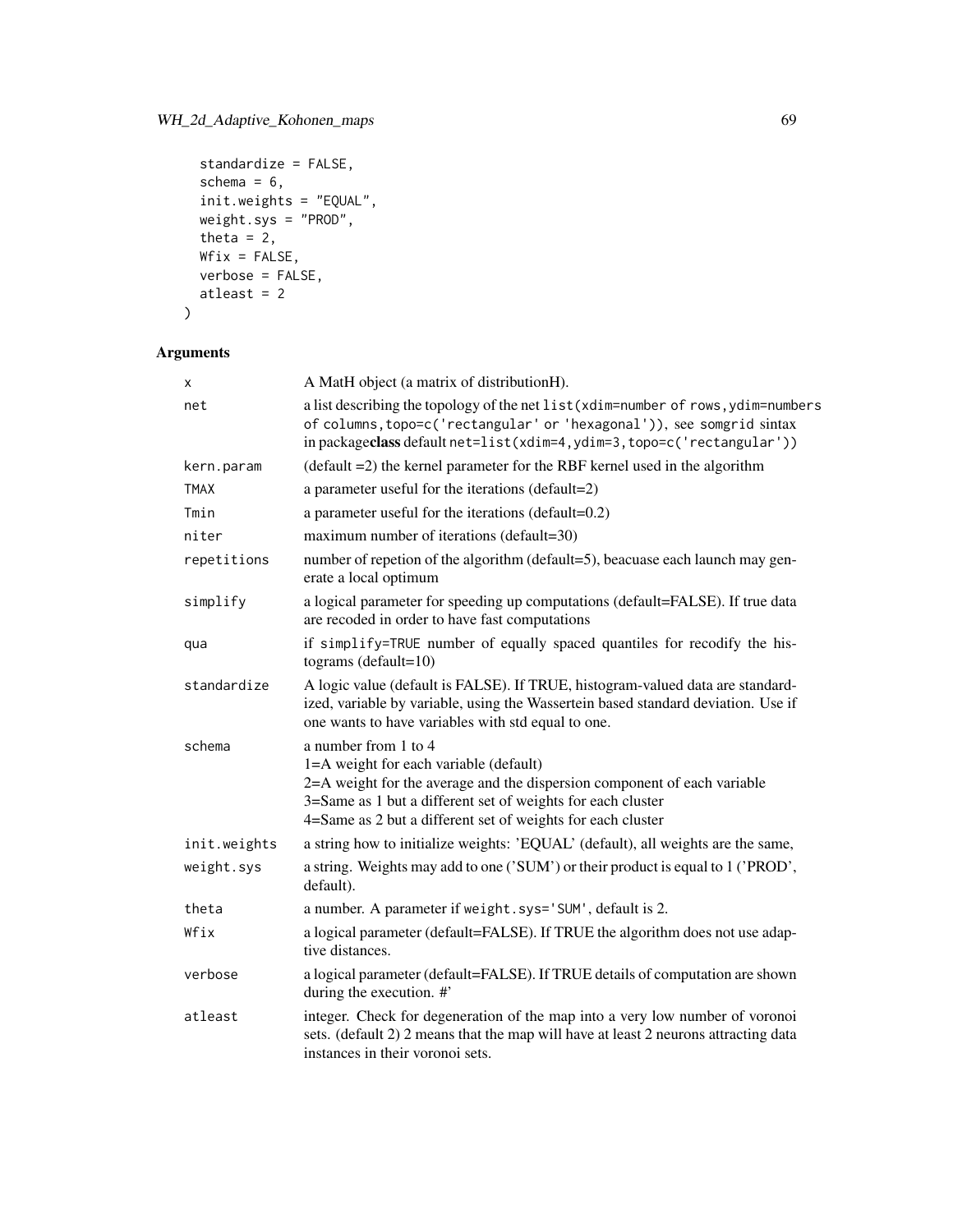#### Details

An extension of Batch Self Organised Map (BSOM) is here proposed for histogram data. These kind of data have been defined in the context of symbolic data analysis. The BSOM cost function is then based on a distance function: the L2 Wasserstein distance. This distance has been widely proposed in several techniques of analysis (clustering, regression) when input data are expressed by distributions (empirical by histograms or theoretical by probability distributions). The peculiarity of such distance is to be an Euclidean distance between quantile functions so that all the properties proved for L2 distances are verified again. An adaptative versions of BSOM is also introduced considering an automatic system of weights in the cost function in order to take into account the different effect of the several variables in the Self-Organised Map grid.

#### Value

a list with the results of the Batch Kohonen map

# **Slots**

solution A list.Returns the best solution among the repetitionsetitions, i.e. the one having the minimum sum of squares criterion.

solution\$MAP The map topology.

solution\$IDX A vector. The clusters at which the objects are assigned.

solution\$cardinality A vector. The cardinality of each final cluster.

solution\$proto A MatH object with the description of centers.

- solution\$Crit A number. The criterion (Sum od square deviation from the centers) value at the end of the run.
- solution\$Weights.comp the final weights assigned to each component of the histogram variables

solution\$Weight.sys a string the type of weighting system ('SUM' or 'PRODUCT')

quality A number. The percentage of Sum of square deviation explained by the model. (The higher the better)

#### References

Irpino A, Verde R, De Carvalho FAT (2012). Batch self organizing maps for interval and histogram data. In: Proceedings of COMPSTAT 2012. p. 143-154, ISI/IASC, ISBN: 978-90-73592-32-2

#### Examples

```
## Not run:
results <- WH_2d_Adaptive_Kohonen_maps(
 x = BLOOD,
 net = list(xdim = 2, ydim = 3, topo = c("rectangular")),
 repetitions = 2, simplify = TRUE,
 qua = 10, standardize = TRUE
)
```
## End(Not run)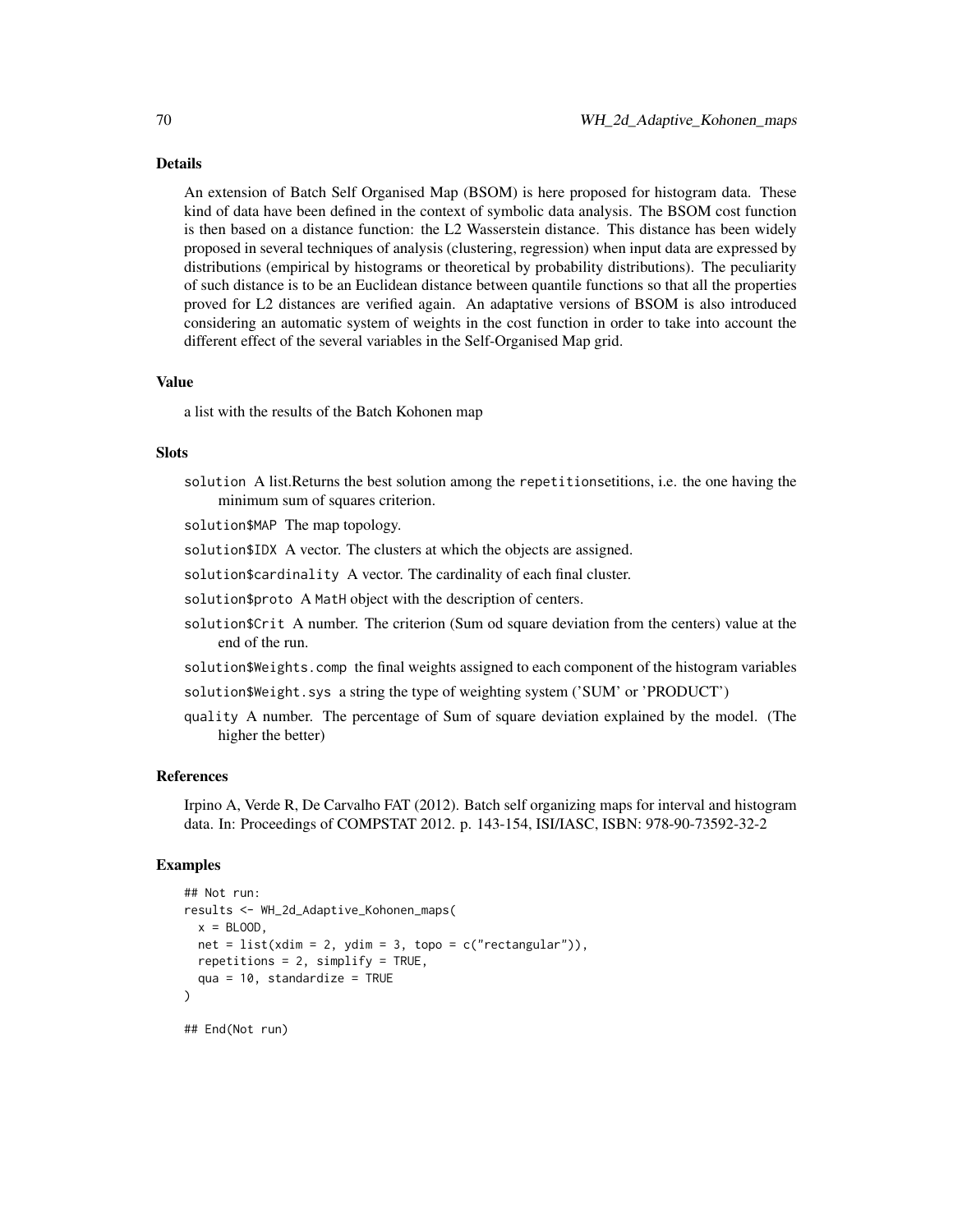WH\_2d\_Kohonen\_maps *Batch Kohonen self-organizing 2d maps for histogram-valued data*

## Description

The function implements a Batch Kohonen self-organizing 2d maps algorithm for histogram-valued data.

## Usage

```
WH_2d_Kohonen_maps(
  x,
  net = list(xdim = 4, ydim = 3, topo = c("rectangular")),
 kern.param = 2,
 TMAX = 2,
 Tmin = 0.2,
 niter = 30,
  repetitions = 5,
  simplify = FALSE,
  qua = 10,
  standardize = FALSE,
  verbose = FALSE
)
```
# Arguments

| X           | A MatH object (a matrix of distributionH).                                                                                                                                                                                            |
|-------------|---------------------------------------------------------------------------------------------------------------------------------------------------------------------------------------------------------------------------------------|
| net         | a list describing the topology of the net list (xdim=number of rows, ydim=numbers<br>of columns, topo=c('rectangular' or 'hexagonal')), see somgrid sintax<br>in packageclass default net=list(xdim=4, ydim=3, topo=c('rectangular')) |
| kern.param  | $(detault = 2)$ the kernel parameter for the RBF kernel used in the algorithm                                                                                                                                                         |
| <b>TMAX</b> | a parameter useful for the iterations (default=2)                                                                                                                                                                                     |
| Tmin        | a parameter useful for the iterations (default=0.2)                                                                                                                                                                                   |
| niter       | maximum number of iterations (default=30)                                                                                                                                                                                             |
| repetitions | number of repetion of the algorithm (default=5), beacuase each launch may gen-<br>erate a local optimum                                                                                                                               |
| simplify    | a logical parameter for speeding up computations (default=FALSE). If true data<br>are recoded in order to have fast computations                                                                                                      |
| qua         | if simplify=TRUE number of equally spaced quantiles for recodify the his-<br>tograms (default= $10$ )                                                                                                                                 |
| standardize | A logic value (default is FALSE). If TRUE, histogram-valued data are standard-<br>ized, variable by variable, using the Wassertein based standard deviation. Use if<br>one wants to have variables with std equal to one.             |
| verbose     | a logical parameter (default=FALSE). If TRUE details of computation are shown<br>during the execution.                                                                                                                                |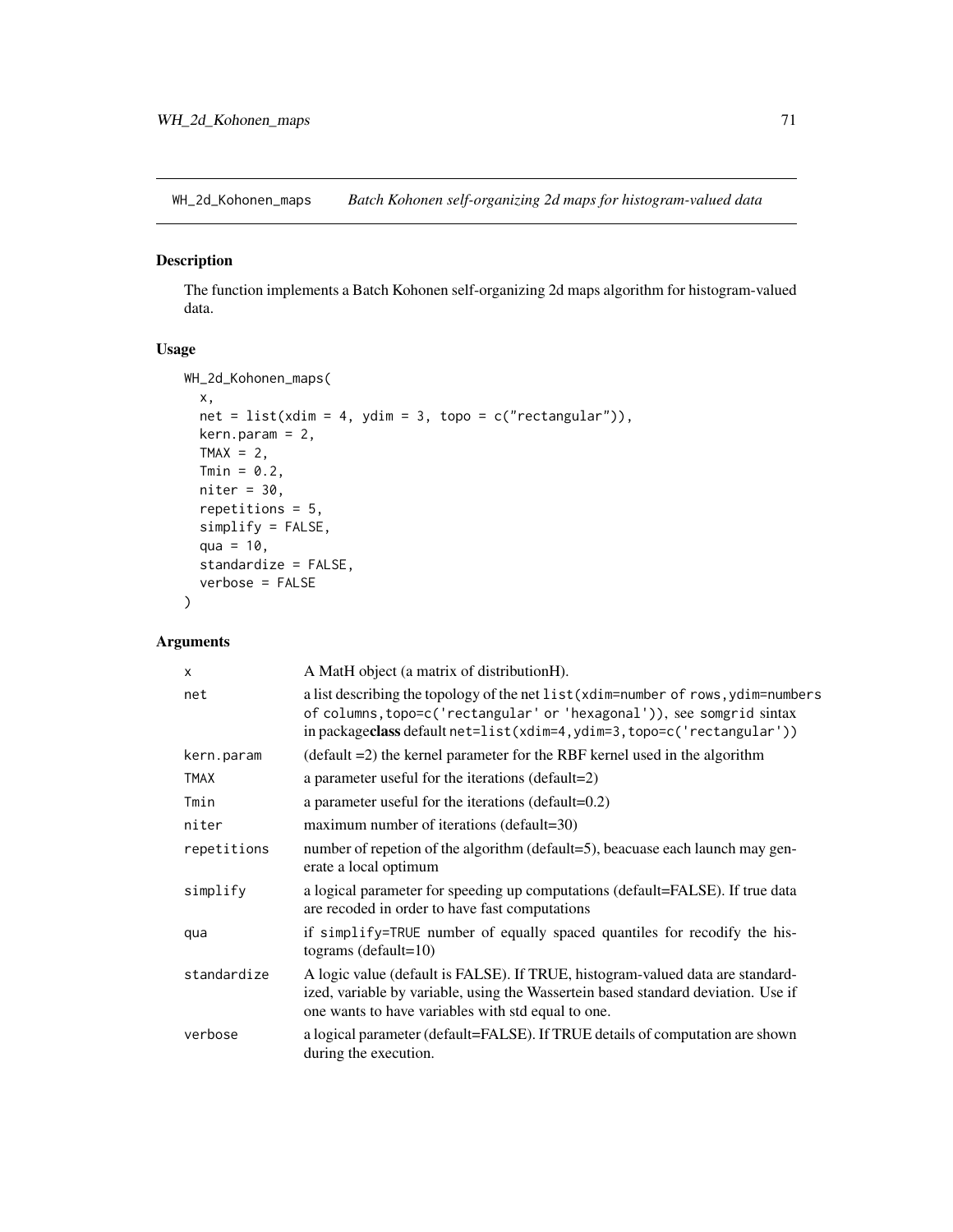#### Details

An extension of Batch Self Organised Map (BSOM) is here proposed for histogram data. These kind of data have been defined in the context of symbolic data analysis. The BSOM cost function is then based on a distance function: the L2 Wasserstein distance. This distance has been widely proposed in several techniques of analysis (clustering, regression) when input data are expressed by distributions (empirical by histograms or theoretical by probability distributions). The peculiarity of such distance is to be an Euclidean distance between quantile functions so that all the properties proved for L2 distances are verified again. An adaptative versions of BSOM is also introduced considering an automatic system of weights in the cost function in order to take into account the different effect of the several variables in the Self-Organised Map grid.

#### Value

a list with the results of the Batch Kohonen map

#### **Slots**

- solution A list.Returns the best solution among the repetitionsetitions, i.e. the one having the minimum sum of squares criterion.
- solution\$MAP The map topology.
- solution\$IDX A vector. The clusters at which the objects are assigned.
- solution\$cardinality A vector. The cardinality of each final cluster.
- solution\$proto A MatH object with the description of centers.
- solution\$Crit A number. The criterion (Sum od square deviation from the centers) value at the end of the run.
- quality A number. The percentage of Sum of square deviation explained by the model. (The higher the better)

#### References

Irpino A, Verde R, De Carvalho FAT (2012). Batch self organizing maps for interval and histogram data. In: Proceedings of COMPSTAT 2012. p. 143-154, ISI/IASC, ISBN: 978-90-73592-32-2

```
## Not run:
results <- WH_2d_Kohonen_maps(
 x = BLOOD,
 net = list(xdim = 2, ydim = 3, topo = c("rectangular")),
 repetitions = 2, simplify = TRUE,
 qua = 10, standardize = TRUE
\mathcal{L}## End(Not run)
```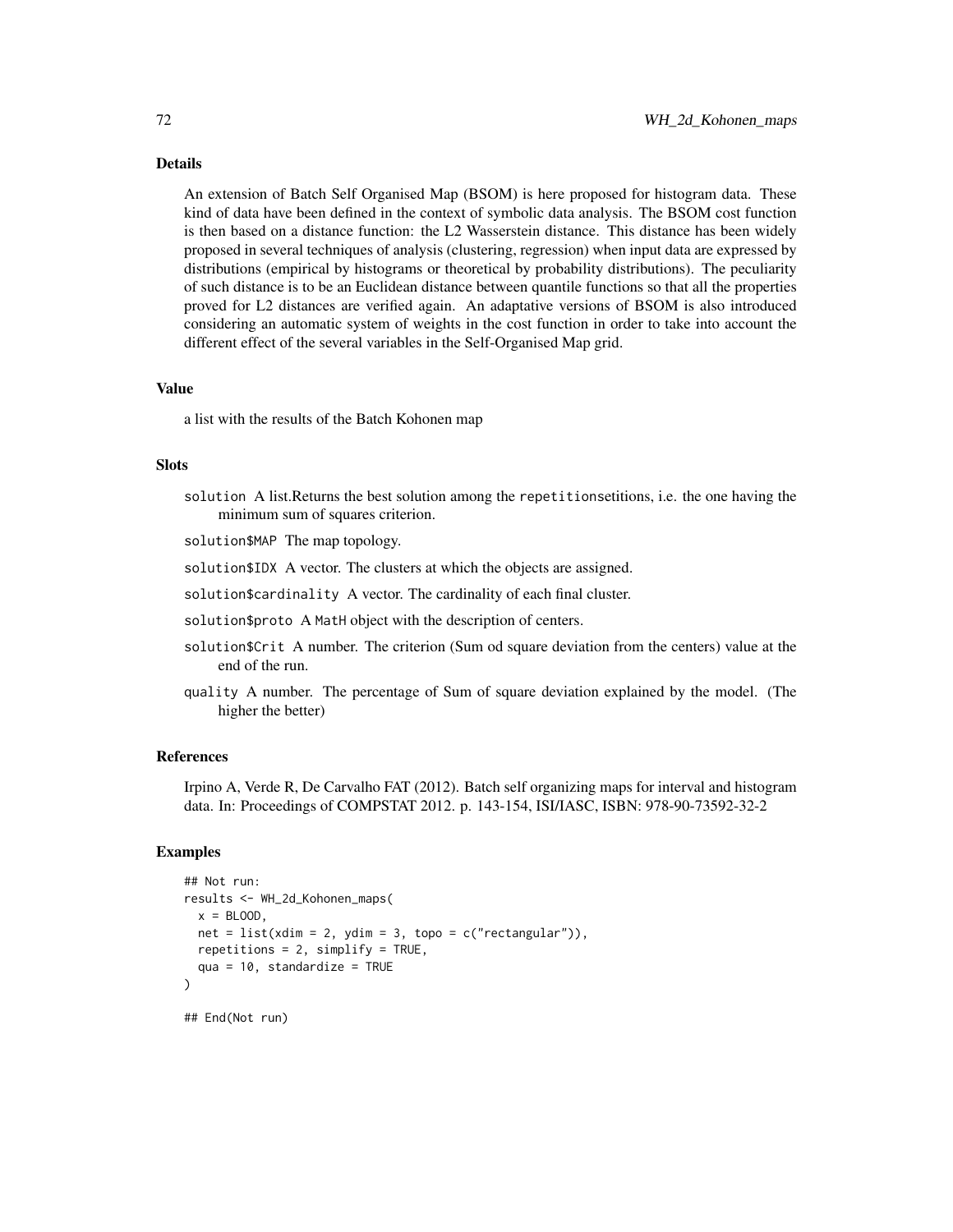<span id="page-72-0"></span>WH\_adaptive.kmeans *K-means of a dataset of histogram-valued data using adaptive Wasserstein distances*

# Description

The function implements the k-means using adaptive distance for a set of histogram-valued data.

# Usage

```
WH_adaptive.kmeans(
  x,
 k,
  schema = 1,
  init,
  rep,
  simplify = FALSE,
  qua = 10,
  standardize = FALSE,
 weight.sys = "PROD",
  theta = 2,
  init.weights = "EQUAL",
  verbose = FALSE
)
```
# Arguments

| $\times$    | A MatH object (a matrix of distributionH).                                                                                                                                                                                                                               |
|-------------|--------------------------------------------------------------------------------------------------------------------------------------------------------------------------------------------------------------------------------------------------------------------------|
| k           | An integer, the number of groups.                                                                                                                                                                                                                                        |
| schema      | a number from 1 to 4<br>1=A weight for each variable (default)<br>2=A weight for the average and the dispersion component of each variable<br>3=Same as 1 but a different set of weights for each cluster<br>4=Same as 2 but a different set of weights for each cluster |
| init        | (optional, do not use) initialization for partitioning the data default is 'RPART',<br>other strategies shoul be implemented.                                                                                                                                            |
| rep         | An integer, maximum number of repetitions of the algorithm (default rep=5).                                                                                                                                                                                              |
| simplify    | A logic value (default is FALSE), if TRUE histograms are recomputed in order<br>to speed-up the algorithm.                                                                                                                                                               |
| qua         | An integer, if simplify=TRUE is the number of quantiles used for recodify the<br>histograms.                                                                                                                                                                             |
| standardize | A logic value (default is FALSE). If TRUE, histogram-valued data are standard-<br>ized, variable by variable, using the Wassertein based standard deviation. Use if<br>one wants to have variables with std equal to one.                                                |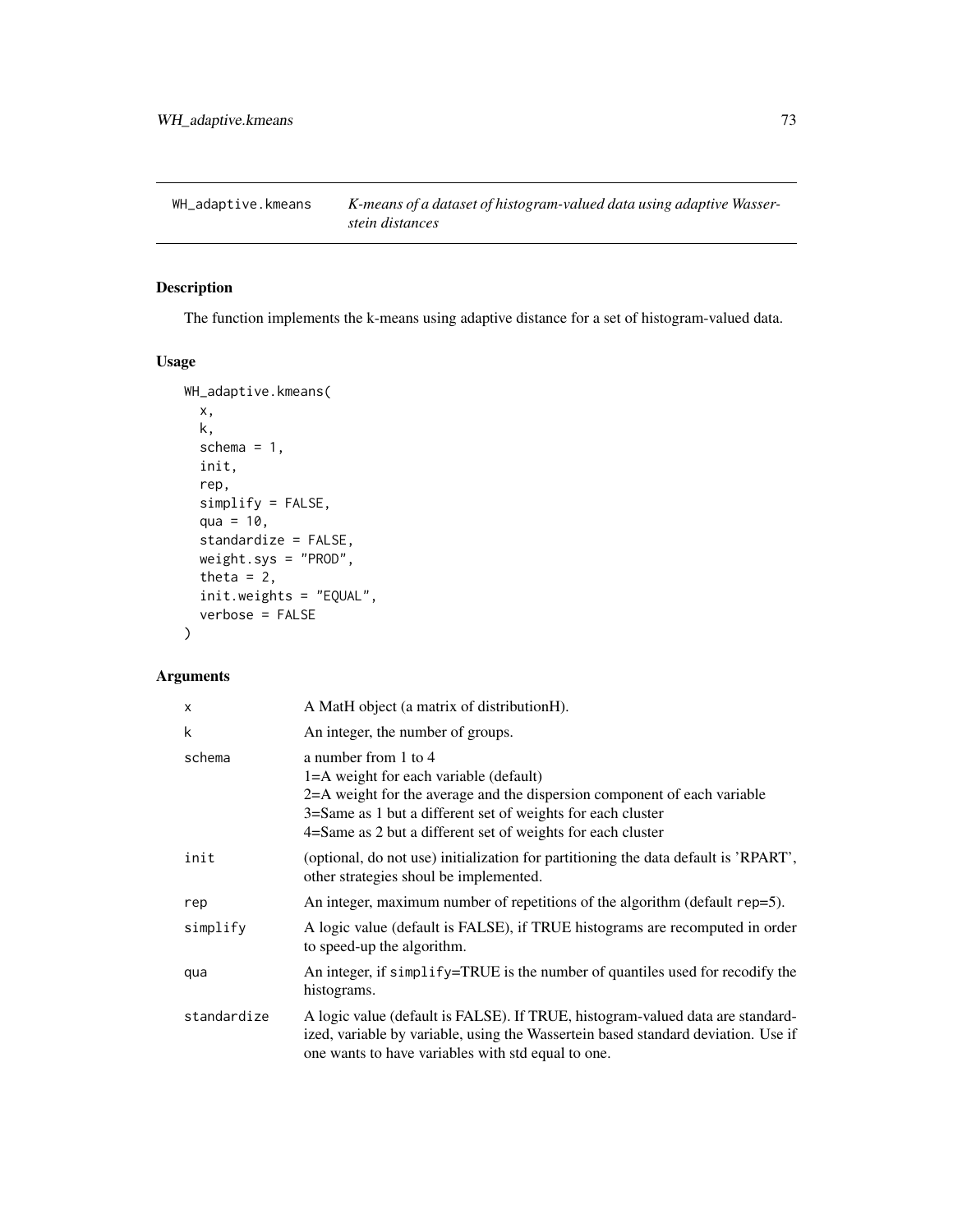<span id="page-73-0"></span>

| default).    |                                                                                                                                 |
|--------------|---------------------------------------------------------------------------------------------------------------------------------|
| theta        | a number. A parameter if weight.sys='SUM', default is 2.                                                                        |
| init.weights | a string how to initialize weights: 'EQUAL' (default), all weights are the same,<br>'RANDOM', weights are initalised at random. |
| verbose      | A logic value (default is FALSE). If TRUE, details on computations are shown.                                                   |

#### Value

a list with the results of the k-means of the set of Histogram-valued data x into k cluster.

#### **Slots**

- solution A list.Returns the best solution among the repetitions, i.e. the one having the minimum sum of squares criterion.
- solution\$IDX A vector. The clusters at which the objects are assigned.
- solution\$cardinality A vector. The cardinality of each final cluster.
- solution\$centers A MatH object with the description of centers.
- solution\$Crit A number. The criterion (Sum od square deviation from the centers) value at the end of the run.
- quality A number. The percentage of Sum of square deviation explained by the model. (The higher the better)

#### References

Irpino A., Rosanna V., De Carvalho F.A.T. (2014). Dynamic clustering of histogram data based on adaptive squared Wasserstein distances. EXPERT SYSTEMS WITH APPLICATIONS, vol. 41, p. 3351-3366, ISSN: 0957-4174, doi: http://dx.doi.org/10.1016/j.eswa.2013.12.001

# Examples

results  $\leq$  WH\_adaptive.kmeans(x = BLOOD, k = 2, rep = 10, simplify = TRUE, qua = 10, standardize = TRUE)

WH\_adaptive\_fcmeans *Fuzzy c-means with adaptive distances for histogram-valued data*

#### Description

Fuzzy c-means of a dataset of histogram-valued data using different adaptive distances based on the L2 Wasserstein metric.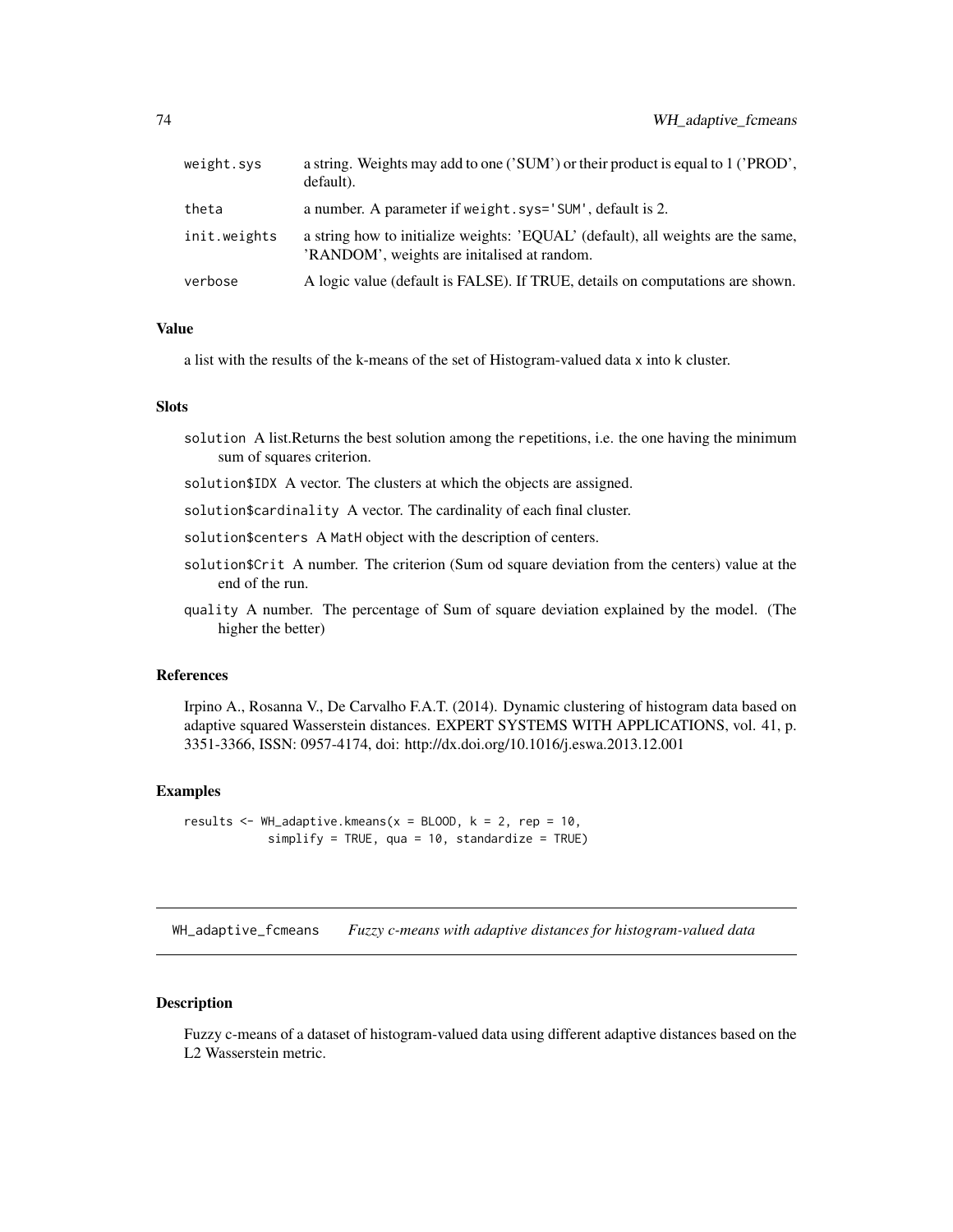# Usage

```
WH_adaptive_fcmeans(
  x,
 k = 5,
 schema,
 m = 1.6,
  rep,
  simplify = FALSE,
  qua = 10,
  standardize = FALSE,
  init.weights = "EQUAL",
 weight.sys = "PROD",
  theta = 2,
  verbose = FALSE
)
```
# Arguments

| X            | A MatH object (a matrix of distributionH).                                                                                                                                                                                           |
|--------------|--------------------------------------------------------------------------------------------------------------------------------------------------------------------------------------------------------------------------------------|
| k            | An integer, the number of groups.                                                                                                                                                                                                    |
| schema       | An integer. 1=one weight per variable, 2=two weights per variables (one for<br>each component: the mean and the variability component), 3=one weight per<br>variable and per cluster, $4=$ two weights per variable and per cluster. |
| m            | A number grater than 0, a fuzziness coefficient (default $m=1.6$ ).                                                                                                                                                                  |
| rep          | An integer, maximum number of repetitions of the algorithm (default rep=5).                                                                                                                                                          |
| simplify     | A logic value (default is FALSE), if TRUE histograms are recomputed in order<br>to speed-up the algorithm.                                                                                                                           |
| qua          | An integer, if simplify=TRUE is the number of quantiles used for recodify the<br>histograms.                                                                                                                                         |
| standardize  | A logic value (default is FALSE). If TRUE, histogram-valued data are standard-<br>ized, variable by variable, using the Wassertein based standard deviation. Use if<br>one wants to have variables with std equal to one.            |
| init.weights | A string. (default='EQUAL'). EQUAL, all variables or components have the<br>same weight; 'RANDOM', a random assignment is done.                                                                                                      |
| weight.sys   | A string. (default='PROD') PROD, Weights product is equal to one. SUM, the<br>weights sum up to one.                                                                                                                                 |
| theta        | A number. (default=2) A parameter for the system of weights summing up to<br>one.                                                                                                                                                    |
| verbose      | A logic value (default is FALSE). If TRUE some details are provided.                                                                                                                                                                 |

# Value

The results of the fuzzy c-means of the set of Histogram-valued data x into k cluster.

solution A list.Returns the best solution among the repetitions, i.e. the ona having the minimum sum of squares deviation.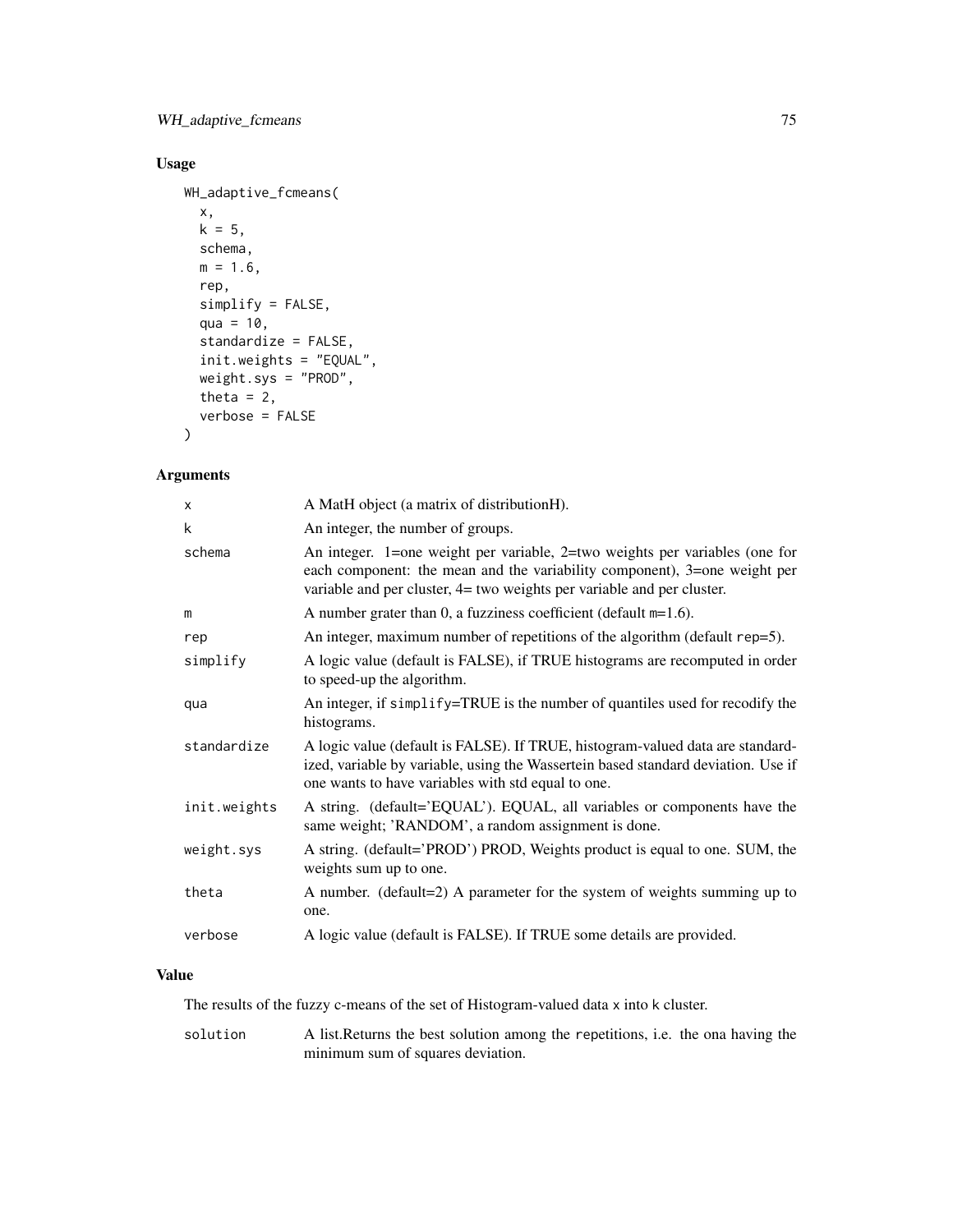<span id="page-75-0"></span>

| solution\$membership  |                                                                                                        |
|-----------------------|--------------------------------------------------------------------------------------------------------|
|                       | A matrix. The membership degree of each unit to each cluster.                                          |
| solution\$IDX         | A vector. The crisp assignement to a cluster.                                                          |
| solution\$cardinality |                                                                                                        |
|                       | A vector. The cardinality of each final cluster (after the crisp assignement).                         |
| solution\$Crit        | A number. The criterion (Sum od square deviation from the prototypes) value at<br>the end of the run.  |
| quality               | A number. The percentage of Sum of square deviation explained by the model.<br>(The higher the better) |

# Examples

```
results <- WH_adaptive_fcmeans(
  x = BLOOD, k = 2, schema = 4, m = 1.5, rep = 3, simplify = TRUE,
  qua = 10, standardize = TRUE, init.weights = "EQUAL", weight.sys = "PROD"
\mathcal{L}
```
WH\_fcmeans *Fuzzy c-means of a dataset of histogram-valued data*

# Description

The function implements the fuzzy c-means for a set of histogram-valued data.

# Usage

WH\_fcmeans(x, k, m = 1.6, rep, simplify = FALSE, qua = 10, standardize = FALSE)

#### Arguments

| $\mathsf{x}$ | A MatH object (a matrix of distributionH).                                                                                                                                                                                |
|--------------|---------------------------------------------------------------------------------------------------------------------------------------------------------------------------------------------------------------------------|
| k            | An integer, the number of groups.                                                                                                                                                                                         |
| m            | A number grater than 0, a fuzziness coefficient (default $m=1.6$ ).                                                                                                                                                       |
| rep          | An integer, maximum number of repetitions of the algorithm (default $rep=5$ ).                                                                                                                                            |
| simplify     | A logic value (default is FALSE), if TRUE histograms are recomputed in order<br>to speed-up the algorithm.                                                                                                                |
| qua          | An integer, if simplify=TRUE is the number of quantiles used for recodify the<br>histograms.                                                                                                                              |
| standardize  | A logic value (default is FALSE). If TRUE, histogram-valued data are standard-<br>ized, variable by variable, using the Wassertein based standard deviation. Use if<br>one wants to have variables with std equal to one. |

#### Value

a list with the results of the fuzzy c-means of the set of Histogram-valued data x into k cluster.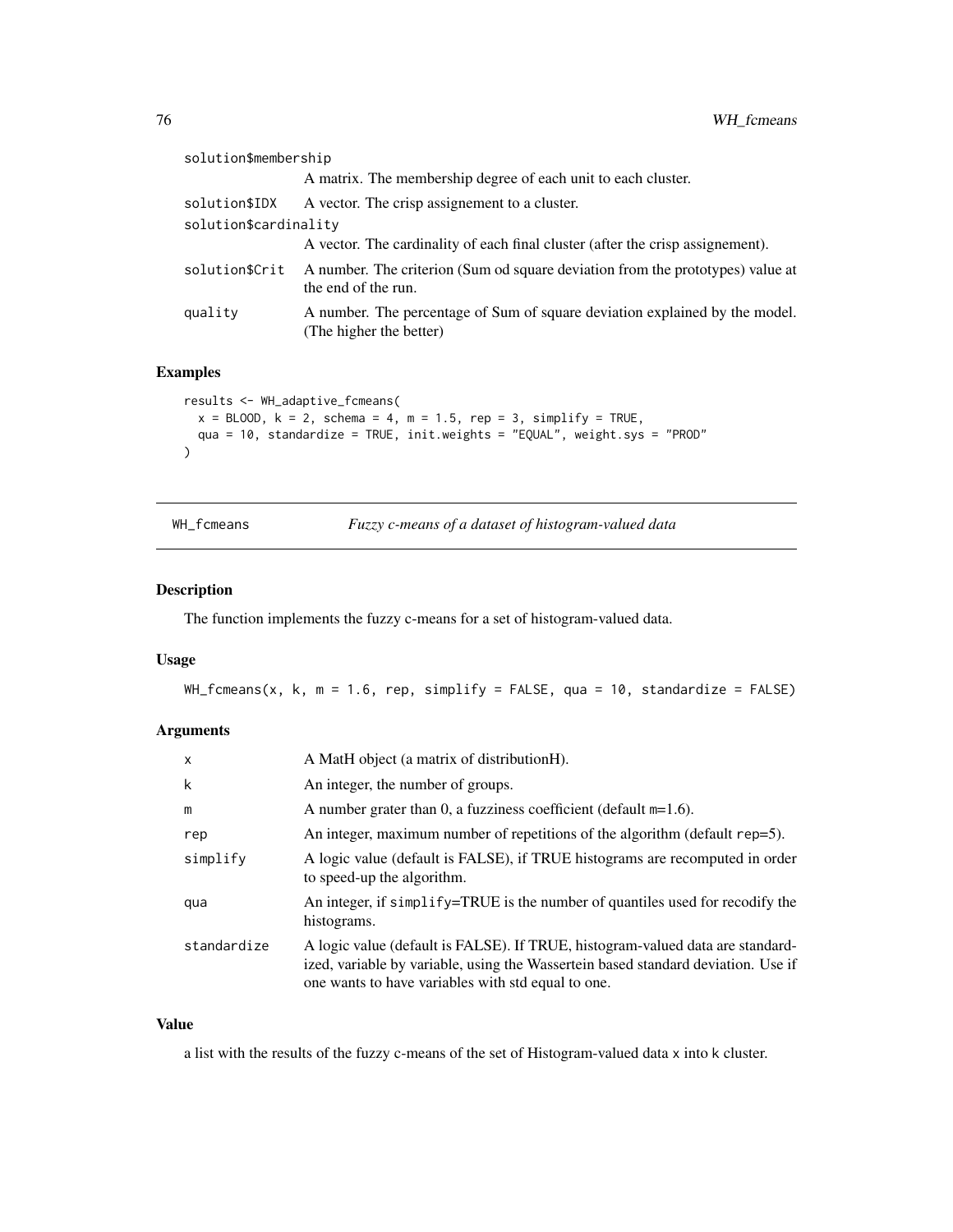#### <span id="page-76-0"></span>Slots

- solution A list.Returns the best solution among the repetitions, i.e. the one having the minimum sum of squares deviation.
- solution\$membership A matrix. The membership degree of each unit to each cluster.
- solution\$IDX A vector. The crisp assignement to a cluster.
- solution \$cardinality A vector. The cardinality of each final cluster (after the crisp assignement).
- solution\$Crit A number. The criterion (Sum of square deviation from the prototypes) value at the end of the run.
- quality A number. The percentage of Sum of square deviation explained by the model. (The higher the better)

# Examples

results  $\leq$  WH\_fcmeans(x = BLOOD, k = 2, m = 1.5, rep = 10,  $simplify = TRUE, qua = 10, standardize = TRUE)$ 

WH\_hclust *Hierarchical clustering of histogram data*

# Description

The function implements a Hierarchical clustering for a set of histogram-valued data, based on the L2 Wassertein distance. Extends the hclust function of the stat package.

#### Usage

```
WH_hclust(
  x,
  simplify = FALSE,
  qua = 10,
  standardize = FALSE,
 distance = "WDIST",
 method = "complete"
```
#### )

#### Arguments

| x.       | A MatH object (a matrix of distributionH).                                                                 |
|----------|------------------------------------------------------------------------------------------------------------|
| simplify | A logic value (default is FALSE), if TRUE histograms are recomputed in order<br>to speed-up the algorithm. |
| qua      | An integer, if $\sinh f$ $\sqrt{-T}$ RUE is the number of quantiles used for recodify the<br>histograms.   |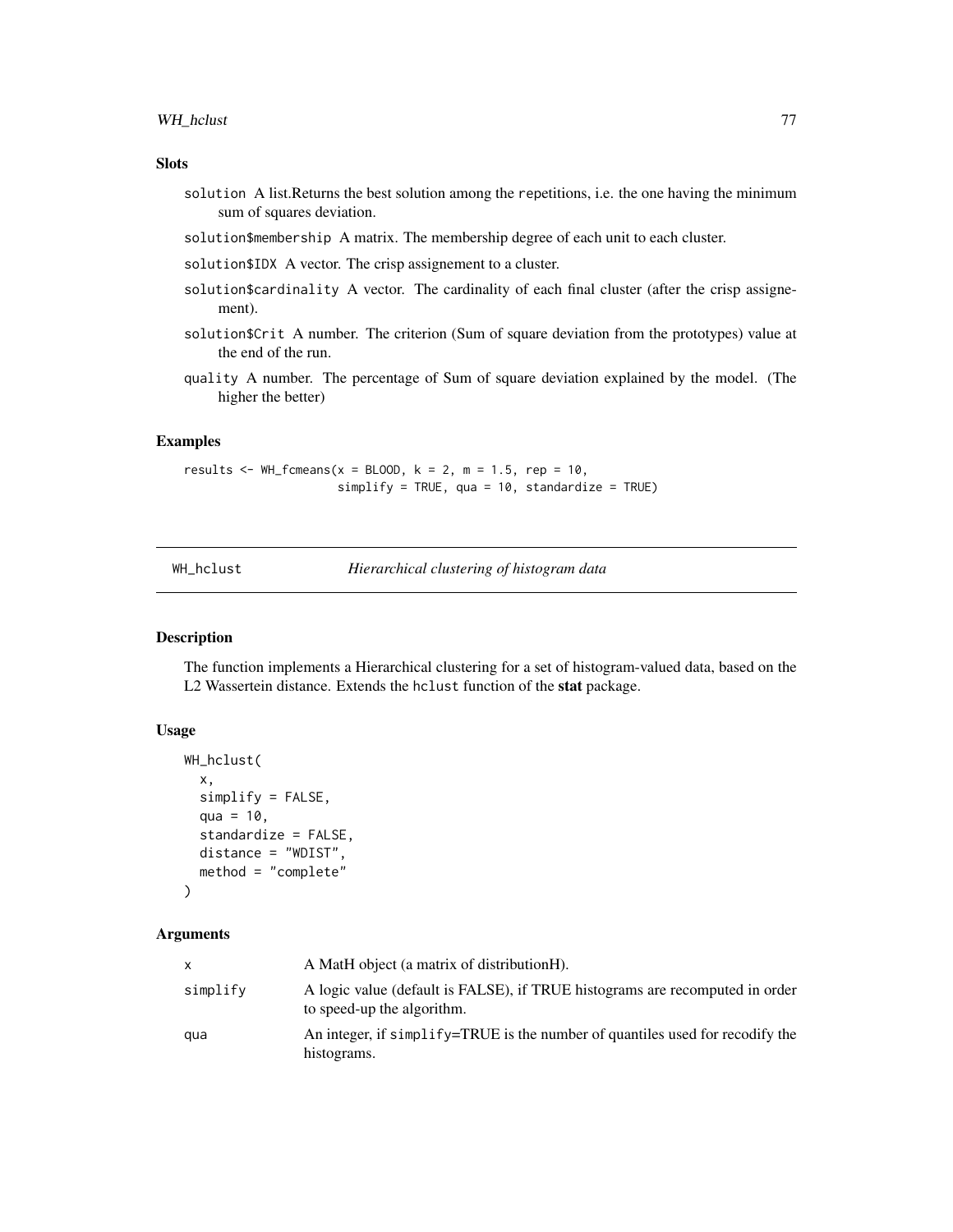<span id="page-77-0"></span>

| standardize | A logic value (default is FALSE). If TRUE, histogram-valued data are standard-<br>ized, variable by variable, using the Wassertein based standard deviation. Use if<br>one wants to have variables with std equal to one.                                                                 |
|-------------|-------------------------------------------------------------------------------------------------------------------------------------------------------------------------------------------------------------------------------------------------------------------------------------------|
| distance    | A string default "WDIST" the L2 Wasserstein distance (other distances will be<br>implemented)                                                                                                                                                                                             |
| method      | A string, default="complete", is the the agglomeration method to be used. This<br>should be (an unambiguous abbreviation of) one of "ward.D", "ward.D2", "single",<br>"complete", "average" $(= UPGMA)$ , "mcquitty" $(= WPGMA)$ , "median" $(=$<br>$WPGMC$ ) or "centroid" (= $UPGMC$ ). |

#### Value

An object of class hclust which describes the tree produced by the clustering process.

#### References

Irpino A., Verde R. (2006). A new Wasserstein based distance for the hierarchical clustering of histogram symbolic data. In: Batanjeli et al. Data Science and Classification, IFCS 2006. p. 185-192, BERLIN:Springer, ISBN: 3-540-34415-2

#### See Also

[hclust](#page-0-0) of stat package for further details.

#### Examples

```
results <- WH_hclust(x = BLOOD, simplify = TRUE, method = "complete")
plot(results) # it plots the dendrogram
cutree(results, k = 5) # it returns the labels for 5 clusters
```
WH\_kmeans *K-means of a dataset of histogram-valued data*

# Description

The function implements the k-means for a set of histogram-valued data.

#### Usage

```
WH_kmeans(
  x,
  k,
  rep = 5.
  simplify = FALSE,
  qua = 10,
  standardize = FALSE,
  verbose = FALSE
)
```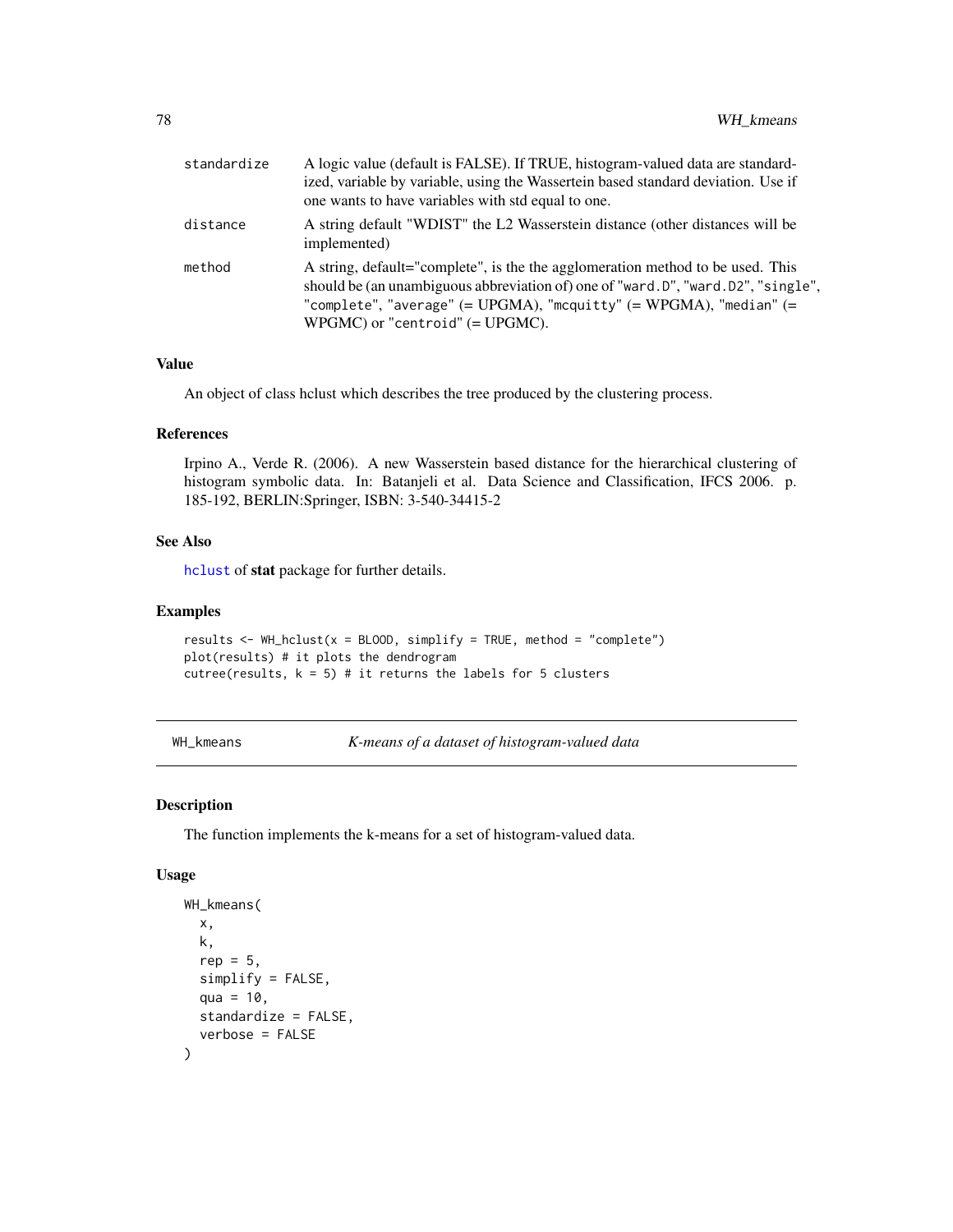## WH\_kmeans 79

#### Arguments

| $\mathsf{x}$ | A MatH object (a matrix of distributionH).                                                                                                                                                                                |
|--------------|---------------------------------------------------------------------------------------------------------------------------------------------------------------------------------------------------------------------------|
| k            | An integer, the number of groups.                                                                                                                                                                                         |
| rep          | An integer, maximum number of repetitions of the algorithm (default rep=5).                                                                                                                                               |
| simplify     | A logic value (default is FALSE), if TRUE histograms are recomputed in order<br>to speed-up the algorithm.                                                                                                                |
| qua          | An integer, if simplify=TRUE is the number of quantiles used for recodify the<br>histograms.                                                                                                                              |
| standardize  | A logic value (default is FALSE). If TRUE, histogram-valued data are standard-<br>ized, variable by variable, using the Wassertein based standard deviation. Use if<br>one wants to have variables with std equal to one. |
| verbose      | A logic value (default is FALSE). If TRUE, details on computations are shown.                                                                                                                                             |

#### Value

a list with the results of the k-means of the set of Histogram-valued data x into k cluster.

#### Slots

- solution A list.Returns the best solution among the repetitions, i.e. the one having the minimum sum of squares criterion.
- solution\$IDX A vector. The clusters at which the objects are assigned.
- solution\$cardinality A vector. The cardinality of each final cluster.
- solution\$centers A MatH object with the description of centers.
- solution\$Crit A number. The criterion (Sum od square deviation from the centers) value at the end of the run.
- quality A number. The percentage of Sum of square deviation explained by the model. (The higher the better)

## References

Irpino A., Verde R., Lechevallier Y. (2006). Dynamic clustering of histograms using Wasserstein metric. In: Rizzi A., Vichi M.. COMPSTAT 2006 - Advances in computational statistics. p. 869- 876, Heidelberg:Physica-Verlag

#### Examples

```
results <- WH_kmeans(
  x = BLOOD, k = 2, rep = 10, simplify = TRUE,qua = 10, standardize = TRUE, verbose = TRUE
\mathcal{L}
```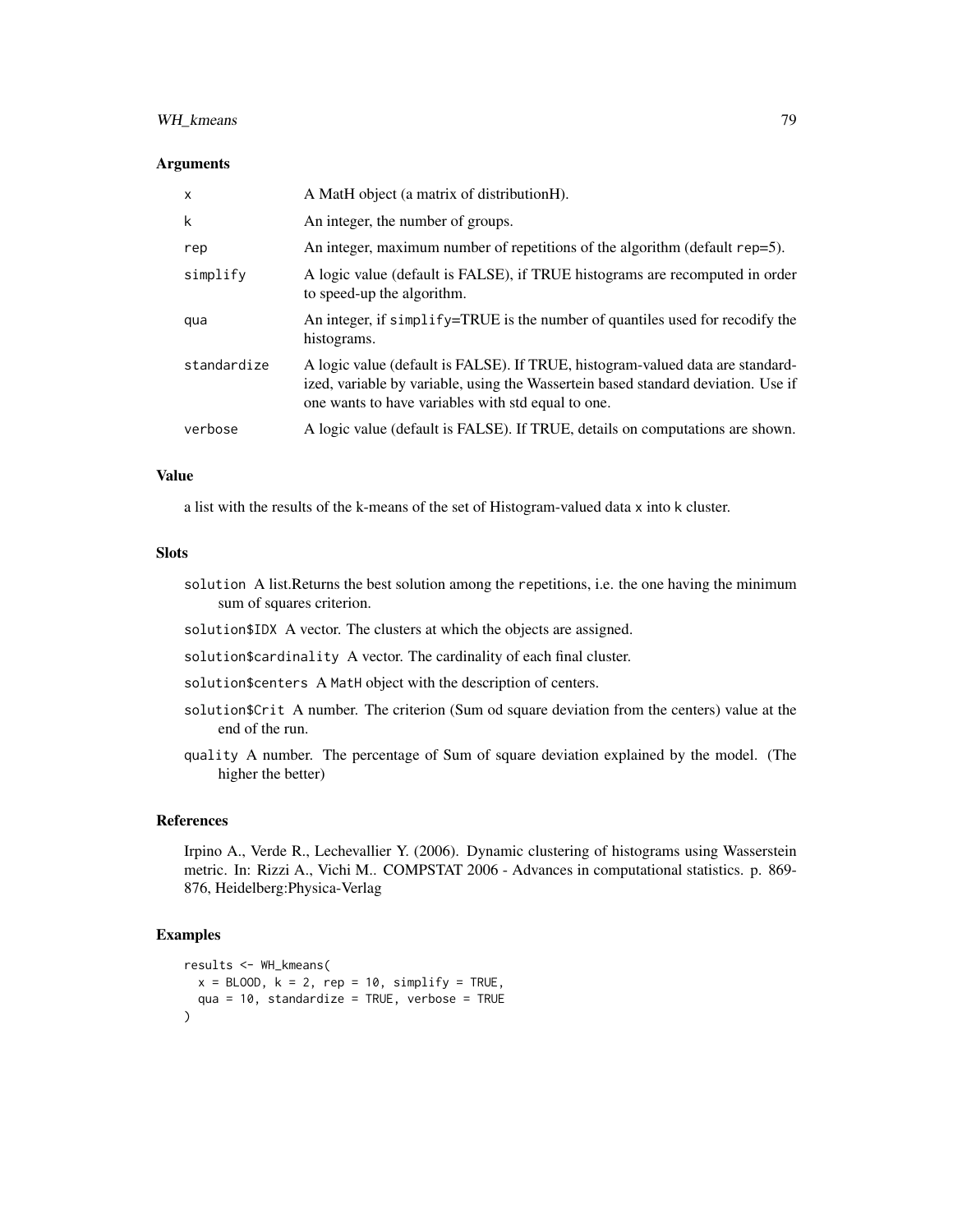<span id="page-79-0"></span>

# Description

The function extracts the L2 Wasserstein distance matrix from a MatH object.

#### Usage

```
WH_MAT_DIST(x, simplify = FALSE, qua = 10, standardize = FALSE)
```
## Arguments

| $\mathsf{x}$ | A MatH object (a matrix of distributionH).                                                                                                                                                                                 |
|--------------|----------------------------------------------------------------------------------------------------------------------------------------------------------------------------------------------------------------------------|
| simplify     | A logic value (default is FALSE), if TRUE histograms are recomputed in order<br>to speed-up the algorithm.                                                                                                                 |
| qua          | An integer, if simplify=TRUE is the number of quantiles used for recodify the<br>histograms.                                                                                                                               |
| standardize  | A logic value (default is FALSE). If TRUE, histogram-valued data are standard-<br>ized, variable by variable, using the Wasserstein based standard deviation. Use<br>if one wants to have variables with std equal to one. |

# Value

A matrix of squared L2 distances.

# References

Irpino A., Verde R. (2006). A new Wasserstein based distance for the hierarchical clustering of histogram symbolic data. In: Batanjeli et al. Data Science and Classification, IFCS 2006. p. 185-192, BERLIN:Springer, ISBN: 3-540-34415-2

# Examples

 $DMAT < - WH_MAT_DIST(x = BLOOD, simplify = TRUE)$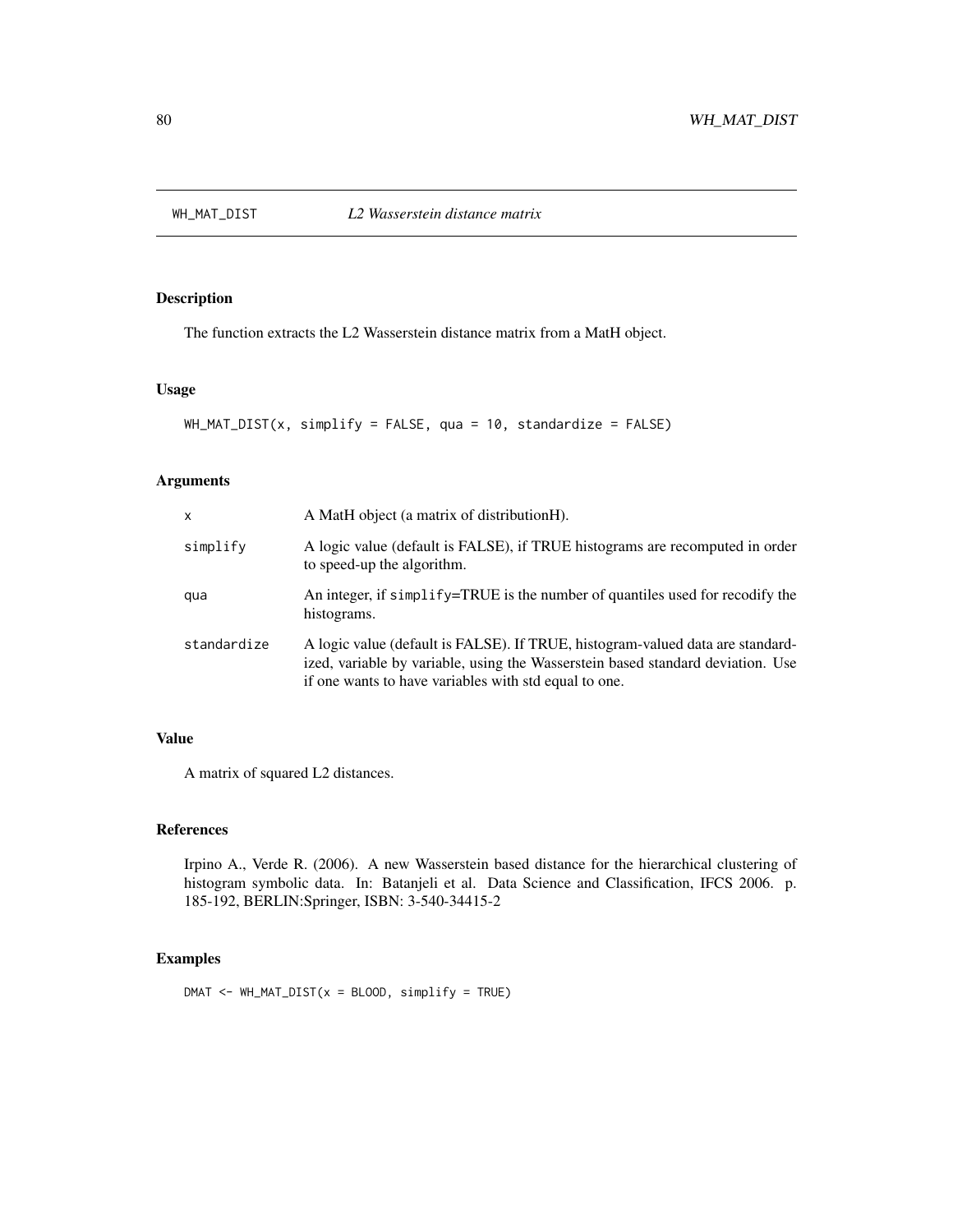# Description

This method overrides the "[" operator for a matH object.

# Usage

## S4 method for signature 'MatH'  $x[i, j, ..., drop = TRUE]$ 

# Arguments

| X        | a math object                                                                   |
|----------|---------------------------------------------------------------------------------|
| i        | a set of integer values identifying the rows                                    |
| j        | a set of integer values identifying the columns                                 |
| $\cdots$ | not useful                                                                      |
| drop     | a logical value inherited from the basic method "[" but not used (default=TRUE) |

# Value

A matH object

# Examples

D <- BLOOD # the BLOOD dataset  $SUB\_D \leftarrow BLOOD[C(1, 2, 5), c(1, 2)]$ 

# <span id="page-80-0"></span> $\lbrack$  81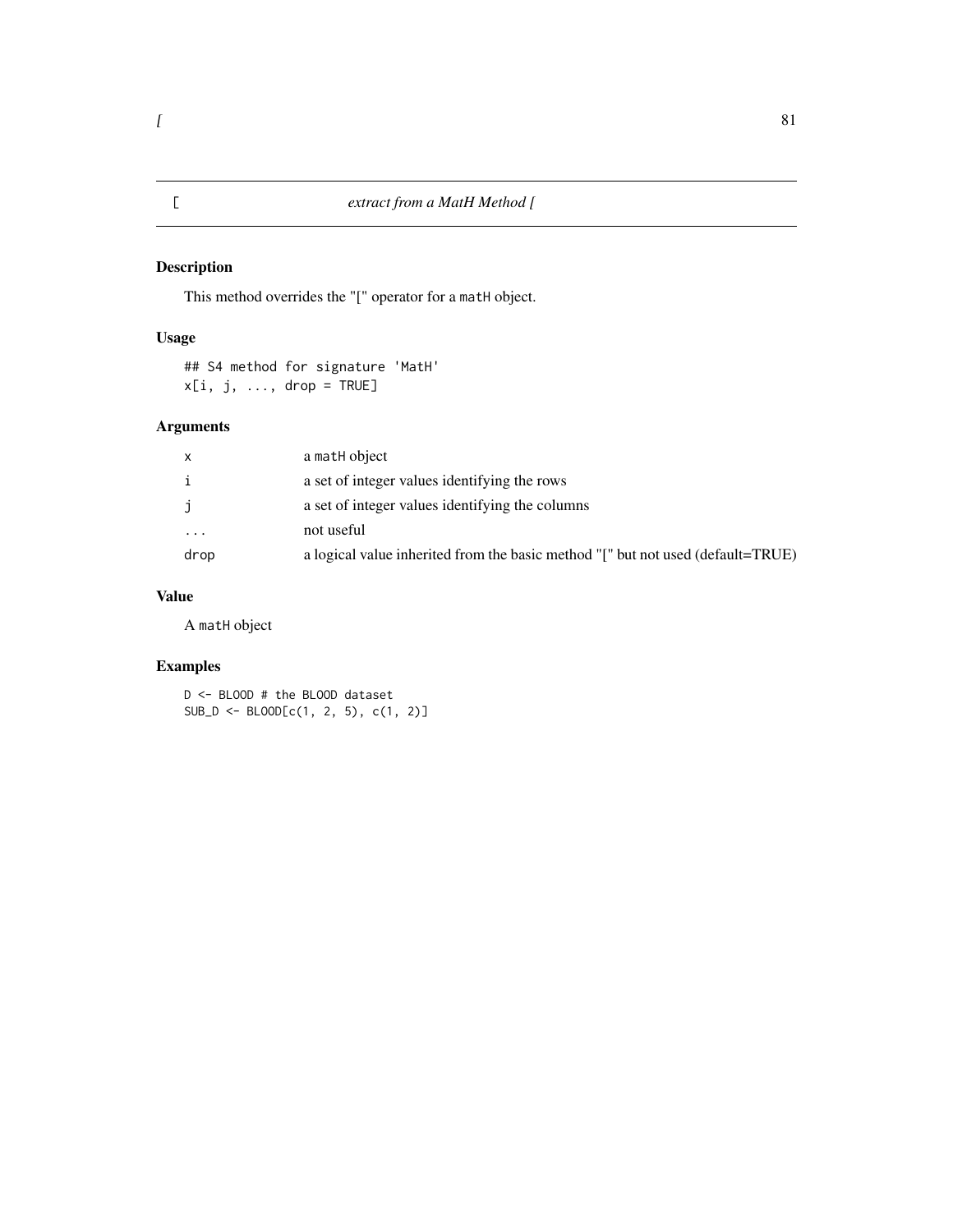# **Index**

∗ classes distributionH-class, [14](#page-13-0) MatH-class, [30](#page-29-0) ∗ distribution checkEmptyBins, [9](#page-8-0) compP, [11](#page-10-0) crwtransform, [12](#page-11-0) dotpW, [16](#page-15-0) is.registeredMH, [28](#page-27-0) kurtH, [29](#page-28-0) meanH, [31](#page-30-0) register, [39](#page-38-0) registerMH, [40](#page-39-0) skewH, [45](#page-44-0) stdH, [46](#page-45-0) WassSqDistH, [49](#page-48-0) ∗ package HistDAWass-package, [4](#page-3-0) \*,distributionH,distributionH-method *(*\*-methods*)*, [5](#page-4-0) \*,distributionH,numeric-method *(*\*-methods*)*, [5](#page-4-0) \*,numeric,distributionH-method *(*\*-methods*)*, [5](#page-4-0) \*-methods, [5](#page-4-0) +, [6](#page-5-0) +,distributionH,distributionH-method *(*+*)*, [6](#page-5-0) +,distributionH,numeric-method *(*+*)*, [6](#page-5-0) +,numeric,distributionH-method *(*+*)*, [6](#page-5-0) -,distributionH,distributionH-method *(*minus*)*, [32](#page-31-0) -,distributionH,numeric-method *(*minus*)*, [32](#page-31-0) -,numeric,distributionH-method *(*minus*)*, [32](#page-31-0) [, [81](#page-80-0) [,MatH,ANY,ANY,ANY-method *(*[*)*, [81](#page-80-0) [,MatH-method *(*[*)*, [81](#page-80-0)

Age\_Pyramids\_2014, [6](#page-5-0) Agronomique, [7](#page-6-0) BLOOD, [7](#page-6-0) BloodBRITO, [8](#page-7-0) Center.cell.MatH, [8](#page-7-0) Center.cell.MatH,MatH-method *(*Center.cell.MatH*)*, [8](#page-7-0) checkEmptyBins, [9](#page-8-0) checkEmptyBins,distributionH-method *(*checkEmptyBins*)*, [9](#page-8-0) China\_Month, [10](#page-9-0) China\_Seas, [10](#page-9-0) compP, [11](#page-10-0) compP,distributionH,numeric-method *(*compP*)*, [11](#page-10-0) compP,distributionH-method *(*compP*)*, [11](#page-10-0) compQ, [11](#page-10-0) compQ,distributionH,numeric-method *(*compQ*)*, [11](#page-10-0) compQ,distributionH-method *(*compQ*)*, [11](#page-10-0) crwtransform, [12](#page-11-0) crwtransform,distributionH-method *(*crwtransform*)*, [12](#page-11-0) data2hist, [13,](#page-12-0) *[18](#page-17-0)*, *[44](#page-43-0)* distributionH *(*distributionH-class*)*, [14](#page-13-0) distributionH-class, [14](#page-13-0) dotpW, [16](#page-15-0) dotpW,distributionH,distributionH-method *(*dotpW*)*, [16](#page-15-0) dotpW,distributionH,numeric-method *(*dotpW*)*, [16](#page-15-0) dotpW,distributionH-method *(*dotpW*)*, [16](#page-15-0) dotpW,numeric,distributionH-method *(*dotpW*)*, [16](#page-15-0) DouglasPeucker, [17,](#page-16-0) *[44](#page-43-0)*

get.cell.MatH, [18](#page-17-0)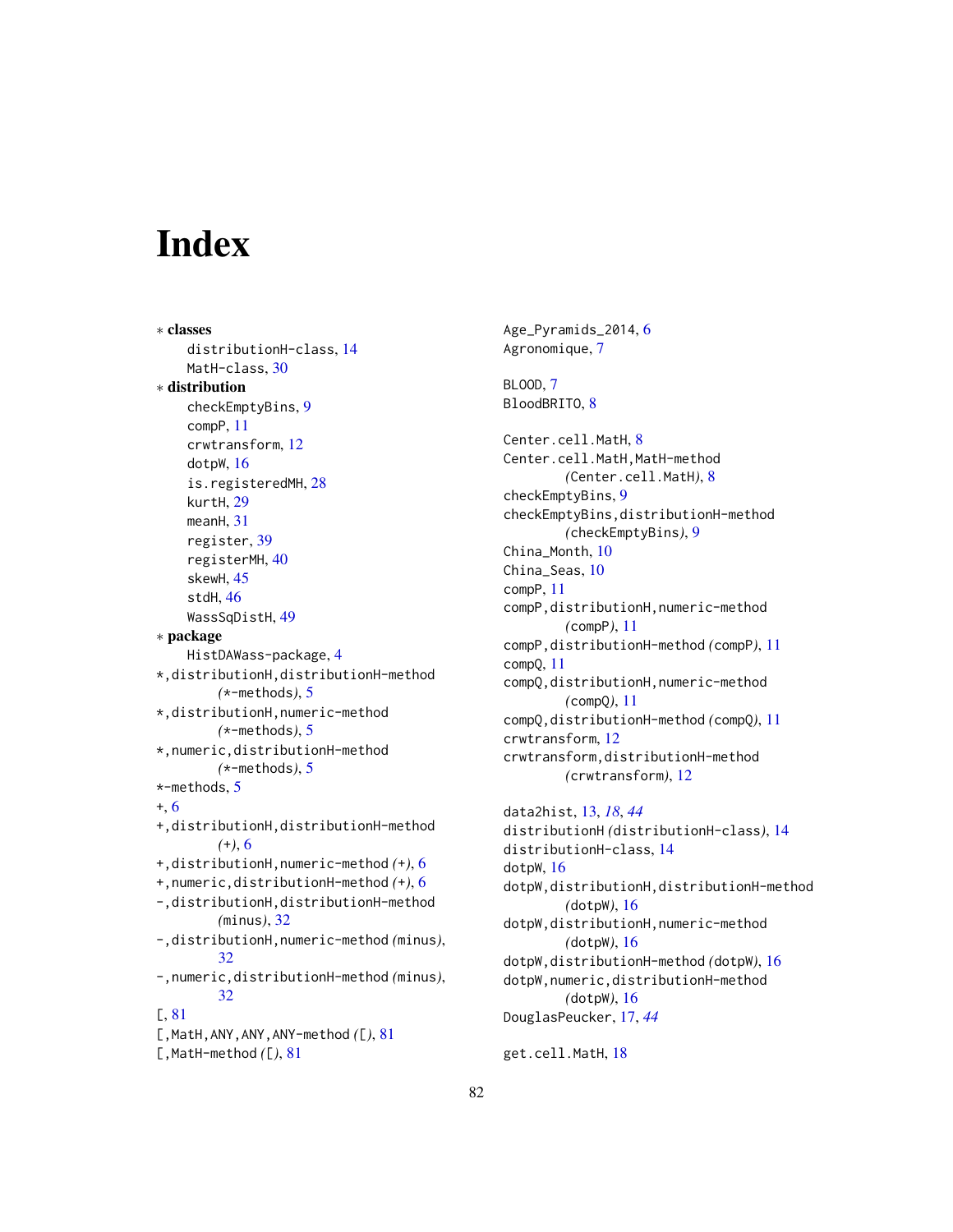#### INDEX  $83$

get.cell.MatH,MatH,numeric,numeric-method *(*get.cell.MatH*)*, [18](#page-17-0) get.cell.MatH,MatH-method *(*get.cell.MatH*)*, [18](#page-17-0) get.distr, [18](#page-17-0) get.distr,distributionH-method *(*get.distr*)*, [18](#page-17-0) get.histo, [19](#page-18-0) get.histo,distributionH-method *(*get.histo*)*, [19](#page-18-0) get.m, [20](#page-19-0) get.m,distributionH-method *(*get.m*)*, [20](#page-19-0) get.MatH.main.info, [20](#page-19-0) get.MatH.main.info,MatH-method *(*get.MatH.main.info*)*, [20](#page-19-0) get.MatH.ncols, [21](#page-20-0) get.MatH.ncols,MatH-method *(*get.MatH.ncols*)*, [21](#page-20-0) get.MatH.nrows, [21](#page-20-0) get.MatH.nrows,MatH-method *(*get.MatH.nrows*)*, [21](#page-20-0) get.MatH.rownames, [22](#page-21-0) get.MatH.rownames,MatH-method *(*get.MatH.rownames*)*, [22](#page-21-0) get.MatH.stats, [22](#page-21-0) get.MatH.stats,MatH-method *(*get.MatH.stats*)*, [22](#page-21-0) get.MatH.varnames, [24](#page-23-0) get.MatH.varnames,MatH-method *(*get.MatH.varnames*)*, [24](#page-23-0) get.s, [24](#page-23-0) get.s,distributionH-method *(*get.s*)*, [24](#page-23-0)

```
hclust, 78
hist, 14
HistDAWass (HistDAWass-package), 4
HistDAWass-package, 4
histogram, 14
HTS (HTS-class), 25
HTS-class, 25
HTS.exponential.smoothing, 25
HTS.moving.averages, 26
HTS.predict.knn, 27
```
initialize,distributionH-method *(*distributionH-class*)*, [14](#page-13-0) initialize,HTS-method *(*HTS-class*)*, [25](#page-24-0) initialize,MatH-method *(*MatH-class*)*, [30](#page-29-0)

initialize,TdistributionH-method *(*TdistributionH-class*)*, [48](#page-47-0) initialize,TMatH-method *(*TMatH-class*)*, [48](#page-47-0) is.registeredMH, [28](#page-27-0) is.registeredMH,MatH-method *(*is.registeredMH*)*, [28](#page-27-0) kurtH, [29](#page-28-0) kurtH,distributionH-method *(*kurtH*)*, [29](#page-28-0) MatH *(*MatH-class*)*, [30](#page-29-0) MatH-class, [30](#page-29-0) meanH, *[15](#page-14-0)*, [31](#page-30-0) meanH,distributionH-method *(*meanH*)*, [31](#page-30-0) minus, [32](#page-31-0) OzoneFull, [33](#page-32-0) OzoneH, [33](#page-32-0) plot,distributionH-method *(*plot-distributionH*)*, [34](#page-33-0) plot,HTS-method *(*plot-HTS*)*, [34](#page-33-0) plot,MatH-method *(*plot-MatH*)*, [35](#page-34-0) plot,TdistributionH-method *(*plot-TdistributionH*)*, [36](#page-35-0) plot-distributionH, [34](#page-33-0) plot-HTS, [34](#page-33-0) plot-MatH, [35](#page-34-0) plot-TdistributionH, [36](#page-35-0) plot\_errors, [38](#page-37-0) plotPredVsObs, [37](#page-36-0) register, [39](#page-38-0) register,distributionH,distributionH-method *(*register*)*, [39](#page-38-0) register,distributionH-method *(*register*)*, [39](#page-38-0) registerMH, [40](#page-39-0) registerMH,MatH-method *(*registerMH*)*, [40](#page-39-0) RetHTS, [41](#page-40-0) rQQ, [42](#page-41-0) rQQ,distributionH,distributionH-method *(*rQQ*)*, [42](#page-41-0) rQQ,distributionH-method *(*rQQ*)*, [42](#page-41-0)

set.cell.MatH, [43](#page-42-0) set.cell.MatH,distributionH,MatH,numeric,numeric-method *(*set.cell.MatH*)*, [43](#page-42-0)